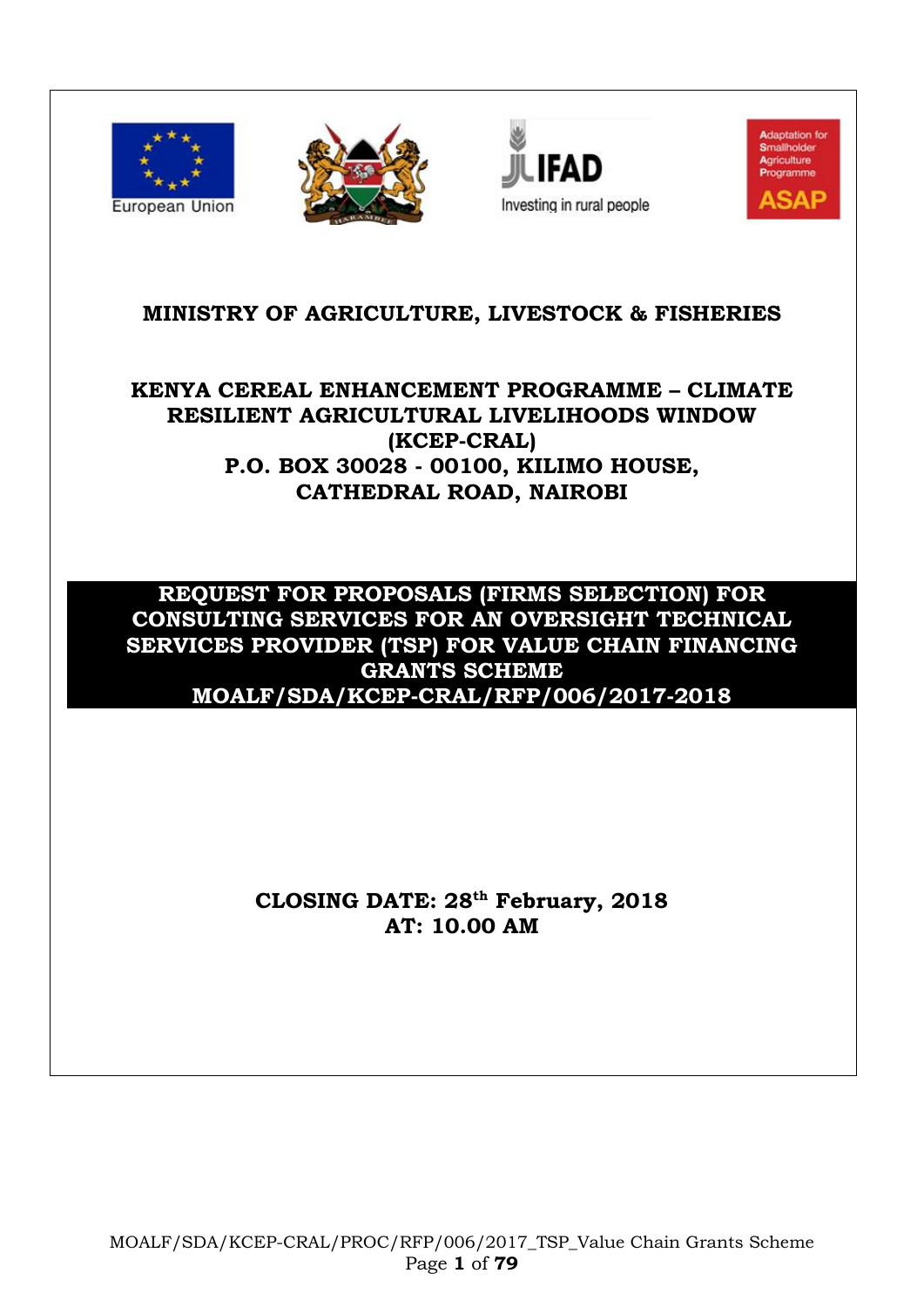# **TABLE OF CONTENTS**

| Page<br><b>SECTION I: LETTER OF INVITATION</b>      | 3  |
|-----------------------------------------------------|----|
| <b>SECTION II: INFORMATION TO CONSULTANTS (ITC)</b> | 5. |
| CRITERIA FOR EVALUATING THE PROPOSALS               | 17 |
| <b>SECTION III: TECHNICAL PROPOSAL</b>              | 24 |
| <b>SECTION IV: FINANCIAL PROPOSALS</b>              | 32 |
| <b>SECTION V: TERMS OF REFERENCE</b>                | 37 |
| <b>SECTION VI: STANDARD FORMS OF CONTRACT</b>       | 49 |
| <b>ANNEXES</b>                                      | 51 |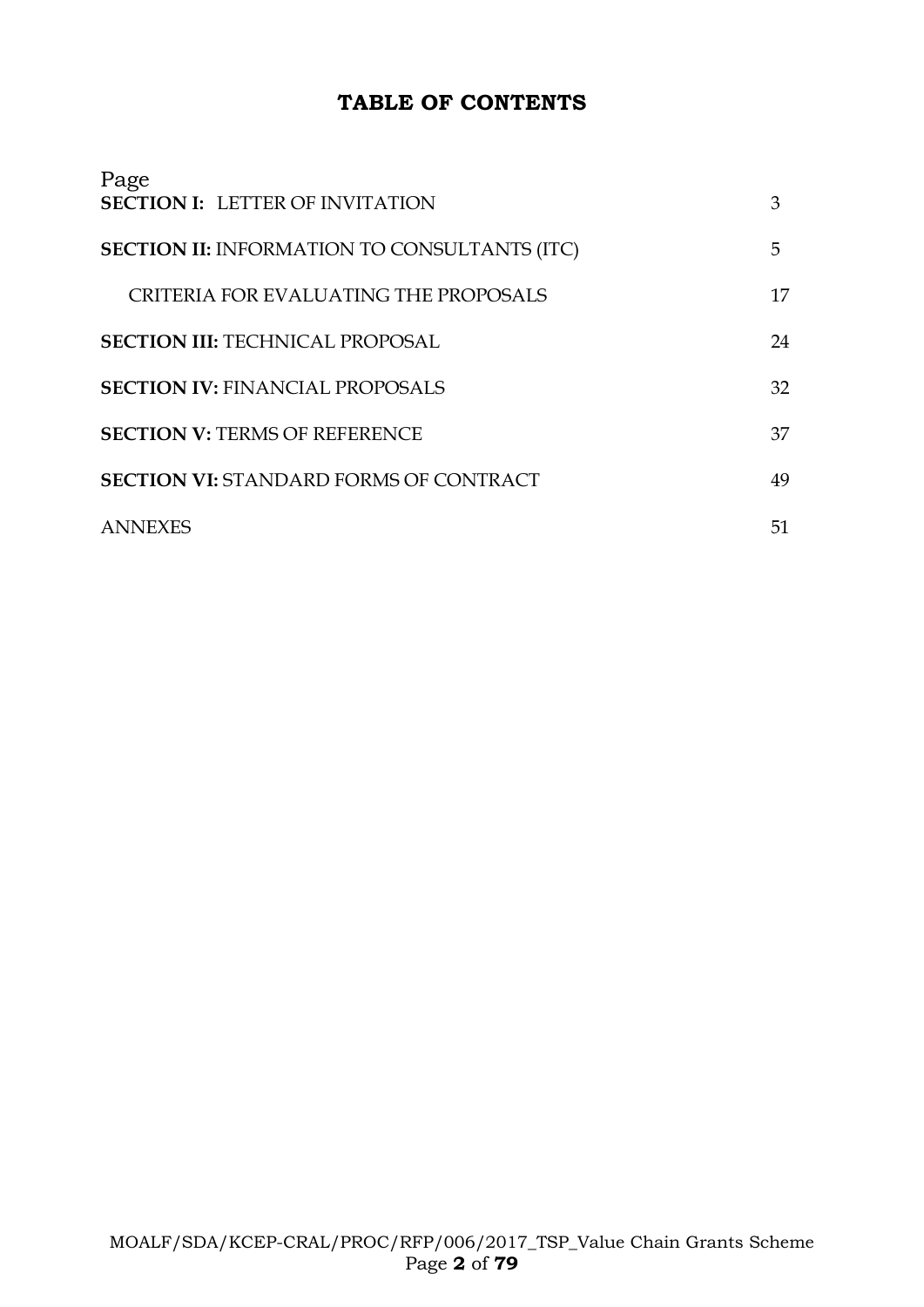# **SECTION I: LETTER OF INVITATION**

Dear Consultant,

**Kenya Cereal Enhancement Programme-Climate Resilient Agricultural Livelihoods Window (KCEP-CRAL) invites proposals from eligible and competent consultancy firms or consortium of firms to submit proposals for Provision of Consulting services for an oversight technical services provider (TSP) for value chain financing grants scheme: MOALF/SDA/KCEP-CRAL/RFP/006/2017-2018.**

Consulting firms may submit their proposals in association with others firms in a consortium arrangement. They are advised to be keen on the information provided under the Appendix to Information to Consultants (A.I.T.C.) and the Special Conditions of the Contract (S.C.C.).

A firm will be selected under **Quality and Cost-Based Selection Method** and the procedures described in this RFP.

The **original** and **two copies** of the tender must be delivered to:

**The Principal Secretary, State Department of Agriculture, Ministry of Agriculture, Livestock & Fisheries P.O. Box 30028-00100, Kilimo House, Cathedral Road, Nairobi Tel: 0770174188**

on or **before 28th February 2018 at 10.00am (EAT**) clearly marked "**REQUEST FOR PROPOSALS FOR CONSULTING SERVICES FOR AN OVERSIGHT TECHNICAL SERVICES PROVIDER (TSP) FOR VALUE CHAIN FINANCING GRANTS SCHEME" MOALF/SDA/KCEP-CRAL/RFP/006/2017-2018** and the envelopes **MUST** be sealed.

Technical proposal will be opened on **28th February 2018 at 10.15am** in the presence of the candidates' representatives who choose to attend at the boardroom on 7th floor, Kilimo House.

Yours sincerely, **For: KCEP-CRAL PROGRAMME**

#### **SENIOR PROGRAMME COORDINATOR**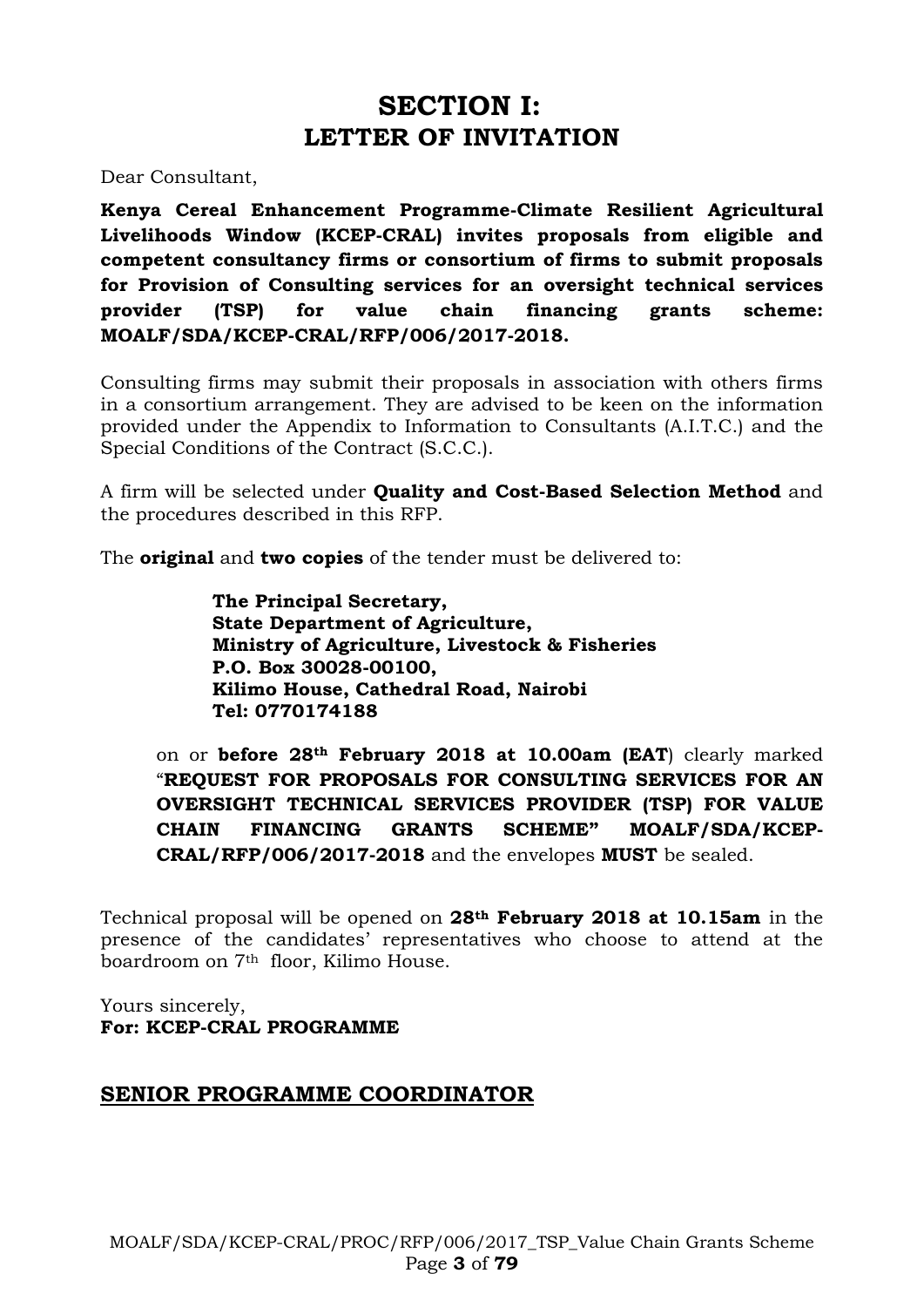- **1.1** Interested bidders may obtain further information from and inspect the tender document in English at the office of KCEP-CRAL procurement office, KALRO-NARL, Waiyaki Way, before the tender closing date **from 8.30 am to 4.30 pm on Mondays to Fridays**, except on public holidays.
- **1.2** The document may also be downloaded FREE OF CHARGE from the Ministry's website: **[www.kilimo.go.ke](http://www.kilimo.go.ke/)** under "**tender''** or [www.kcepcral.go.ke](http://www.kcepcral.go.ke/) or obtain a hard copy of the tender document from KCEP-CRAL procurement office at KALRO-NARL, upon payment to KCEP-CRAL, a non-refundable fee of **KES. 1,000** (through a bankers cheque only) or direct deposit to *Equity Bank: (code: 68); Account NO: 1510263657085; Mayfair branch (code 151); SWIFT CODE: EQBLKENA.*
- **1.3** All Bidders who download the document from the above website(s) or purchase the document are required to submit their particulars (name & address of the firm, contact person & their mobile number) to the KCEP CRAL official procurement email address: **(tenders.kcepcralprogramme@gmail.com),** using their official email addresses. All bidders are also advised to *regularly* visit the Programmes website, to obtain any additional information/addendum on the tender that may be issued before the closing date.
- **1.4** Complete technical and financial proposals and their copies (one) are to be put in two different envelopes clearly marked "technical proposal" and "financial proposal", and both sealed into one outer envelope, **clearly marked with the tender reference number and title** and be deposited in the MOALF's tender box situated on the ground floor, at the reception, Kilimo house or be addressed and mailed to:

*The Principal Secretary, State Department of Agriculture, Ministry of Agriculture, Livestock & Fisheries, P.O. Box 30028-00100, Kilimo House, Cathedral Road, Nairobi.*

so as to be received on or before **20th February, 2018 at 10.00 A.M.**

- **1.5** Prices quoted should be net inclusive of all taxes and delivery must be in Kenya Shillings and shall remain valid for **120 days from the closing date of the tender.**
- **1.7** Tenders will be opened immediately thereafter in the presence of the bidders or their representatives who choose to attend, at the Ministry's board room, 7th Floor.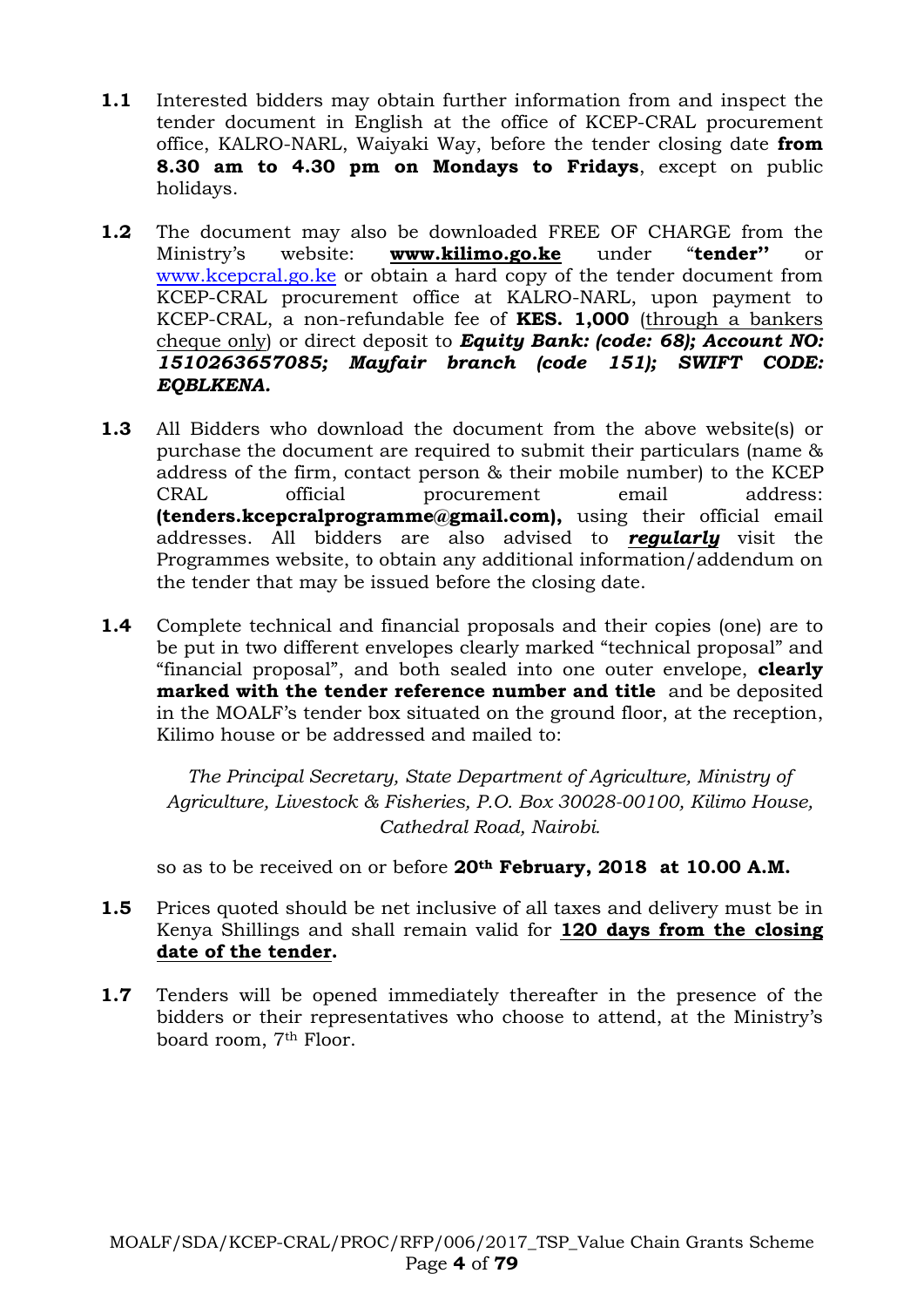#### **SECTION II: - INFORMATION TO CONSULTANTS (ITC)**

#### **2.1 Introduction**

- 2.1.1 The Client named in the Appendix to "ITC" clause 2.1 will select a firm among those invited to submit a proposal, in accordance with the method of selection detailed in the appendix clause 2.2
- 2.1.2 The consultants are invited to submit a separate Technical Proposal and a Financial Proposal, or a Technical Proposal only, as specified in the Appendix "ITC" for consulting services required for the assignment named in the said Appendix clause 2.3 A Technical Proposal only may be submitted in assignments where the Client intends to apply standard conditions of engagement and scales of fees for professional services which are regulated as is the case with Building and Civil Engineering Consulting services. In such a case the highest ranked firm of the technical proposal shall be invited to negotiate a contract on the basis of scale fees. The proposal will be the basis for Contract negotiations and ultimately for a signed Contract with the selected firm.
- 2.1.3 The consultants must familiarize themselves with local conditions and take them into account in preparing their proposals. To obtain firsthand information on the assignment and on the local conditions, consultants are encouraged to liaise with the Client regarding any information that they may require before submitting a proposal and to attend a preproposal conference where applicable. Consultants should contact the officials named in the Appendix ITC Clause 2.10 to obtain additional information on the pre-proposal conference. Consultants should ensure that these officials are advised of the visit in adequate time to allow them to make appropriate arrangements.
- 2.1.4 The Procuring entity will provide the inputs specified in the Appendix "ITC" clause 2.5 to assist the firm in obtaining licenses and permits needed to carry out the services and make available relevant project data and reports.
- 2.1.5 Please note that (i) the costs of preparing the proposal and of negotiating the Contract, including any visit to the Client are not reimbursable as a direct cost of the assignment; and (ii) the Client is not bound to accept any of the proposals submitted.
- 2.1.6 The procuring entity's employees, committee members, board members and their relative (spouse and children) are not eligible to participate.
- 2.1.7 The price to be charged for the tender document shall be Kshs. 1,000/=
- 2.1.8 The procuring entity shall allow the tenderer to review the tender document free of charge before purchase.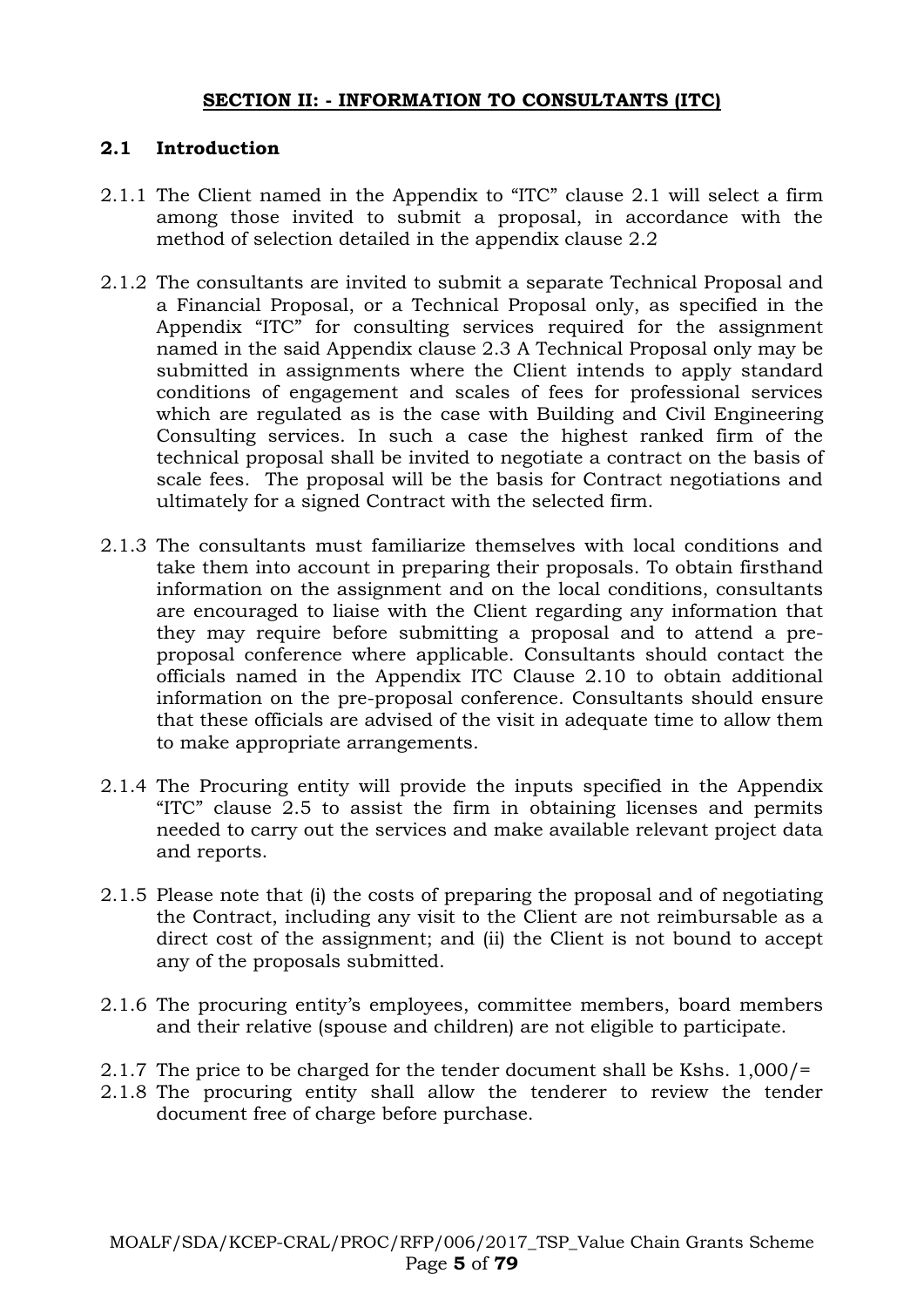### **2.2 Clarification and Amendment of RFP Documents**

2.2.1 Consultants may request a clarification of any of the RFP documents only up to seven [7] days before the proposal submission date. Any request for clarification must be sent in writing by paper mail, cable, telex, facsimile or electronic mail to the Client's address indicated in the Appendix ITC clause 2.10 The Client will respond by cable, telex, facsimile or electronic mail to such requests and will send written copies of the response (including an explanation of the query but without identifying the source of inquiry) to all invited consultants who intend to submit proposals.

2.2.2 At any time before the submission of proposals, the Client may for any reason, whether at his own initiative or in response to a clarification requested by an invited firm, amend the RFP. Any amendment shall be issued in writing through addenda. Addenda shall be sent by mail, cable, telex or facsimile to all invited consultants and will be binding on them. The Client may at his discretion extend the deadline for the submission of proposals.

### **2.3 Preparation of Technical Proposal**

**2.3.1** The Consultants proposal shall be written in English language.

- **2.3.2** In preparing the Technical Proposal, consultants are expected to examine the documents constituting this RFP in detail. Material deficiencies in providing the information requested may result in rejection of a proposal.
- **2.3.3** While preparing the Technical Proposal, consultants must give particular attention to the following:
	- (i) If a firm considers that it does not have all the expertise for the assignment, it may obtain a full range of expertise by associating with individual consultant(s) and/or other firms or entities in a joint venture or sub-consultancy as appropriate. Consultants shall not associate with the other consultants invited for this assignment. Any firms associating in contravention of this requirement shall automatically be disqualified.
	- (ii) For assignments on a staff-time basis, the estimated number of professional staff-time is given in the Terms of Reference. The proposal shall however be based on the number of professional staff-time estimated by the firm.
	- (iii) It is desirable that the majority of the key professional staff proposed be permanent employees of the firm or has an extended and stable working relationship with it.
	- (iv) Proposed professional staff must as a minimum, have the experience indicated in Appendix clause 2.6 , preferably working under conditions similar to those prevailing in Kenya.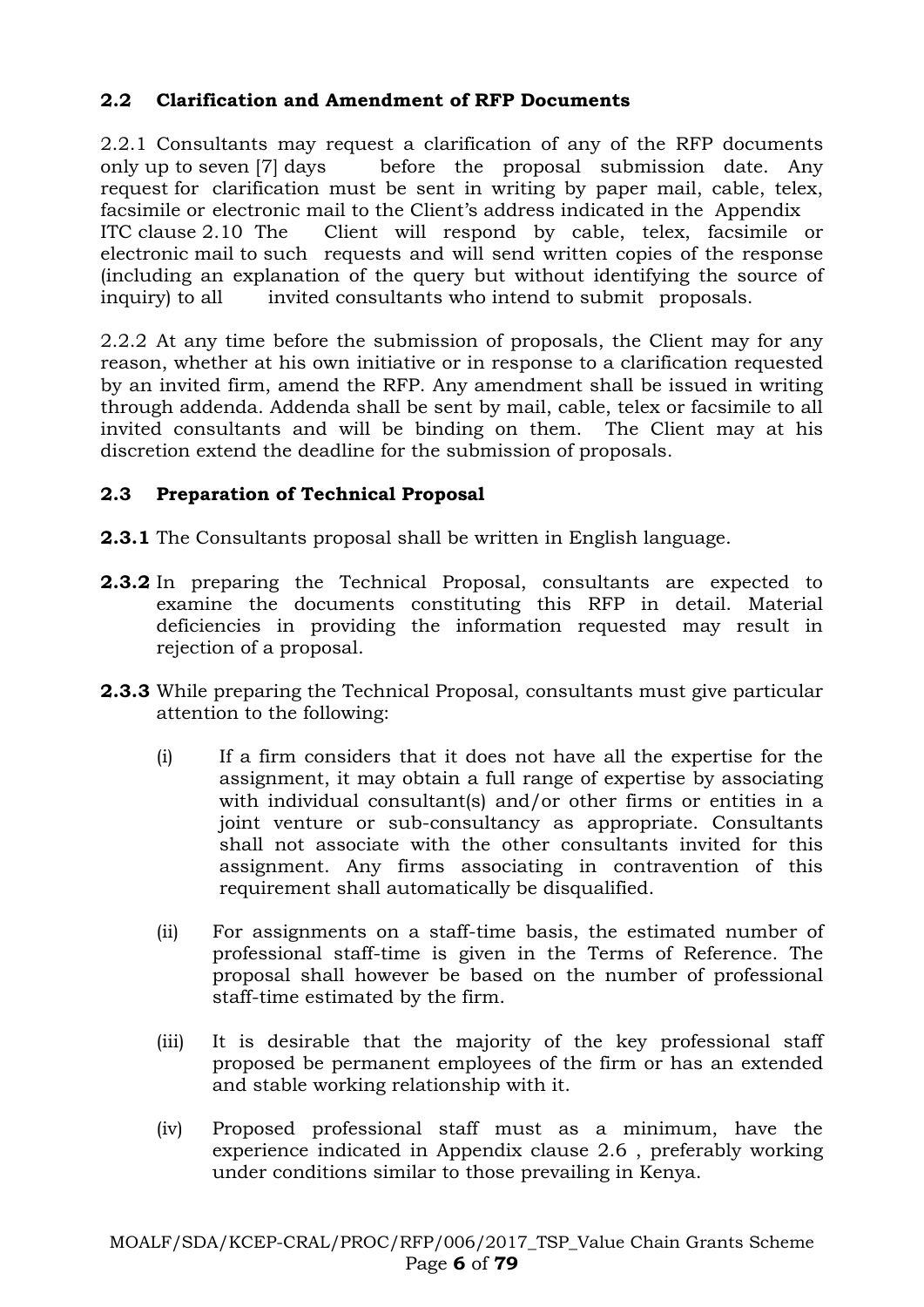- (v) Alternative professional staff shall not be proposed and only one Curriculum Vitae (CV) may be submitted for each position.
- **2.3.4** The Technical Proposal shall provide the following information using the attached Standard Forms;
	- (i) A brief description of the firm's organization and an outline of recent experience on assignments of a similar nature. For each assignment, the outline should indicate *inter alia,* the profiles of the staff proposed, duration of the assignment, contract amount and firm's involvement.
	- (ii) Any comments or suggestions on the Terms of Reference (ToR), a list of services and facilities to be provided by the Client.
	- (iii) A description of the methodology and work plan for performing the assignment.
	- (iv) The list of the proposed staff team by specialty, the tasks that would be assigned to each staff team member and their timing.
	- (v) CVs recently signed by the proposed professional staff and the authorized representative submitting the proposal. Key information should include number of years working for the firm/entity and degree of responsibility held in various assignments during the last ten (10) years.
	- (vi) Estimates of the total staff input (professional and support staff staff-time) needed to carry out the assignment supported by bar chart diagrams showing the time proposed for each professional staff team member.
	- (vii) A detailed description of the proposed methodology, staffing and monitoring of training, if the TOR specifies training as a major component of the assignment.
	- (viii) Any additional information.
- **2.3.5** The Technical Proposal shall not include any financial information.

#### **2.4 Preparation of Financial Proposal**

2.4.1 In preparing the Financial Proposal, consultants are expected to take into account the requirements and conditions outlined in the RFP documents. The Financial Proposal should follow Standard Forms (Section IV). It lists all costs associated with the assignment including; (a) remuneration for staff (in the field and at headquarters), and; (b) reimbursable expenses such as subsistence (per diem, housing), transportation (international and local, for mobilization and demobilization), services and equipment (vehicles, office equipment, furniture, and supplies), office rent, insurance, printing of documents,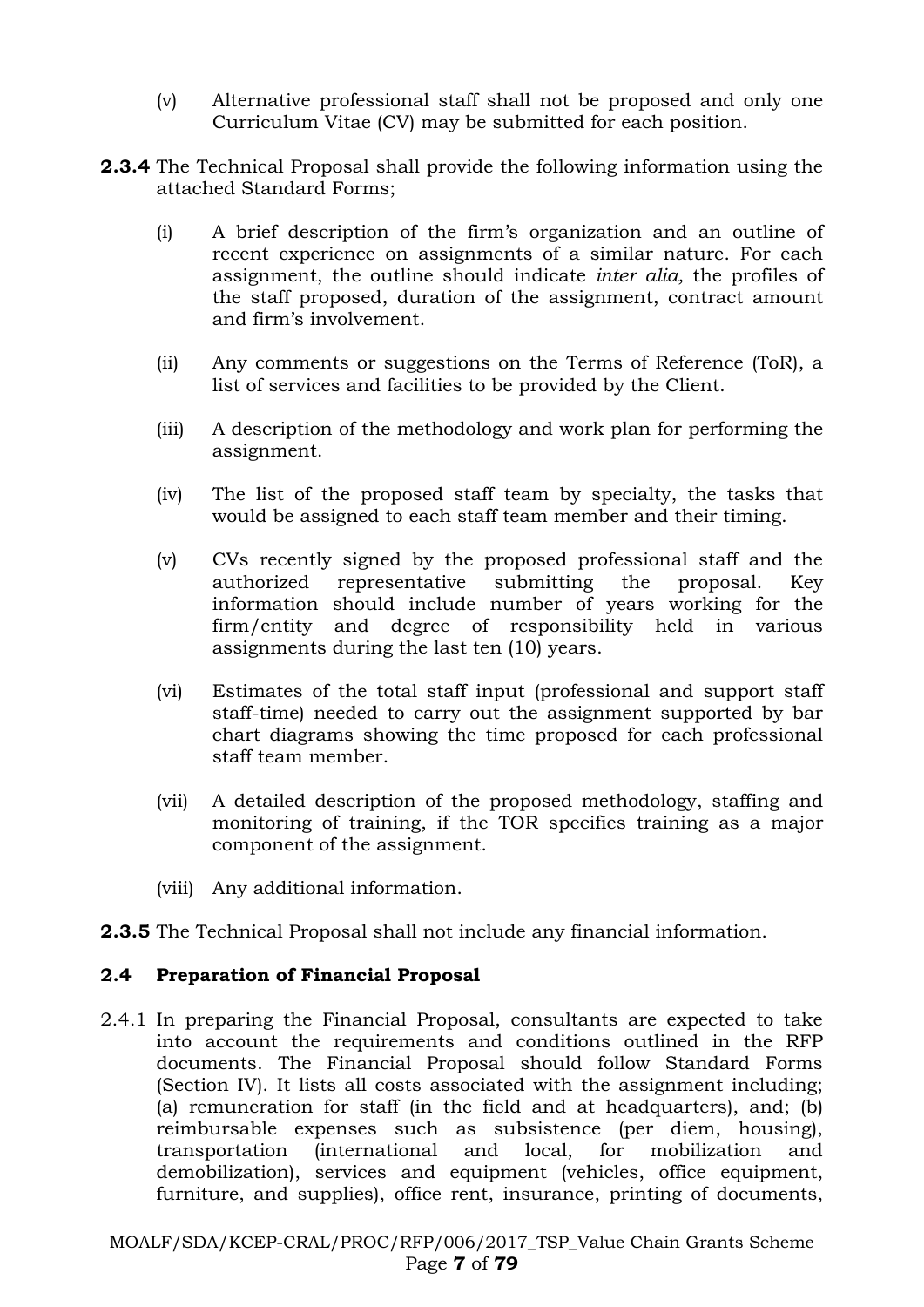surveys, and training, if it is a major component of the assignment. If appropriate, these costs should be broken down by activity.

- 2.4.2 The Financial Proposal should clearly identify as a separate amount, the local taxes, duties, fees, levies and other charges imposed under the law on the consultants, the sub-consultants and their personnel, unless it is specified otherwise.
- 2.4.3 Consultants shall express the price of their services in Kenya Shillings (Ksh).
- 2.4.4 Commissions and gratuities, if any, paid or to be paid by consultants and related to the assignment will be listed in the Financial Proposal Submission Form.
- 2.4.5 The Proposal must remain **valid for 180 days from the closing date of the tender**. During this period, the consultant is expected to keep available, at his own cost, the professional staff proposed for the assignment. The Client will make his best effort to complete negotiations within this period. If the Client wishes to extend the validity period of the proposals, the consultants shall agree to the extension.

#### **2.5 Submission, Receipt, and Opening of Proposals**

- 2.5.1 The original proposal (Technical Proposal and, if required, Financial Proposal; shall be prepared in indelible ink. It shall contain no interlineation or overwriting, except as necessary to correct errors made by the firm itself. Any such corrections must be initialed by the persons or person authorized to sign the proposals.
- 2.5.2 For each proposal, the consultants shall prepare the number of copies indicated in Appendix to ITC clause 2.7 Each Technical Proposal and Financial Proposal shall be marked **"ORIGINAL"** or **"COPY"** as appropriate. If there are any discrepancies between the original and the copies of the proposal, the original shall govern.
- 2.5.3 The original and all copies of the Technical Proposal shall be placed in a sealed envelope clearly marked "**TECHNICAL PROPOSAL**," and the original and all copies of the Financial Proposal in a sealed envelope clearly marked **"FINANCIAL PROPOSAL"** and warning: **"DO NOT OPEN WITH THE TECHNICAL PROPOSAL"**. Both envelopes shall be placed into an outer envelope and sealed. This outer envelope shall bear the submission address and other information indicated in the Appendix "ITC" and be clearly marked, **"DO NOT OPEN, EXCEPT IN PRESENCE OF THE OPENING COMMITTEE."**
- 2.5.4 The completed Technical and Financial Proposals must be delivered at the submission address on or before the time and date stated in the Appendix ITC clause 2.9 Any proposal received after the closing date and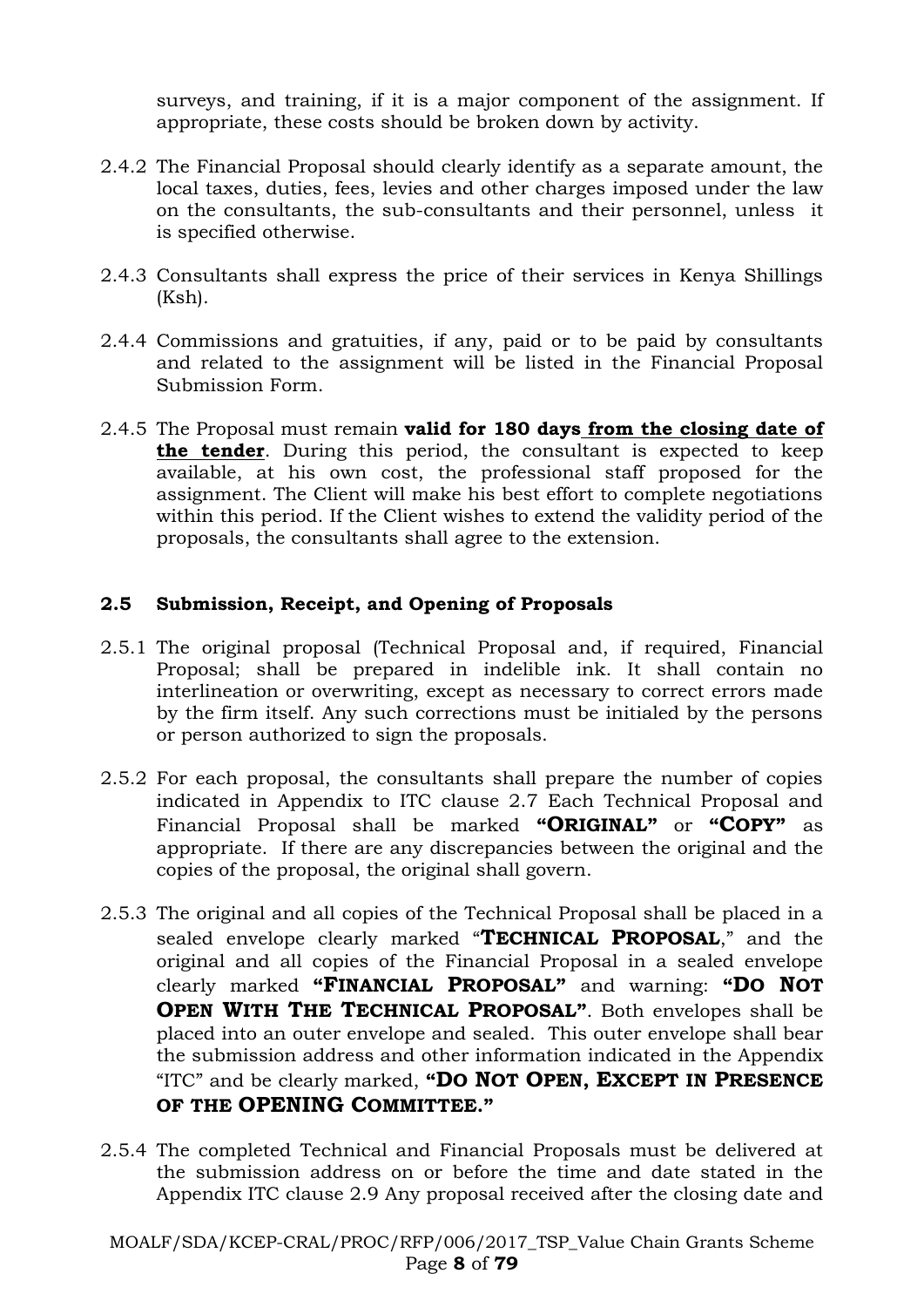time for submission of proposals shall be returned to the respective consultant unopened.

2.5.5 After the deadline for submission of proposals, the Technical Proposal shall be opened immediately by the opening committee. The Financial Proposal shall remain sealed and deposited at a secured place and under a responsible office of the client department up to the time for public opening of financial proposals.

#### **2.6 Proposal Evaluation General**

- 2.6.1 From the time the bids are opened to the time the Contract is awarded, if any consultant wishes to contact the Client on any matter related to his proposal, he should do so in writing at the address indicated in the Appendix "ITC" clause 2.10 Any effort by the firm to influence the Client in the proposal evaluation, proposal comparison or Contract award decisions may result in the rejection of the consultant's proposal.
- 2.6.2 Evaluators of Technical Proposals shall have no access to the Financial Proposals until the technical evaluation is concluded.
- 2.6.3 Any effort by a tenderer to influence Kenya Cereal Enhancement Programme-Climate Resilient Agricultural Livelihoods Window (KCEP-CRAL) in its decisions on tender evaluation, tender comparison, or contract award shall result in the rejection of the Tenderer's tender.

#### **2.7 Evaluation of Technical Proposal**

2.7.1 The evaluation committee appointed by the Client shall evaluate the proposals on the basis of their responsiveness to the Terms of Reference, applying the evaluation criteria as follows;

|       |                                           | <b>Points</b> |
|-------|-------------------------------------------|---------------|
| (1)   | Specific experience of the consultant     |               |
|       | related to the assignment                 | (5-10)        |
| (i)   | Adequacy of the proposed work plan and    |               |
|       | methodology in responding to the terms    |               |
|       | of reference                              |               |
| (iii) | Qualifications and competence of          |               |
|       | the key staff for the assignment          | 30-401        |
| (iv)  | Suitability to the transfer of Technology |               |
|       | Programme (Training)                      |               |
|       |                                           |               |

# **Total Points**

### 100\_\_

Each responsive proposal will be given a technical score (St). A proposal shall be rejected at this stage if it does not respond to important aspects of the Terms of Reference or if it fails to achieve the minimum technical score indicated in the Appendix ITC clause 2.11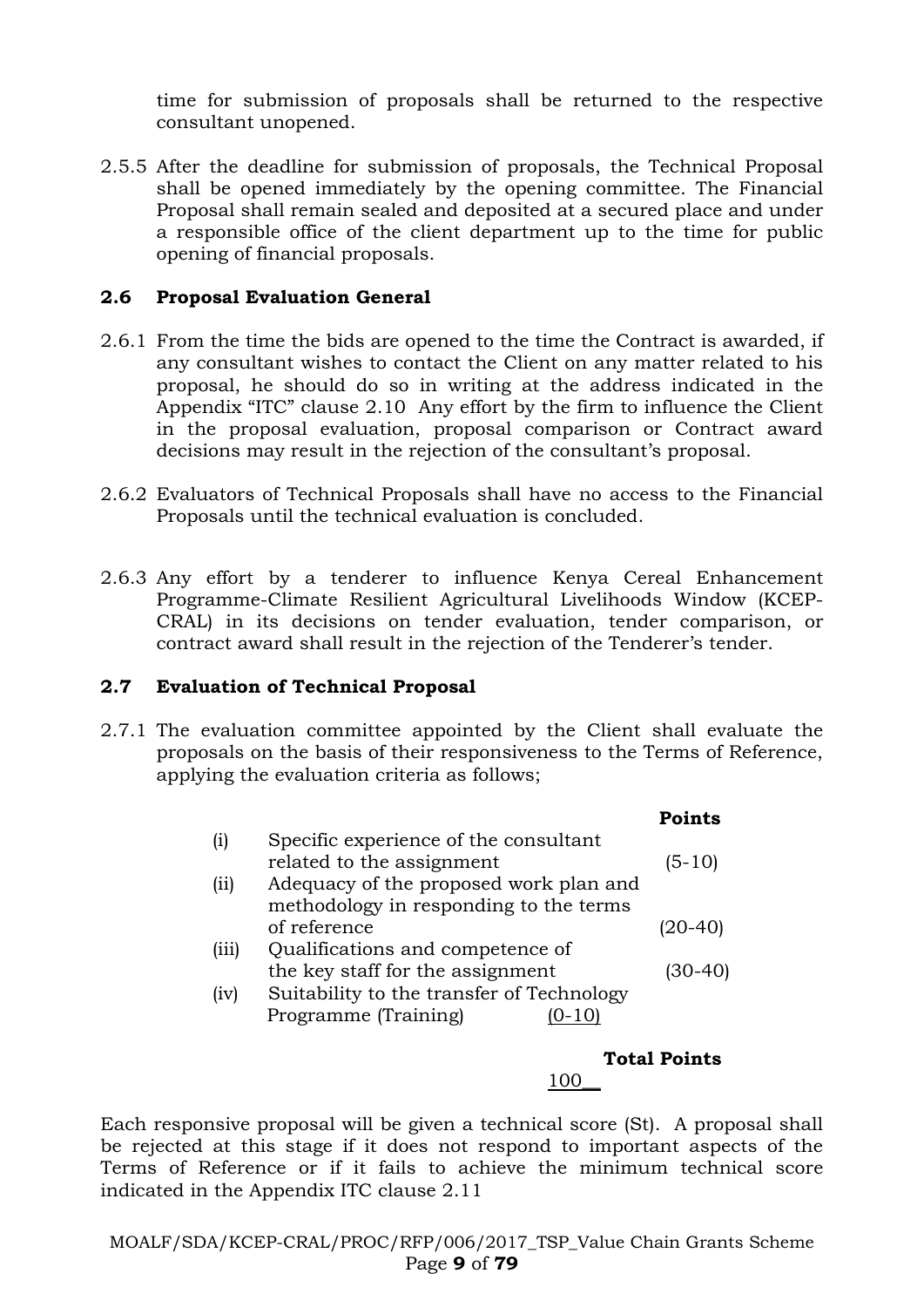#### **2.8 Public Opening and Evaluation of Financial Proposal**

- 2.8.1 After Technical Proposal evaluation, the Client shall notify those consultants whose proposals did not meet the minimum qualifying mark or were considered non-responsive to the RFP and Terms of Reference, indicating that their Financial Proposals will be returned unopened after completing the selection process. The Client shall simultaneously notify the consultants who have secured the minimum qualifying mark, indicating the date and time set for opening the Financial Proposals and stating that the opening ceremony is open to those consultants who choose to attend. The opening date shall not be sooner than seven (7) days after the notification date. The notification may be sent by registered letter, cable, telex, facsimile or electronic mail.
- 2.8.2 The Financial Proposals shall be opened publicly in the presence of the consultants' representatives who choose to attend. The name of the consultant, the technical scores and the proposed prices shall be read aloud and recorded when the Financial Proposals are opened. The Client shall prepare minutes of the public opening.
- 2.8.3 The evaluation committee will determine whether the financial proposals are complete (i.e. whether the consultant has costed all the items of the corresponding Technical Proposal and correct any computational errors. The cost of any un priced items shall be assumed to be included in other costs in the proposal. In all cases, the total price of the Financial Proposal as submitted shall prevail.
- 2.8.4 While comparing proposal prices between local and foreign firms participating in a selection process in financial evaluation of Proposals, firms incorporated in Kenya where indigenous Kenyans own 51% or more of the share capital shall be allowed a 10% preferential bias in proposal prices. However, there shall be no such preference in the technical evaluation of the tenders. Proof of local incorporation and citizenship shall be required before the provisions of this sub-clause are applied. Details of such proof shall be attached by the Consultant in the financial proposal.
- 2.8.5 The formulae for determining the Financial Score (Sf) shall, unless an alternative formulae is indicated in the Appendix "ITC", be as follows:-  $S_f = 100 \times \frac{F_m}{F}$  where Sf is the financial score; Fm is the lowest priced financial proposal and F is the price of the proposal under consideration. Proposals will be ranked according to their combined technical *(St)* and financial *(Sf)* scores using the weights *(T=*the weight given to the Technical Proposal:  $P =$  the weight given to the Financial Proposal;  $T + p$ *=* I) indicated in the Appendix. The combined technical and financial score, S, is calculated as follows:  $-S = St x T \% + S f x P \%$ . The firm achieving the highest combined technical and financial score will be invited for negotiations.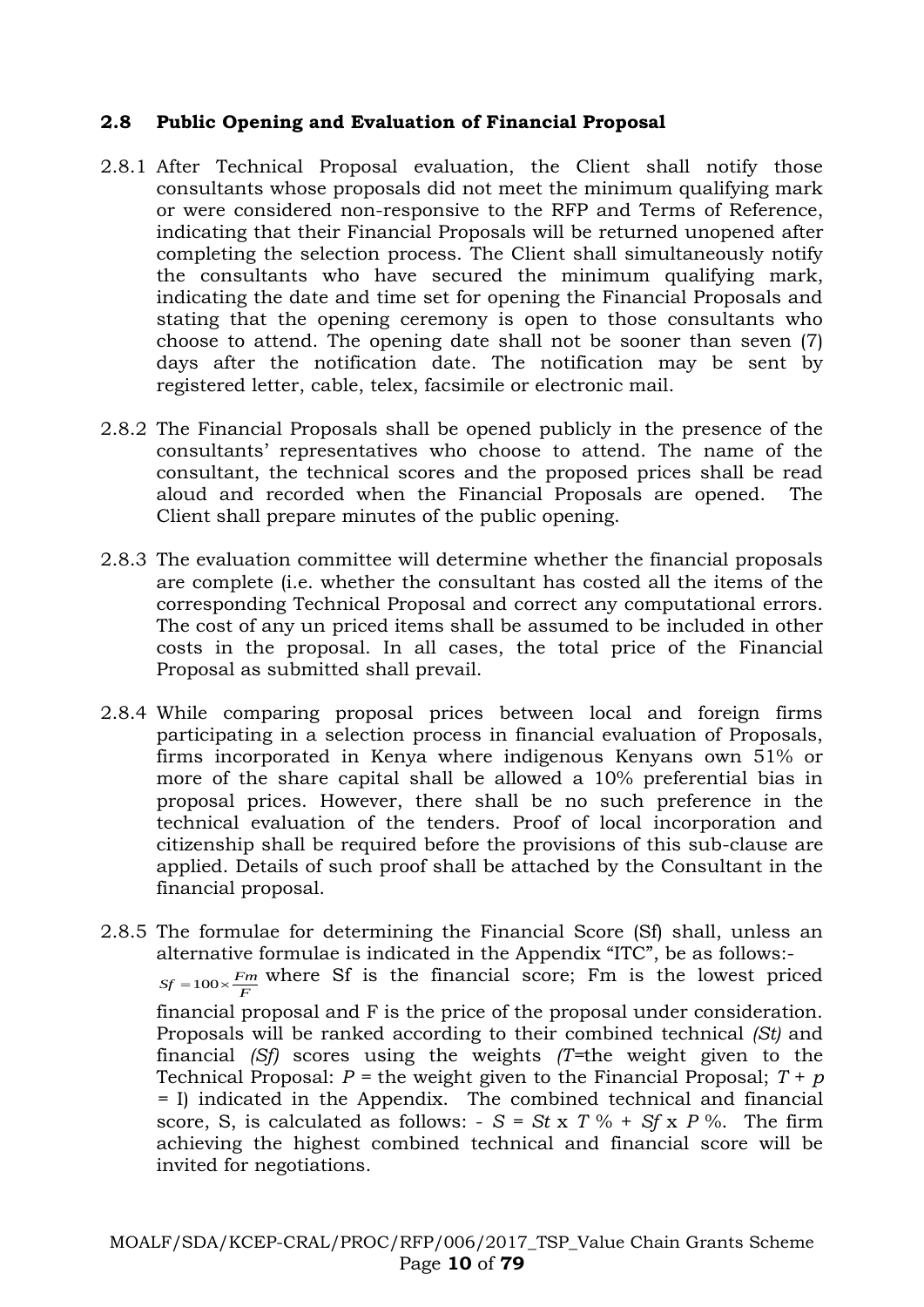- 2.8.6 The tender evaluation committee shall evaluate the tender within a maximum 30 days from the date of opening the tender.
- 2.8.7 Contract price variations shall not be allowed for contracts not exceeding one year (12 months).
- 2.8.8 Where contract price variation is allowed, the variation shall not exceed 15% of the original contract price.
- 2.8.9 Price variation requests shall be processed by the procuring entity within 30 days of receiving the request.

#### **2.9 Negotiations**

- 2.9.1 Negotiations will be held at the same address as "address to send information to the Client" indicated in the Appendix "ITC" clause 2.10 The aim is to reach agreement on all points and sign a contract.
- 2.9.2 Negotiations will include a discussion of the Technical Proposal, the proposed methodology (work plan), staffing and any suggestions made by the firm to improve the Terms of Reference. The Client and firm will then work out final Terms of Reference, staffing and bar charts indicating activities, staff periods in the field and in the head office, staffmonths, logistics and reporting. The agreed work plan and final Terms of Reference will then be incorporated in the "Description of Services" and form part of the Contract. Special attention will be paid to getting the most of what the firm can offer within the available budget and to clearly defining the inputs required from the Client to ensure satisfactory implementation of the assignment.
- 2.9.3 Unless there are exceptional reasons, the financial negotiations will not involve the remuneration rates for staff (no breakdown of fees).
- 2.9.4 Having selected the firm on the basis of, among other things, an evaluation of proposed key professional staff, the Client expects to negotiate a contract on the basis of the experts named in the proposal. Before contract negotiations, the Client will require assurances that the experts will be actually available. The Client will not consider substitutions during contract negotiations unless both parties agree that undue delay in the selection process makes such substitution unavoidable or that such changes are critical to meet the objectives of the assignment. If this is not the case and if it is established that key staff were offered in the proposal without confirming their availability, the firm may be disqualified.
- 2.9.5 The negotiations will conclude with a review of the draft form of the Contract. To complete negotiations, the Client and the selected firm will initial the agreed Contract. If negotiations fail, the Client will invite the firm whose proposal received the second highest score to negotiate a contract.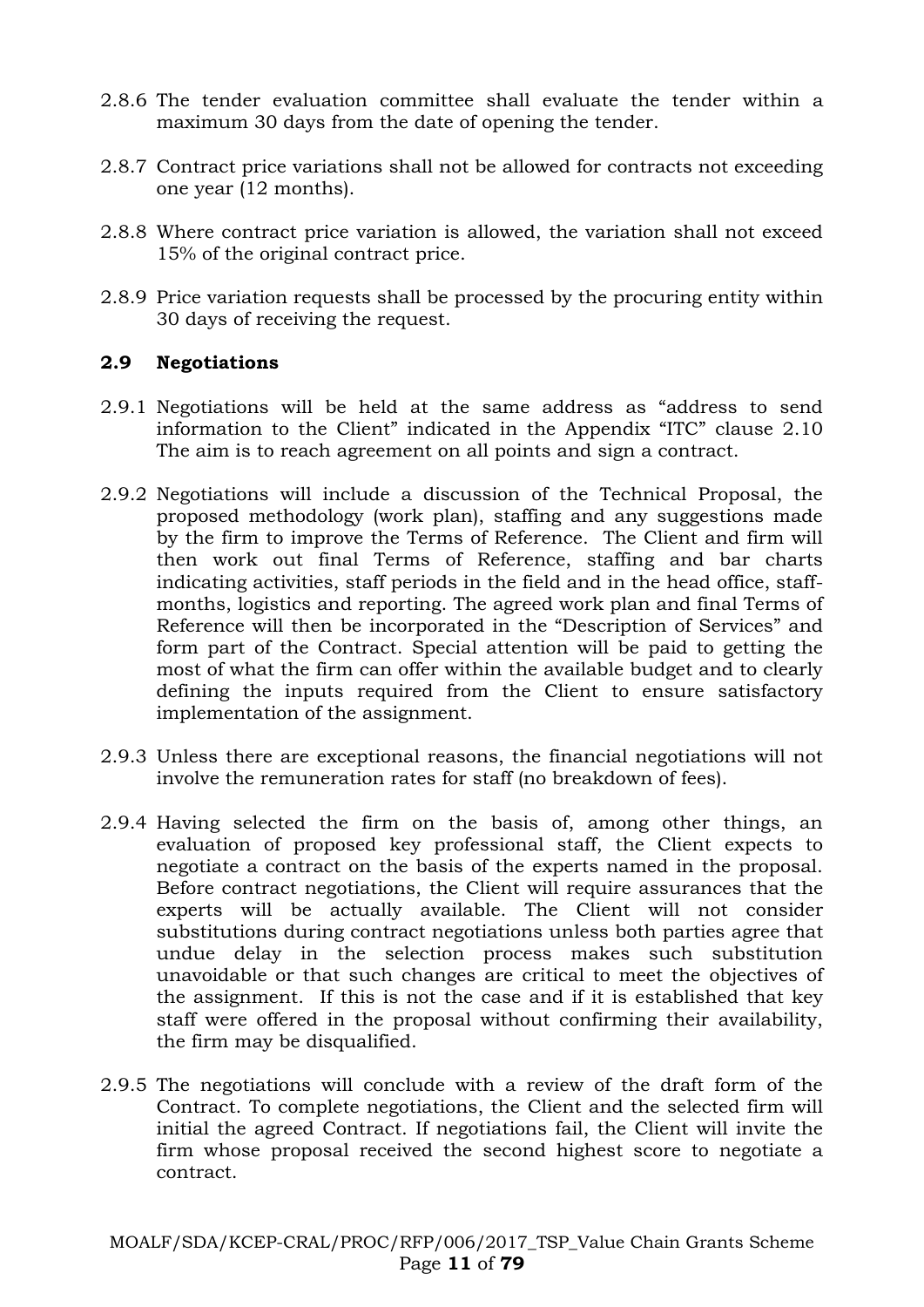- 2.9.6 KCEP-CRAL shall appoint a team for the purpose of the negotiations.
- 2.9.7 The bidder offering the highest evaluated combined Score shall be recommended for award, upon successful negotiations.
- 2.9.8 If negotiations fail to yield positive results, KCEP-CRAL shall negotiate with the second evaluated ranked bidder based on the scores of both the technical and financial evaluation.
- 2.9.9 KCEP-CRAL may negotiate with the person who submitted the successful proposal and may request and permit changes, subject to section 128 of the PPAD ACT 2015.
- 2.9.9.1 A procuring entity shall not enter into any negotiations pursuant to section 128 of the Act, until:- (a) the accounting officer has approved the successful proposal in line with section 127 of the Act; and (b) the accounting officer has notified the successful and unsuccessful bidders pursuant to section 126 (4) of the Act.
- 2.9.9.2 Pursuant to Section 130 of the PPAD ACT 2015, The firm who enters into a contract resulting from this procurement by a request for proposals shall not enter into any other subsequent contract for the procurement of goods, services or works related to that original contract

#### **2.10 Award of Contract**

- 2.10.1 The successful consulting firm shall be the firm with the highest combined score.The Contract will be awarded following negotiations. After negotiations are completed, the Client will promptly notify other consultants on the shortlist that they were unsuccessful and return the Financial Proposals without opening of those consultants who did not pass the technical evaluation.
- 2.10.2 The selected firm is expected to commence the assignment on the date and at the location specified in the contract.
- 2.10.3 The parties to the contract shall have it signed within 30 days from the date of notification of contract award unless there is an administrative review request.
- 2.10.4 The procuring entity may at any time, prior to notification of tender award terminate or cancel procurement proceedings without entering into contract and shall not be liable to any person for the termination subject to conditions prescribed in PPAD ACT 2015 sec 63.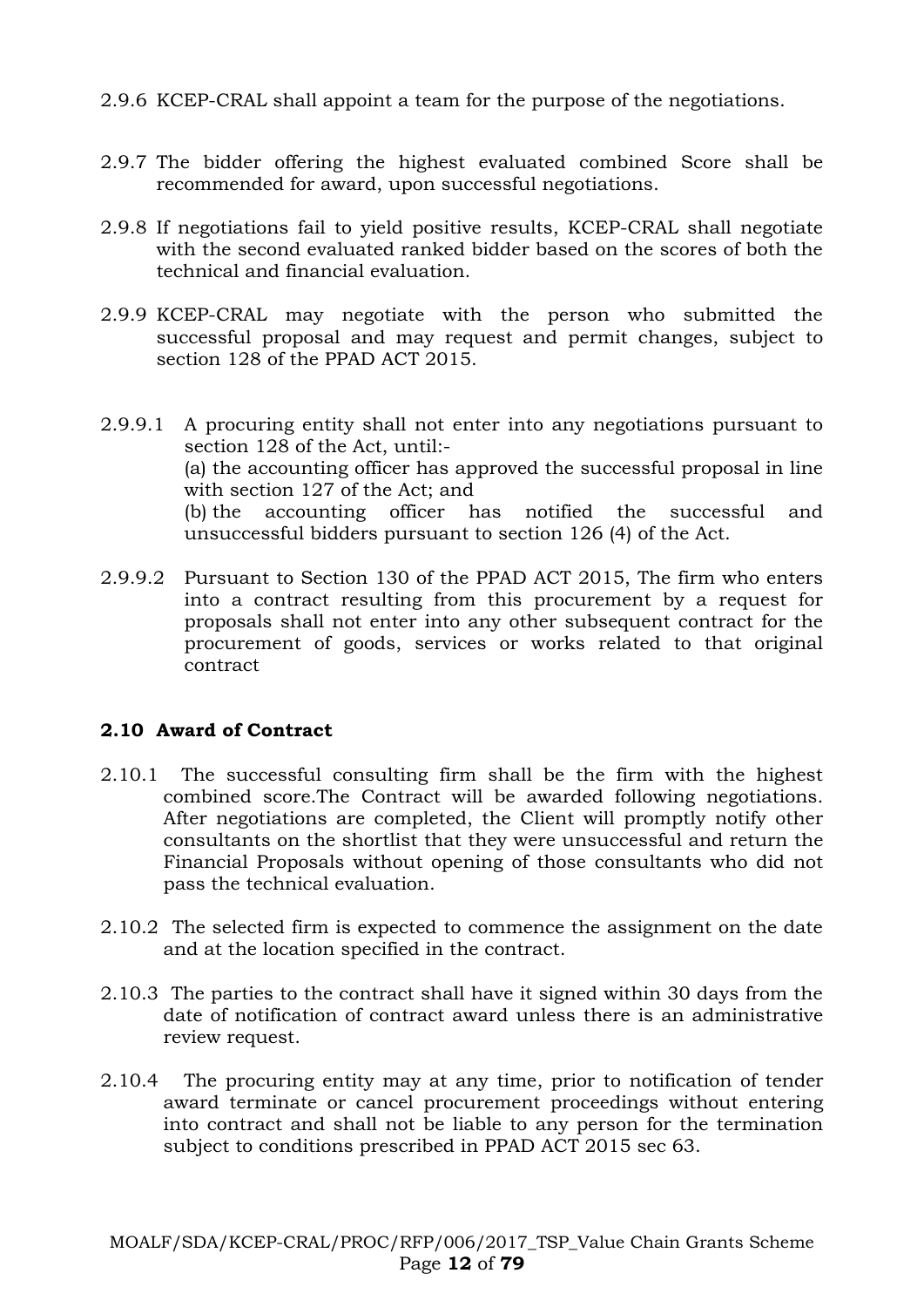- 2.10.5 The procuring entity shall give prompt notice within 14 (Fourteen) day of the termination to the tenderers and such notice shall contain reasons for termination.
- 2.10.6 To qualify for contract awards, the tenderer shall have the following:
	- (a) Necessary qualifications, capability experience, services, equipment and facilities to provide what is being procured.
	- (b) Legal capacity to enter into a contract for procurement
	- (c) Shall not be insolvent, in receivership, bankrupt or in the process of being wound up and is not the subject of legal proceedings relating to the foregoing.
	- (d) Shall not be debarred from participating in public procurement.
	- (e) Shall have fulfilled tax obligations.
	- (f) The firm has not been convicted of corrupt or fraudulent practices.

### **2.11. Confidentiality**

2.11.1 Information relating to evaluation of proposals and recommendations concerning awards shall not be disclosed to the consultants who submitted the proposals or to other persons not officially concerned with the process, until the winning firm has been notified that it has been awarded the Contract.

#### **2.12 Corrupt or fraudulent practices**

- 2.12.1 The procuring entity requires that the consultants observe the highest standards of ethics during the selection and award of the consultancy contract and also during the performance of the assignment. The tenderer shall sign a declaration that he has not and will not be involved in corrupt or fraudulent practices.
- 2.12.2 The procuring entity will reject a proposal for award if it determines that the consultant recommended for award has engaged in corrupt or fraudulent practices in competing for the contract in question.
- 2.12.3 Further, a consultant who is found to have indulged in corrupt or fraudulent practices risks being debarred from participating in public procurement in Kenya.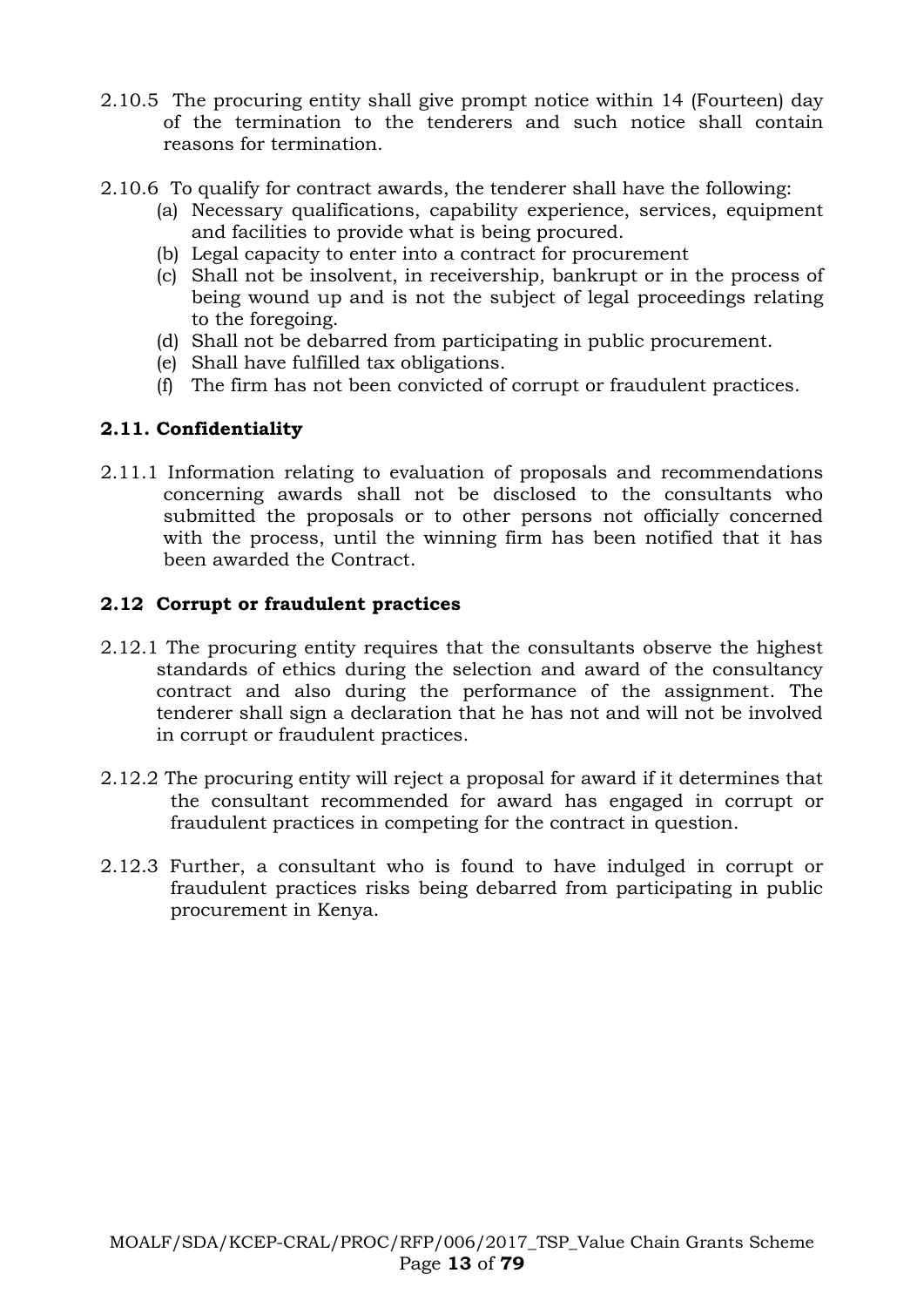# **Appendix to information to consultants**

#### 2.1 The name of the Client is: **Kenya Cereal Enhancement Programme – Climate Resilient Agricultural Livelihoods Window (KCEP-CRAL)**

- 2.2 The method of selection is: **Quality and Cost-Based Selection (QCBS).**
- 2.3 Technical and Financial Proposals are requested: **YES**

The name, objectives, and description of the assignment is: **Provision of Consulting services for Value Chain Financing Grants Scheme.**

With the main objectives being to:

(1) Provide an oversight role during the implementation of the value chain financing grants scheme of KCEP and the CRAL Window; and

(2) Ensure that all parties involved in the value chain financing grants scheme complies with the policies and procedures of grant management including selection of grant beneficiaries as specified in the Grant manual designed by the Programme.

#### 2.4 A pre-proposal conference will be held: **NO**

- 2.5 The Client will provide the following inputs**:**
	- Access to all publicly available information & documentation about the Programme required by the Consultant(s).
- 2.6 The TSP is expected to assemble a team of professionals with wide experience and competencies related to the assignment including expertise in grants/fund management or oversight for rural beneficiaries of financial services. Knowledge of cereal value chains targeted by the Programme including specific knowledge on setting up and management of processing facilities will be an added advantage.

Additional information in the Technical Proposal includes: **Refer to TOR provided.**

#### **2.7** Consultants must submit an original and: **two copies of both the technical and financial proposals.**

#### **2.7.1 Taxes**

a) "Taxes" means all present and future taxes, levies, duties, charges, assessments, deductions or withholdings whatsoever, including any interest thereon, and any penalties and fines with respect thereto, wherever imposed, levied, collected, or withheld pursuant to any regulation having the force of law and "Taxation" shall be construed accordingly.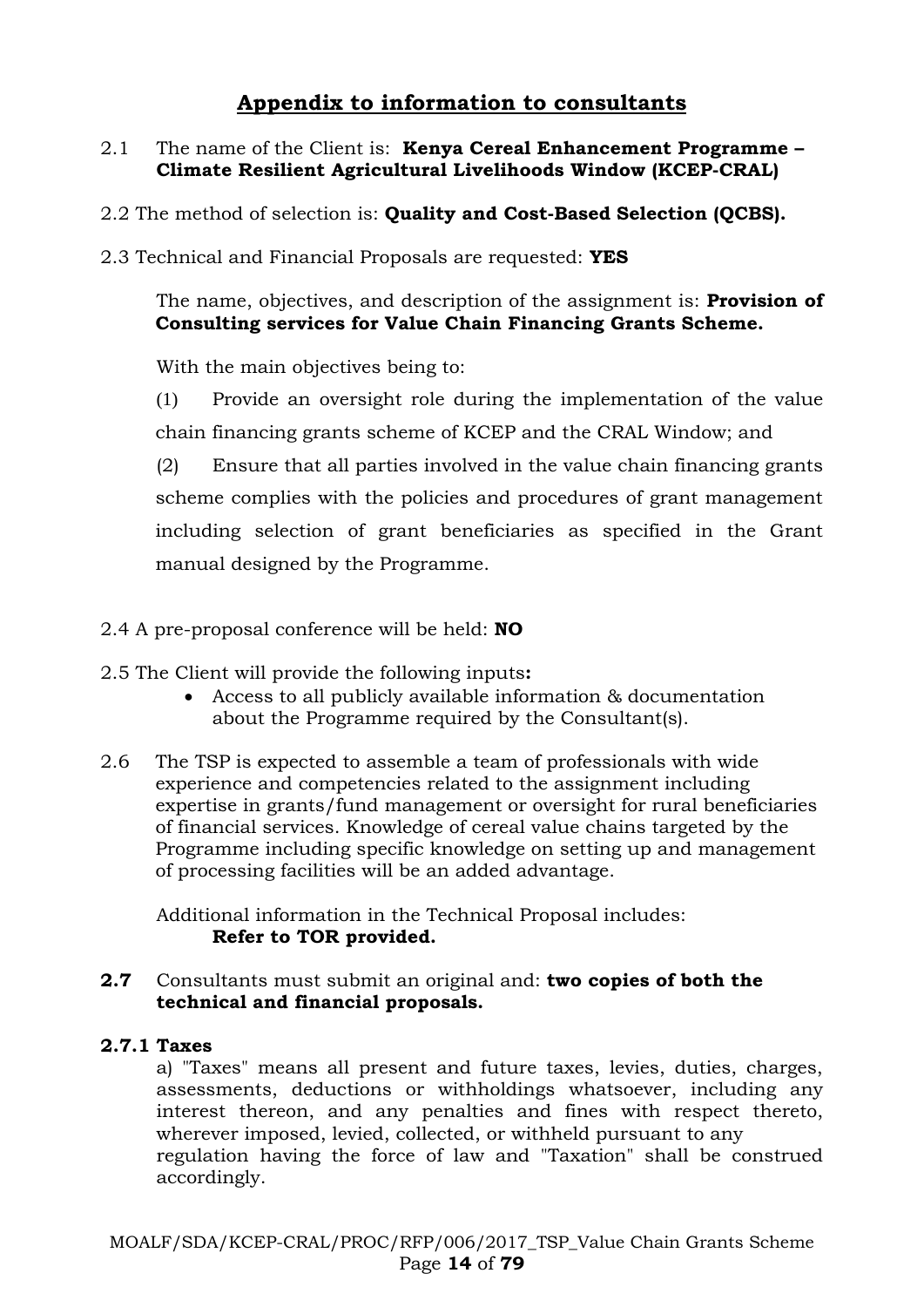### **b) Local Taxation**

i). Nothing in the Contract shall relieve the Contractor and/or his Sub-Contractors from their responsibility to pay any taxes, statutory contributions and levies that may be levied on them in Kenya in respect of the Contract. The Contract Price shall include all applicable taxes and shall not be adjusted for any of these taxes.

ii). The Contractor shall be deemed to be familiar with the tax laws in the Employer's Country and satisfied themselves with the requirements for all taxes, statutory contributions and duties to which they may be subjected during the term of the Contract**.**

iii.) In instances where discussions are held between the Employer and the Contractor regarding tax matters, this shall not be deemed to constitute competent advice and hence does not absolve the Contractor of their responsibility in relation to due diligence on the tax issue as per 2.5.3 above.

#### **c) Tax Deduction**

i). If the Employer is required to make a tax deduction by Law, then the deduction shall be made from payments due to the Contractor and paid directly to the Kenya Revenue Authority. The Employer shall upon remitting the tax to Kenya Revenue Authority furnish the Contractor with the relevant tax deduction certificates**.**

ii). Where the Contractor is paid directly by the Financiers and the Employer is not able to deduct tax, then the Contractor will be required to pay the tax deduction to Kenya Revenue Authority in the name of the Employer and furnish the Employer with an original receipt thereof as evidence of such payment. In absence of the said evidence, the Employer will not process any subsequent payments to the Contractor.

#### **d) Tax Indemnity**

- i) The Contractor shall indemnify and hold the Employer harmless from and against any and all liabilities, which the Employer may incur for any reason of failure by the Contractor to comply with any tax laws arising from the execution of the Contract whether during the term of the Contract or after its expiry.
- ii) The Contractor warrants to pay the Employer (within fourteen (14) days of demand by the Employer), an amount equal to the loss, liability or cost which the Employer determines has been (directly or indirectly) suffered by the Employer for or on account of the Contractor's Tax liability arising from the Contract.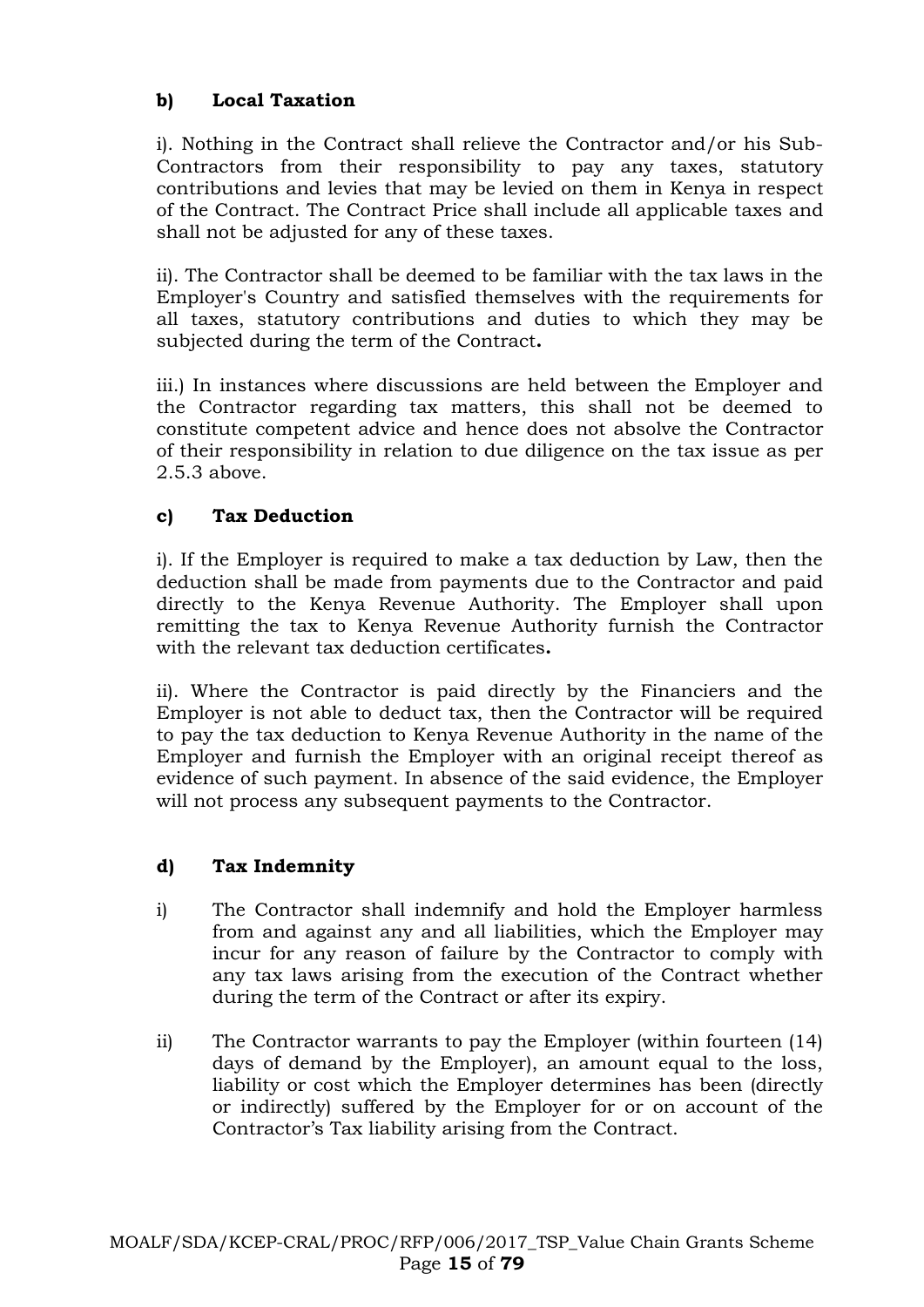- iii) Where the amount in 2.5.3.d (ii) above remains unpaid after the end of the fourteen (14) days moratorium, the Employer shall be entitled to compensation for financing charges
- 2.9 Proposals must be submitted no later than **28th February 2018 at 10.00 a.m.**
- **2.10** The address to send information to the Client is:

**Senior Programme Coordinator KCEP-CRAL Programme KALRO-NARL KABETE Grounds P.O BOX 30028-00100 Nairobi Waiyaki Way email:tenders.kcepcralprogramme@gmail.com**

- 2.11 The minimum technical score required to pass **will be 70%.**
- 2.12 The whole evaluation will be completed within 30 days from the date of opening of tenders
- 2.13 There may be some negotiations with the recommended consulting firm upon completion of evaluation.
- 2.14 The assignment is expected to commence upon execution of the contract and holding of the inception meeting at KCEP-CRAL Boardroom.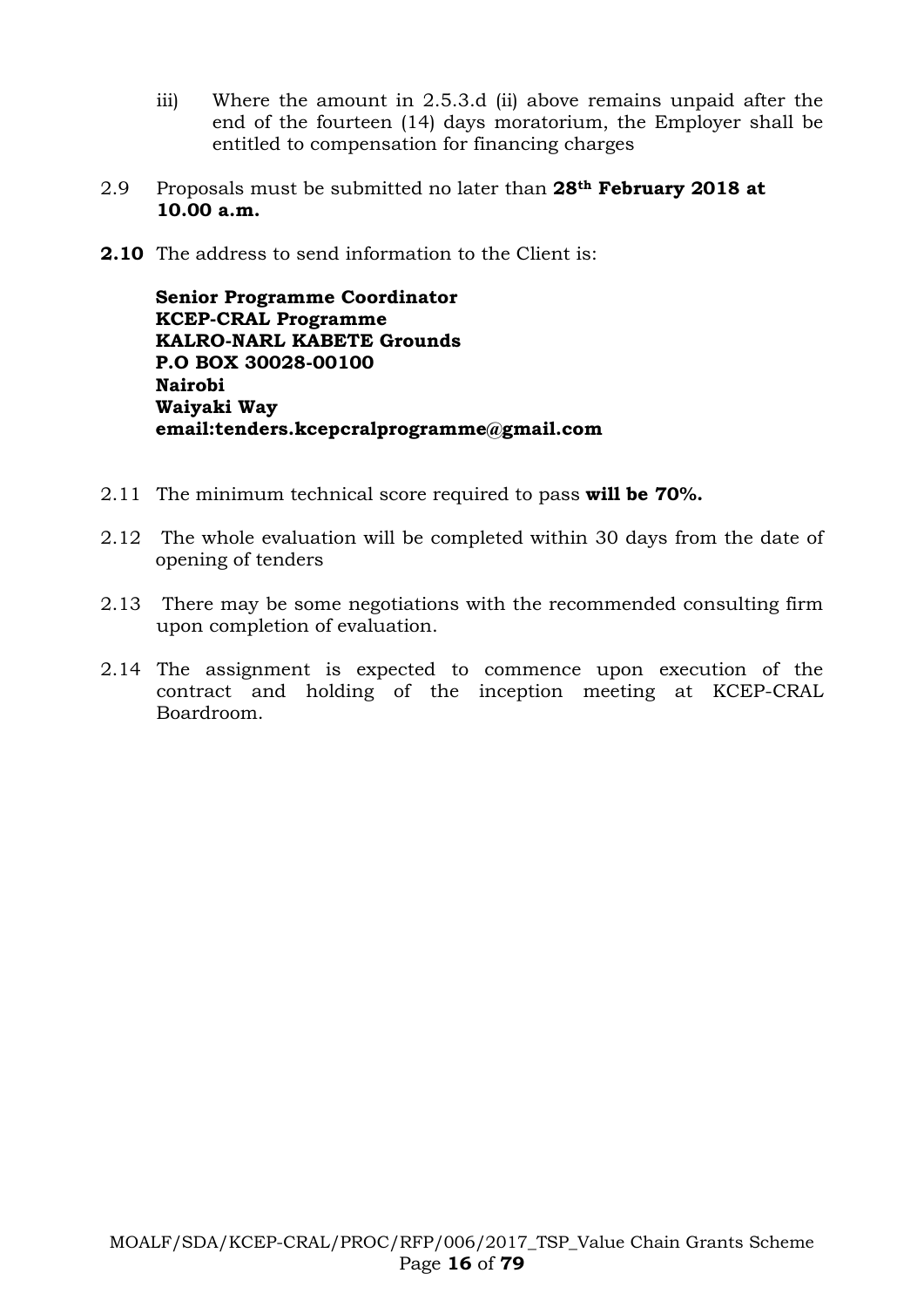### **2.15 CRITERIA FOR EVALUATING THE PROPOSALS**

#### **2.15.1 PRELIMINARY EVALUATION/MANDATORY REQUIREMENTS (YES/NO)**

*The evaluation shall be done using the documents submitted. If a consortium / joint venture, the submission documents provided for all the partners shall be evaluated and shall be subjected to preliminary evaluation.*

| $\#$                    | <b>Mandatory Requirement</b>                                                                                                                                                                                              | <b>Submitted Yes/ No</b> |
|-------------------------|---------------------------------------------------------------------------------------------------------------------------------------------------------------------------------------------------------------------------|--------------------------|
| $\mathbf{1}$            | Certificate of registration/incorporation.                                                                                                                                                                                |                          |
| $\mathbf{2}$            | Valid tax compliance certificate (2017-<br>2018).                                                                                                                                                                         |                          |
| 3                       | Audited and certified financial statements<br>for the last two years. Must be Signed by<br>Directors and stamped. For financial year<br>June-July_ (2014-2015 2015-2016)<br>For financial year Jan-Dec (2015 and<br>2016) |                          |
| 5                       | Duly filled and signed technical proposal<br>submission form in the format provided<br>tender<br>period<br>indicating<br>validity<br>of<br>180days                                                                        |                          |
| 6                       | A completely filled, Signed and stamped<br>mandatory business questionnaire in the<br>provided format (Duly signed and stamped<br>in all sections)                                                                        |                          |
| $\overline{\mathbf{7}}$ | Duly filled and signed declaration<br>of<br>debarment in the provided format                                                                                                                                              |                          |
| 8                       | Duly serialized, paginated bid document<br>including a referenced Table of contents<br>for all the attachments in the bid<br>document                                                                                     |                          |
| 9                       | Submission of the Required Number of<br>Copies One Original and one Copies                                                                                                                                                |                          |

#### *Note: Bidders Meeting all requirements i.e. YES in all shall be responsive and proceed to the second stage of Evaluation, Technical Evaluation.*

*Those that shall be non-responsive shall not proceed to the next stage of Evaluation.*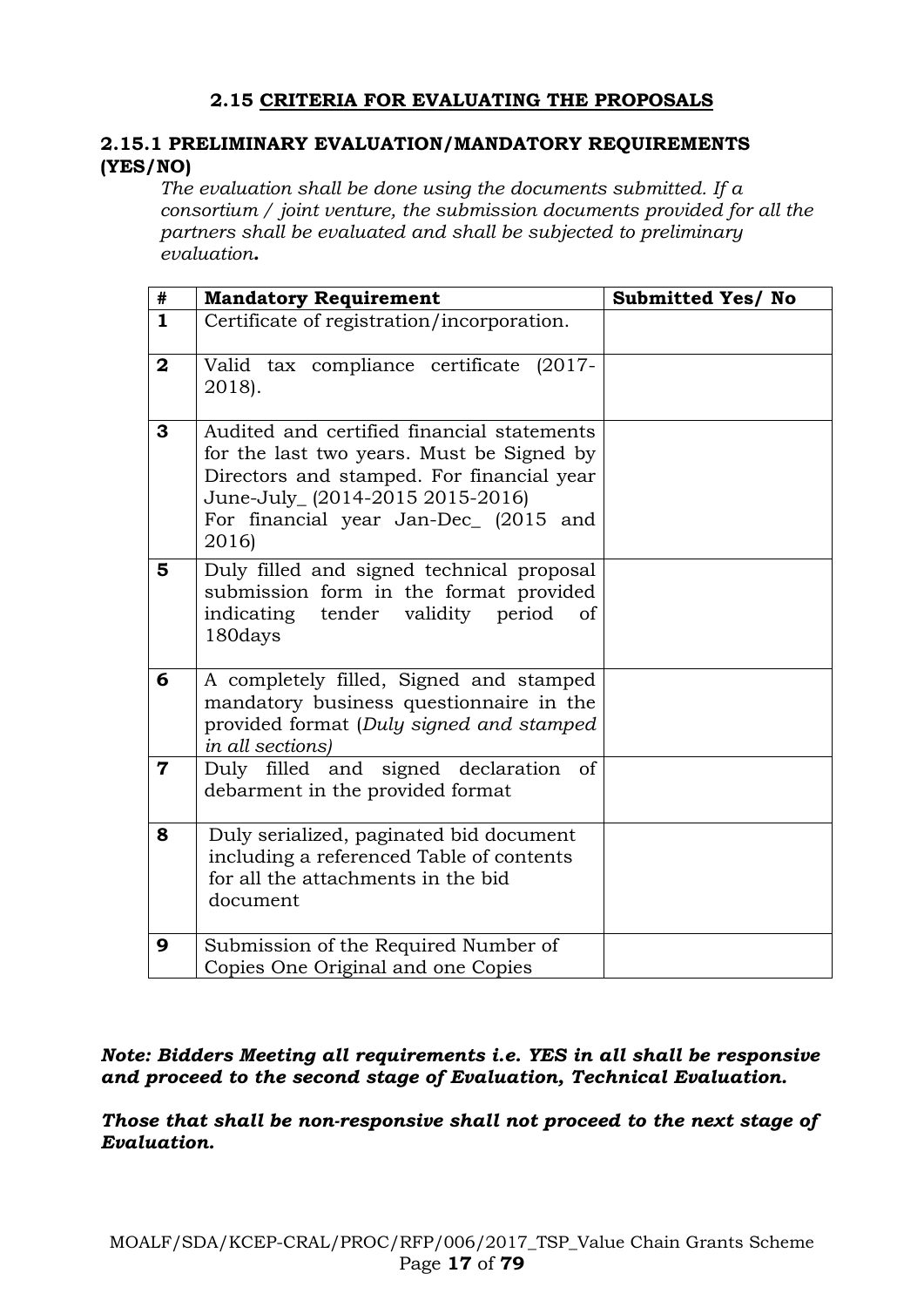### **2.15.2 TECHNICAL EVALUATION CRITERIA:**

### *Part (i) - Qualifications/experience/work plan/methodology/training*

| NO.          | <b>CRITERIA</b>                                                                                                                                                                                                          | <b>MAX</b>   | <b>POINTS</b>                                                                                                                           | <b>SCORES</b>  |
|--------------|--------------------------------------------------------------------------------------------------------------------------------------------------------------------------------------------------------------------------|--------------|-----------------------------------------------------------------------------------------------------------------------------------------|----------------|
|              |                                                                                                                                                                                                                          | <b>SCORE</b> | <b>SYSTEM</b> (marks)                                                                                                                   | <b>AWARDED</b> |
| $\mathbf{1}$ | Qualifications & competence of key<br>staff:                                                                                                                                                                             | 40           |                                                                                                                                         |                |
| 1.1          | Team leader (Finance Expert)                                                                                                                                                                                             | 18           |                                                                                                                                         |                |
| a            | Masters in finance, banking,<br>economics, agricultural economics,<br>cooperative management or related<br>fields from a recognized university                                                                           |              | Masters - Max 3 points<br>Bachelors $-2$ points<br>Diploma - 1 point                                                                    |                |
| $\mathbf b$  | 10 years' work experience, at least 5<br>in value chain financing of<br>smallholder farmers/groups and<br>other agricultural value chain players                                                                         |              | 10 years $& above - 7$<br>points<br>$7-9$ years $-5$ points<br>4-6 years $-$ 4 points<br>$1-3$ years $-3$ points                        |                |
| $\mathbf c$  | Experience with donor assisted<br>agricultural sector programmes                                                                                                                                                         |              | Donor funding<br>$experience-3 points$                                                                                                  |                |
| d            | Ability to communicate in local<br>languages, preferably Kiswahili                                                                                                                                                       |              | Kiswahili language –<br>1 point                                                                                                         |                |
| $\mathbf e$  | Work experience on externally<br>funded programs for the poor and<br>disadvantaged groups                                                                                                                                |              | Experience financing<br>Programs for the poor<br>$-1$ point                                                                             |                |
| f            | Strong computer, report and<br>communications skills (oral, written,<br>presentation).                                                                                                                                   |              | Computer, reporting<br>& communication<br>skills $-3$ points                                                                            |                |
| 1.2          | Project Management Specialist                                                                                                                                                                                            | 12           |                                                                                                                                         |                |
| a            | Minimum of a bachelor's degree in<br>project planning and management,<br>banking sector, monitoring and<br>evaluation or related fields from a<br>recognized university. A masters'<br>degree will be an added advantage |              | Masters, Bachelor $-2$<br>points<br>Diploma $-1$ points                                                                                 |                |
| b            | 8 years' work experience, at least 5<br>agricultural<br>in<br>years<br>sector<br>Programmes for smallholder farmers/<br>groups and value chain players                                                                   |              | 8 years $& above - 4$<br>points<br>$6-7$ years $-4$ points<br>$4-5$ years $-3$ points<br>$2-3$ years $-2$ points<br>$1$ year $-1$ point |                |
| $\mathbf c$  | Demonstrated experience of at least 5<br>years in PRA techniques, monitoring<br>& evaluation, community mobilization<br>and social development skills                                                                    |              | 5 years $& above - 3$<br>points<br>$3-4$ years $-2$ points<br>$1-2$ year $-1$ point                                                     |                |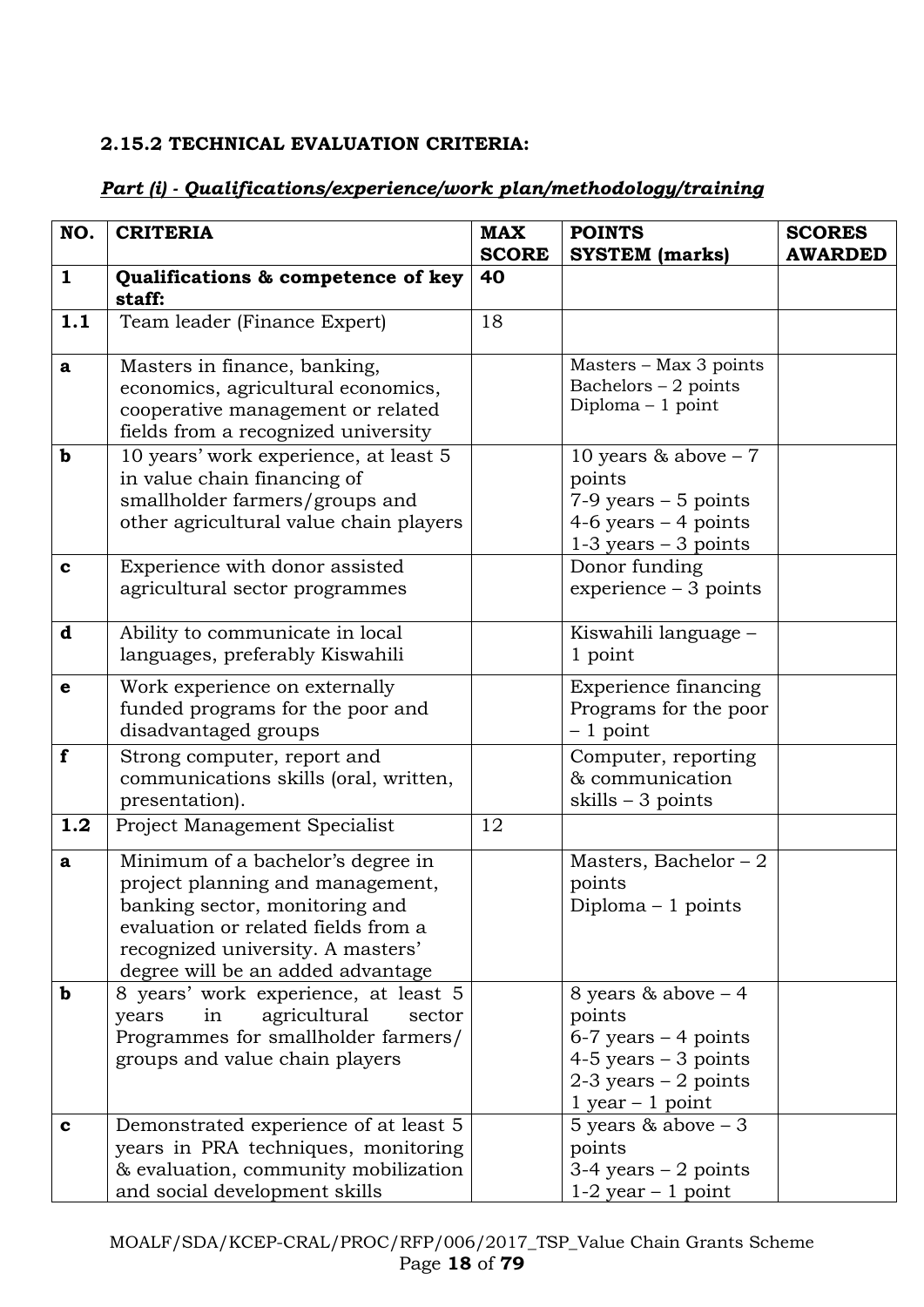| NO.          | <b>CRITERIA</b>                                                                                                                                                                                                               | <b>MAX</b><br><b>SCORE</b> | <b>POINTS</b><br><b>SYSTEM</b> (marks)                                                                                             | <b>SCORES</b><br><b>AWARDED</b> |
|--------------|-------------------------------------------------------------------------------------------------------------------------------------------------------------------------------------------------------------------------------|----------------------------|------------------------------------------------------------------------------------------------------------------------------------|---------------------------------|
| $\mathbf d$  | Ability to communicate in<br>local<br>languages, preferably Kiswahili                                                                                                                                                         |                            | Kiswahili language -<br>1 point                                                                                                    |                                 |
| $\mathbf e$  | Work experience in externally funded<br>the<br>for<br>programs<br>poor<br>and<br>disadvantaged groups is desirable                                                                                                            |                            | Experience with<br>donor funding $-1$<br>point                                                                                     |                                 |
| f            | Strong computer, report<br>and<br>communications skills (oral, written,<br>presentation)                                                                                                                                      |                            | Computer, reporting,<br>communication skills<br>$-1$ point                                                                         |                                 |
| 1.3          | Agricultural/ Agribusiness Specialist:                                                                                                                                                                                        | 10                         |                                                                                                                                    |                                 |
| $\mathbf{a}$ | Minimum of bachelor's degree in<br>agribusiness, agronomy,<br>rural/<br>sustainable development, agricultural<br>economics or related fields from a<br>recognized university. A master's<br>degree will be an added advantage |                            | Bachelors $-2$ points<br>Diploma $-1$ point                                                                                        |                                 |
| $\mathbf b$  | 10 years' experience, at least 5 in<br>agricultural<br>sector<br>programmes<br>targeting smallholder<br>farmers/<br>groups and value chain players                                                                            |                            | Above 10 years $-3$<br>points<br>$5-9$ years $-2$ points                                                                           |                                 |
| $\mathbf c$  | Demonstrated 5 years' experience in<br>agribusiness with a bias on post-<br>harvest management/ value addition<br>of agricultural produce                                                                                     |                            | Above 5 years $-3$<br>points<br>$1-4$ years $-1$ point                                                                             |                                 |
| d            | Ability to communicate<br>local<br>in<br>languages, preferably Kiswahili                                                                                                                                                      |                            | Kiswahili language -<br>$0.5$ point                                                                                                |                                 |
| $\mathbf e$  | Work experience in externally funded<br>programs that support poor and<br>disadvantaged groups is desirable                                                                                                                   |                            | Experience in donor<br>funded programs -<br>$0.5$ point                                                                            |                                 |
| f            | computer,<br>Strong<br>report<br>and<br>communications skills (oral, written,<br>presentation                                                                                                                                 |                            | Computer, reporting,<br>communication skills<br>$-1$ point                                                                         |                                 |
| $\mathbf{2}$ | <b>Experience of the Firm</b>                                                                                                                                                                                                 | 30                         |                                                                                                                                    |                                 |
| 2.1          | Experience of the firm in the Kenyan<br>environment,<br>socio-economic<br>oversight<br>and<br>management<br>of<br>financing stakeholders<br>the<br>in<br>agricultural sector                                                  |                            | 10 years and above -<br>30points<br>7-8 Years -24 Points<br>5-6 Years -18 Points<br>3-4 years -12 Points<br>$1-2$ years - 6 points |                                 |
| 3            | <b>Approaches and Methodology</b>                                                                                                                                                                                             | 30                         |                                                                                                                                    |                                 |
| $\mathbf{a}$ | Description of the Methodology                                                                                                                                                                                                |                            | Sound<br>approaches<br>Max 15 points                                                                                               |                                 |
| $\mathbf b$  | Detailed workplan                                                                                                                                                                                                             |                            | Detailed<br>workplan<br>Max 10 points                                                                                              |                                 |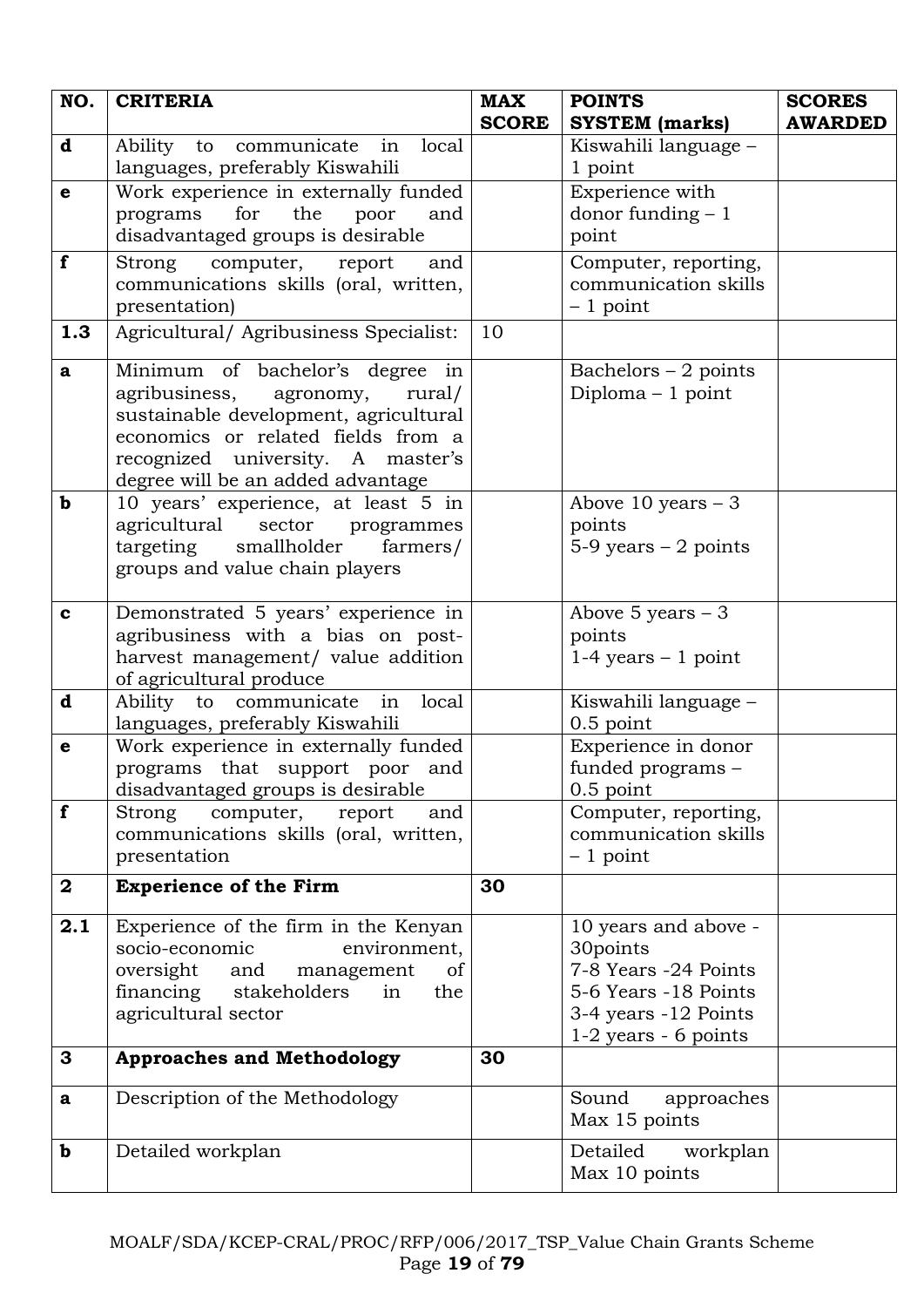| NO.         | <b>CRITERIA</b>    | <b>MAX</b><br><b>SCORE</b> | <b>POINTS</b><br><b>SYSTEM</b> (marks) | <b>SCORES</b><br><b>AWARDED</b> |
|-------------|--------------------|----------------------------|----------------------------------------|---------------------------------|
| $\mathbf c$ | Time schedule      |                            | Time Schedule Max 5<br>Points          |                                 |
|             | <b>TOTAL MARKS</b> | 100                        |                                        |                                 |

#### **NOTE: THE PASSMARK FOR THE ABOVE TECHNICAL EVALUATION IS 70%.**

Total Score shall be =0.7\*Tech Score

Only Bidders who shall attain 70% and above shall proceed for Financial Evaluation.

### **2.16 Financial Evaluation**

Financial proposals for the bidders who shall attain the pass mark (70%) will be opened at a date (to be communicated), within the 30 days evaluation period and be duly evaluated, as per the details of the financial proposal form provided in the RFP .

The Financial Score shall be 0.3\*Financial Score

The financial evaluation formulae is Fin Score=Lowest bid Price/ Bid Price\*30

### **2.17 Combined Score**

The total score shall be obtained by weighting the technical Scores and Financial scores and adding them. The total score formulae is: Total Score=a\*TechScore+b\*FinScore

Where a and b are the ratio whose combined Value shall be Total Score=0.7\*TechScore+0.3\*Fin Score

#### **2.18 Negotiations**

The bidder offering the highest combined Score evaluated technical score shall be recommended for award, upon successful negotiations.

If negotiations fail to yield positive results, KCEP-CRAL shall negotiate with the second evaluated ranked bidder based on the scores of both the technical and financial evaluation.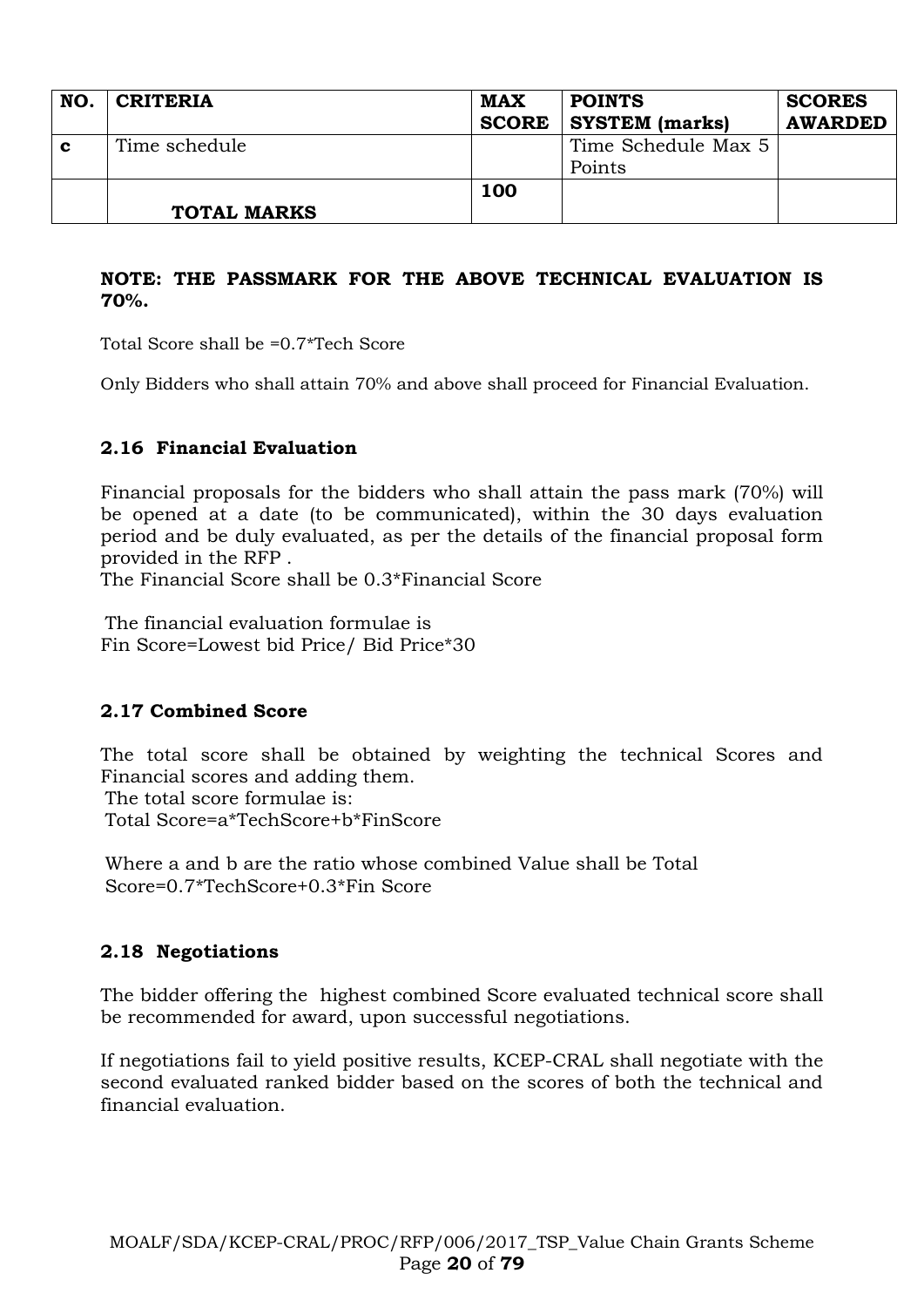#### **SECTION III: TECHNICAL PROPOSAL**

#### **1. TECHNICAL PROPOSAL SUBMISSION FORM**

[\_\_\_\_\_\_\_\_\_\_\_\_\_\_\_ *Date*]

To: \_\_\_\_\_\_\_\_\_\_\_\_\_\_\_\_\_\_\_\_\_\_ [*Name and address of Client)*

Ladies/Gentlemen:

We, the undersigned, offer to provide the consulting services for

\_\_\_\_\_\_\_\_\_\_\_\_\_\_\_\_\_\_ \_\_\_\_\_\_\_\_\_\_\_\_\_\_\_\_\_\_\_\_\_\_\_\_\_\_\_\_\_\_\_[*Title of consulting services*] in accordance with your Request for Proposal dated \_\_\_\_\_\_\_\_\_\_\_\_\_\_\_\_\_\_\_\_\_\_[*Date*] and our Proposal. We are hereby submitting our Proposal, which includes this Technical Proposal, [and a Financial Proposal sealed under a separate envelope-*where applicable*].

We agree to abide by this Tender for a period of [number] days from the date fixed for tender opening of the Instructions to tenderers, and it shall remain binding upon us and may be accepted at any time before the expiration of that period.

We understand you are not bound to accept any Proposal that you receive.

We remain,

Yours sincerely,

*\_\_\_\_\_\_\_\_\_\_\_\_\_\_\_\_\_\_\_\_\_\_\_\_\_\_\_\_\_\_\_[Authorized Signature]:*

*\_\_\_\_\_\_\_\_\_\_\_\_\_\_\_\_\_\_\_\_\_\_\_\_\_\_\_\_\_\_\_\_[Name and Title of Signatory] :*

*\_\_\_\_\_\_\_\_\_\_\_\_\_\_\_\_\_\_\_\_\_\_\_\_\_\_\_\_\_\_\_\_\_[Name of Firm]*

*: \_\_\_\_\_\_\_\_\_\_\_\_\_\_\_\_\_\_\_\_\_\_\_\_\_\_\_\_\_\_\_\_\_[Address:]*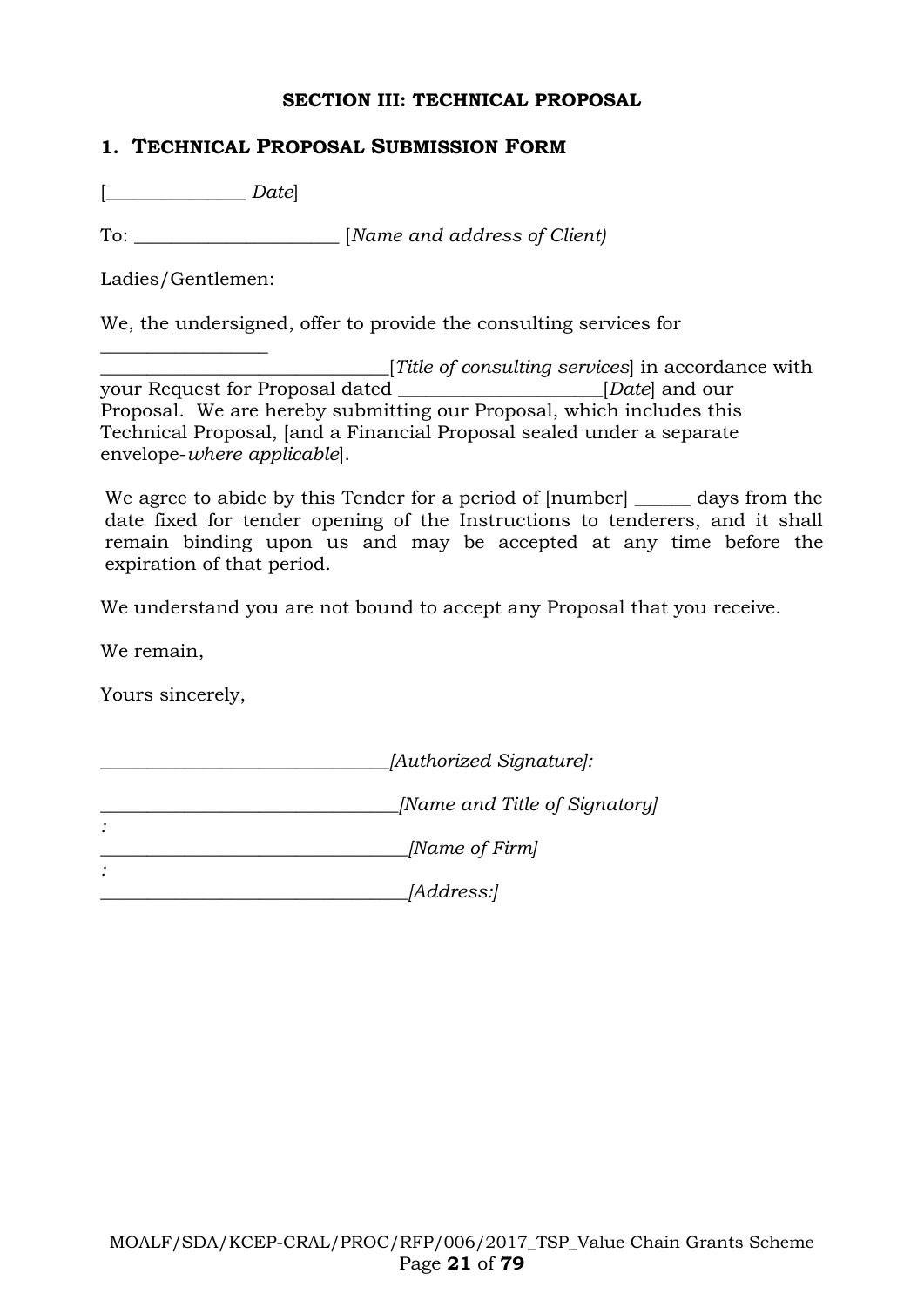### **2. FIRM'S REFERENCES**

#### **Relevant Services Carried Out in the Last Five Years That Best Illustrate Qualifications**

Using the format below, provide information on each assignment for which your firm either individually, as a corporate entity or in association, was legally contracted.

| <b>Assignment Name:</b>                                                                               | Country                                                      |
|-------------------------------------------------------------------------------------------------------|--------------------------------------------------------------|
| Location within Country:<br>Your                                                                      | Professional Staff provided by                               |
|                                                                                                       | Firm/Entity(profiles):                                       |
| Name of Client:<br>assignment.                                                                        | Clients contact person for the                               |
| Address:<br>of                                                                                        | No of Staff-Months; Duration<br>Assignment:                  |
| Start Date (Month/Year): Completion Date<br>(Month/Year):                                             | Value of Services (Kshs)<br>Approx.                          |
| Name of Associated Consultants. If any:<br>Consultants:                                               | No of Months of Professional<br>Staff provided by Associated |
| Name of Senior Staff (Project Director/Coordinator, Team Leader) Involved and Functions<br>Performed: |                                                              |
| Narrative Description of project:                                                                     |                                                              |
| Description of Actual Services Provided by Your Staff:                                                |                                                              |

Firm's Name:

Name and title of signatory; \_\_\_\_\_\_\_\_\_\_\_\_\_\_\_\_\_\_\_\_\_\_\_\_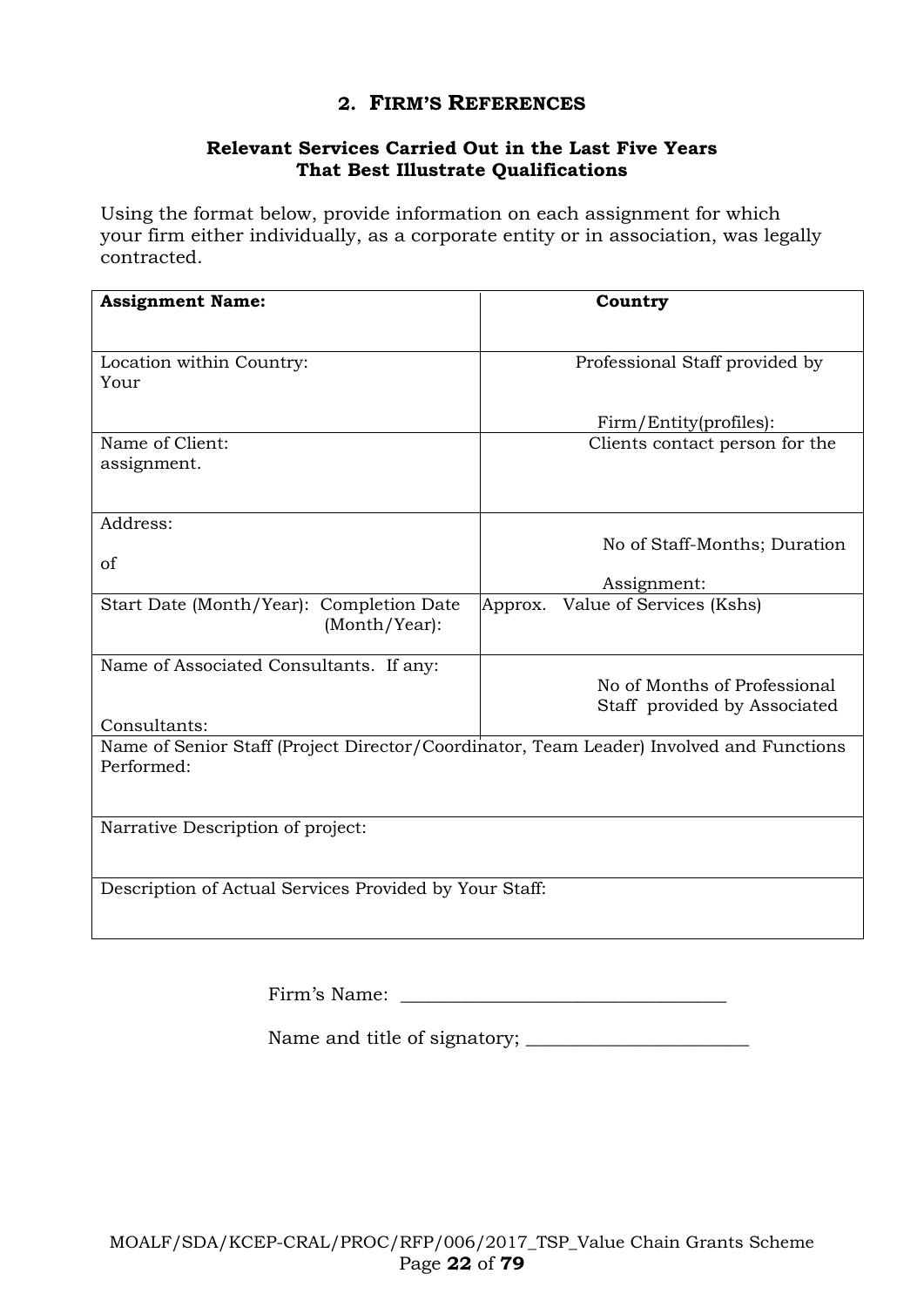# **3. COMMENTS AND SUGGESTIONS OF CONSULTANTS ON THE TERMS OF REFERENCE AND ON DATA, SERVICES AND FACILITIES TO BE PROVIDED BY THE CLIENT**

On the Terms of Reference: 1. 2. 3. 4. 5. On the data, services and facilities to be provided by the Client: 1. 2. 3. 4. 5.

### **4. DESCRIPTION OF THE METHODOLOGY AND WORK PLAN FOR PERFORMING THE ASSIGNMENT**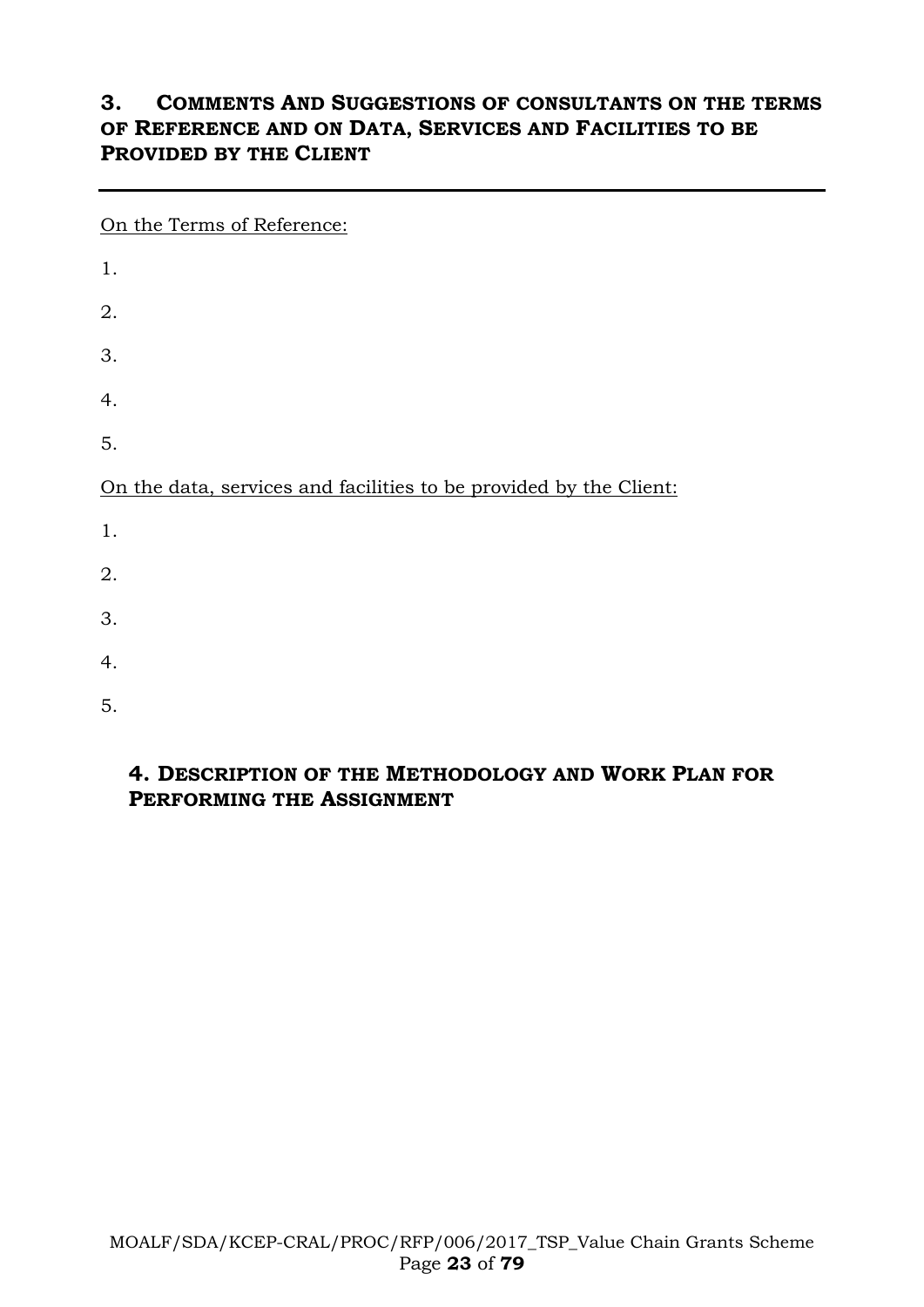### **5. TEAM COMPOSITION AND TASK ASSIGNMENTS**

#### **1. Technical/Managerial Staff**

| <b>Name</b> | Position | <b>Task</b> |
|-------------|----------|-------------|
|             |          |             |
|             |          |             |
|             |          |             |
|             |          |             |
|             |          |             |

### **2. Support Staff**

| <b>Name</b> | Position | <b>Task</b> |
|-------------|----------|-------------|
|             |          |             |
|             |          |             |
|             |          |             |
|             |          |             |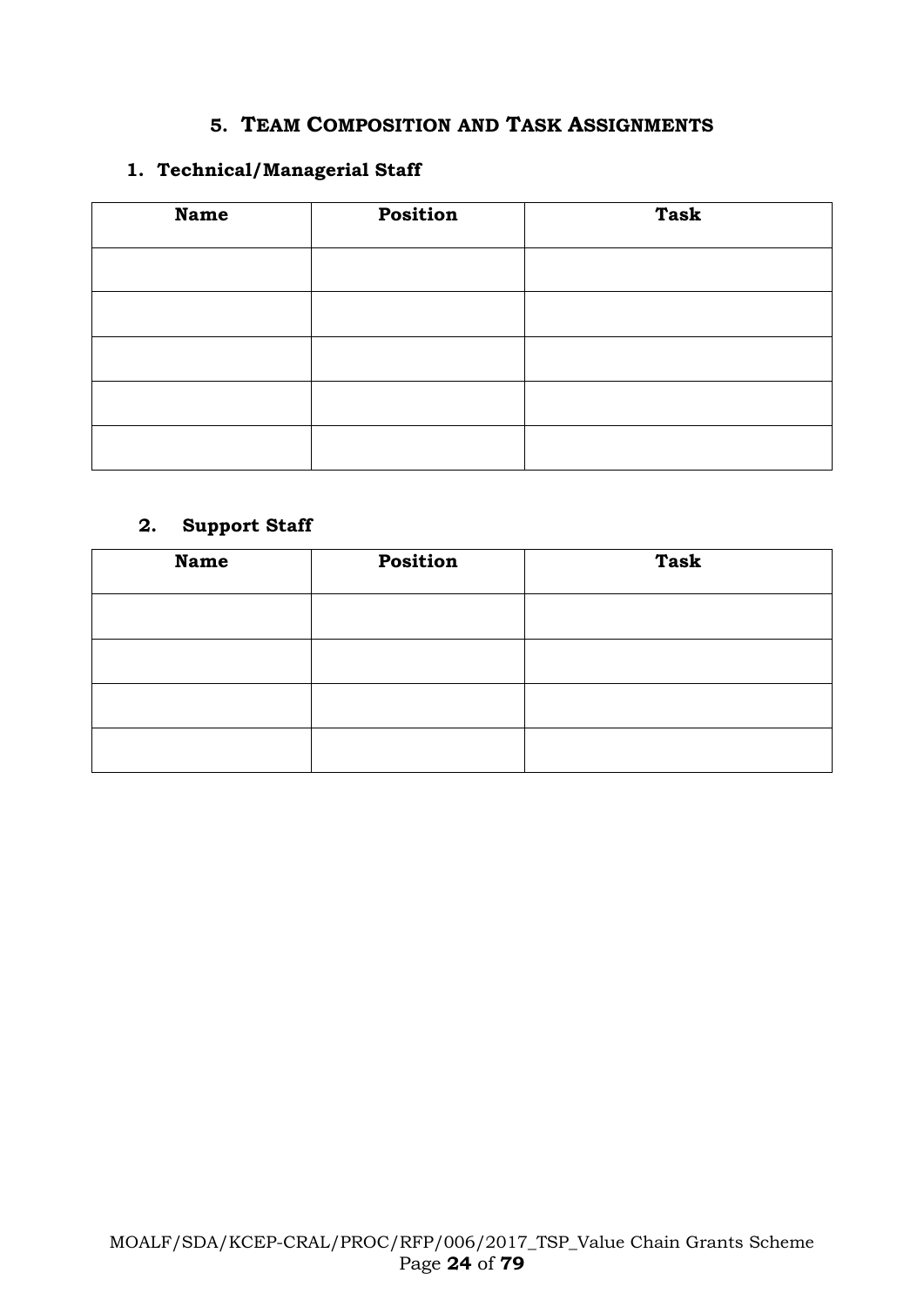### **6. FORMAT OF CURRICULUM VITAE (CV) FOR PROPOSED PROFESSIONAL STAFF**

| Proposed Position:                    |              |  |
|---------------------------------------|--------------|--|
| Name of Firm:                         |              |  |
| Name of Staff:                        |              |  |
| Profession:                           |              |  |
| Date of Birth:                        |              |  |
|                                       | Nationality: |  |
| Membership in Professional Societies: |              |  |
| Detailed Tasks Assigned:              |              |  |
|                                       |              |  |

#### **Key Qualifications:**

*[Give an outline of staff member's experience and training most pertinent to tasks on assignment. Describe degree of responsibility held by staff member on relevant previous assignments and give dates and locations].*

#### **Education:**

*[Summarize college/university and other specialized education of staff member, giving names of schools, dates attended and degree[s] obtained.]*

#### **Employment Record:**

*[Starting with present position, list in reverse order every employment held. List all positions held by staff member since graduation, giving dates, names of employing organizations, titles of positions held, and locations of assignments.]*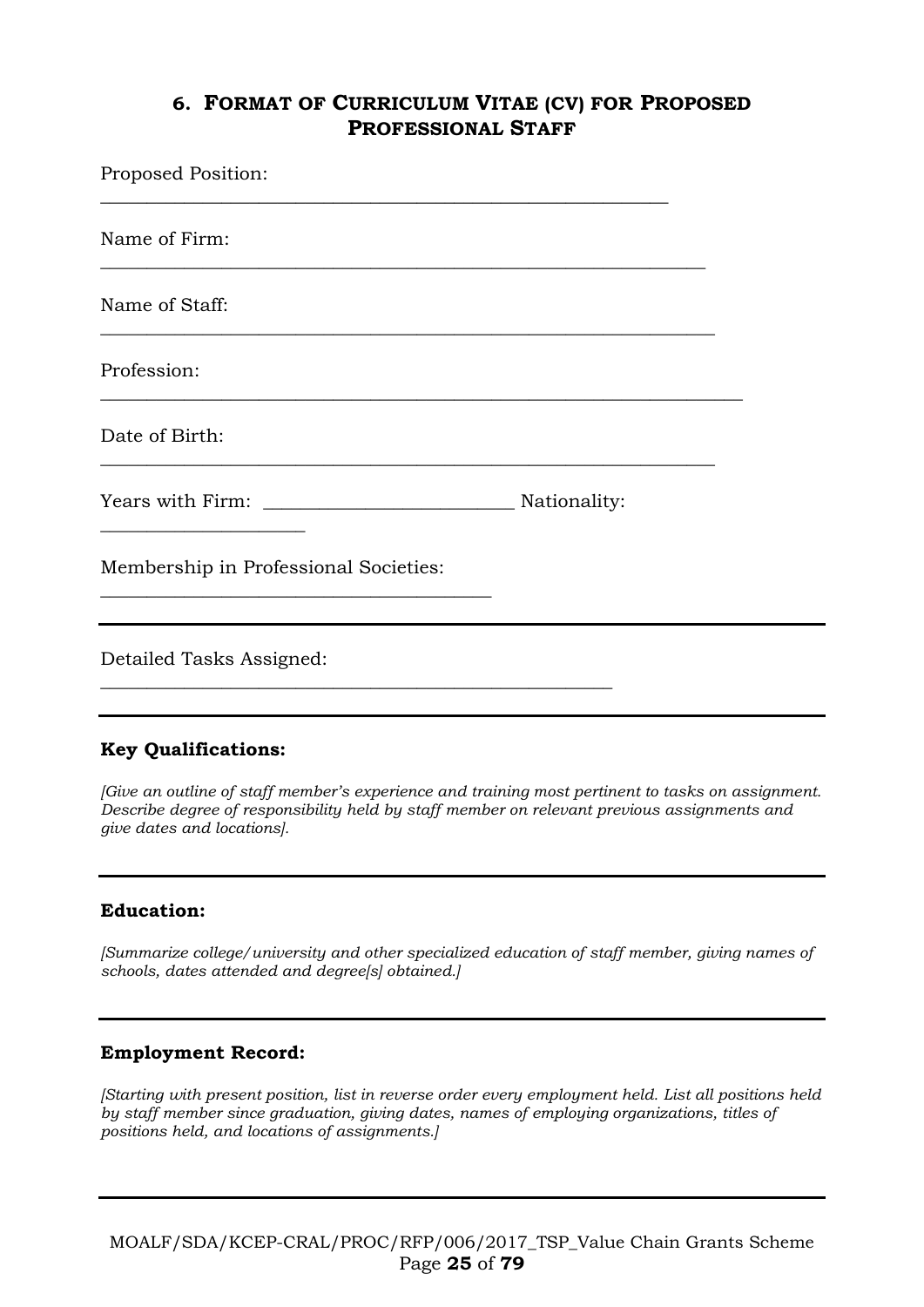### **Certification:**

I, the undersigned, certify that these data correctly describe me, my qualifications, and my experience.

|                                                      | Date: |  |
|------------------------------------------------------|-------|--|
| [Signature of staff member]                          | Date; |  |
| [Signature of authorized representative of the firm] |       |  |
| Full name of staff member:                           |       |  |
| Full name of authorized representative:              |       |  |

\_\_\_\_\_\_\_\_\_\_\_\_\_\_\_\_\_\_\_\_\_\_\_\_\_\_\_\_\_\_\_\_\_\_\_\_\_\_\_\_\_

MOALF/SDA/KCEP-CRAL/PROC/RFP/006/2017\_TSP\_Value Chain Grants Scheme Page **26** of **79**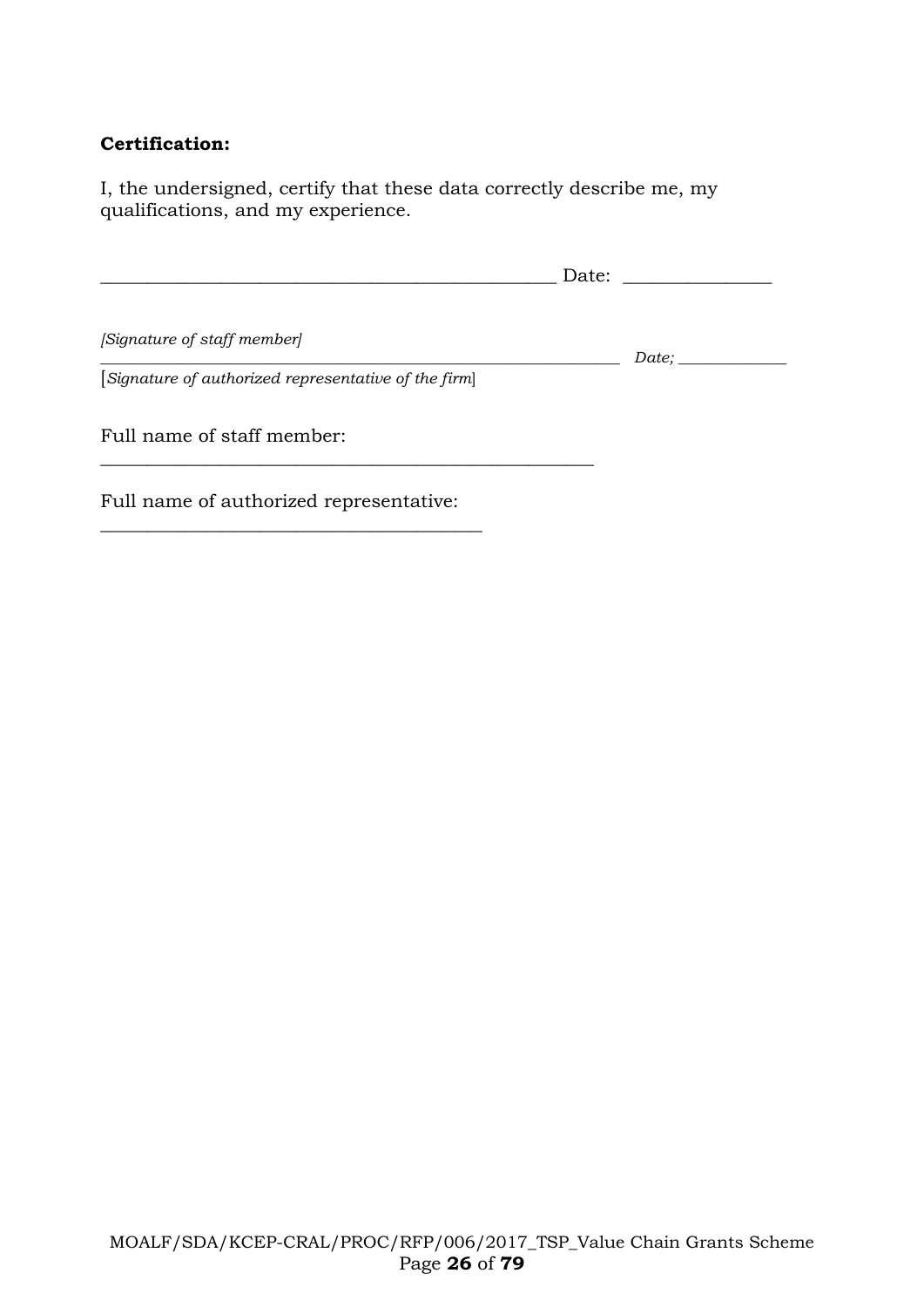### **7. TIME SCHEDULE FOR PROFESSIONAL PERSONNEL**

| <b>Name</b> | <b>Position Reports</b> | Due/<br><b>Activities</b> | $\mathbf{1}$ | $\overline{\mathbf{2}}$ | $\mathbf{3}$ | 4 | $5\phantom{1}$ | 6 | $\mathbf 7$ | 8 | 9 | 10 | 11 | 12 | Number of<br>months |
|-------------|-------------------------|---------------------------|--------------|-------------------------|--------------|---|----------------|---|-------------|---|---|----|----|----|---------------------|
|             |                         |                           |              |                         |              |   |                |   |             |   |   |    |    |    |                     |
|             |                         |                           |              |                         |              |   |                |   |             |   |   |    |    |    |                     |
|             |                         |                           |              |                         |              |   |                |   |             |   |   |    |    |    |                     |
|             |                         |                           |              |                         |              |   |                |   |             |   |   |    |    |    |                     |

**Months (in the Form of a Bar Chart)**

Reports Due: \_\_\_\_\_\_\_\_\_

Activities Duration: \_\_\_\_\_\_\_\_

Signature: (Authorized representative)

Full Name: \_\_\_\_\_\_\_\_\_\_\_\_\_\_\_\_\_\_\_\_\_\_\_\_

Title: \_\_\_\_\_\_\_\_\_\_\_\_\_\_\_\_\_\_\_\_\_\_\_\_\_\_\_\_\_\_

Address: \_\_\_\_\_\_\_\_\_\_\_\_\_\_\_\_\_\_\_\_\_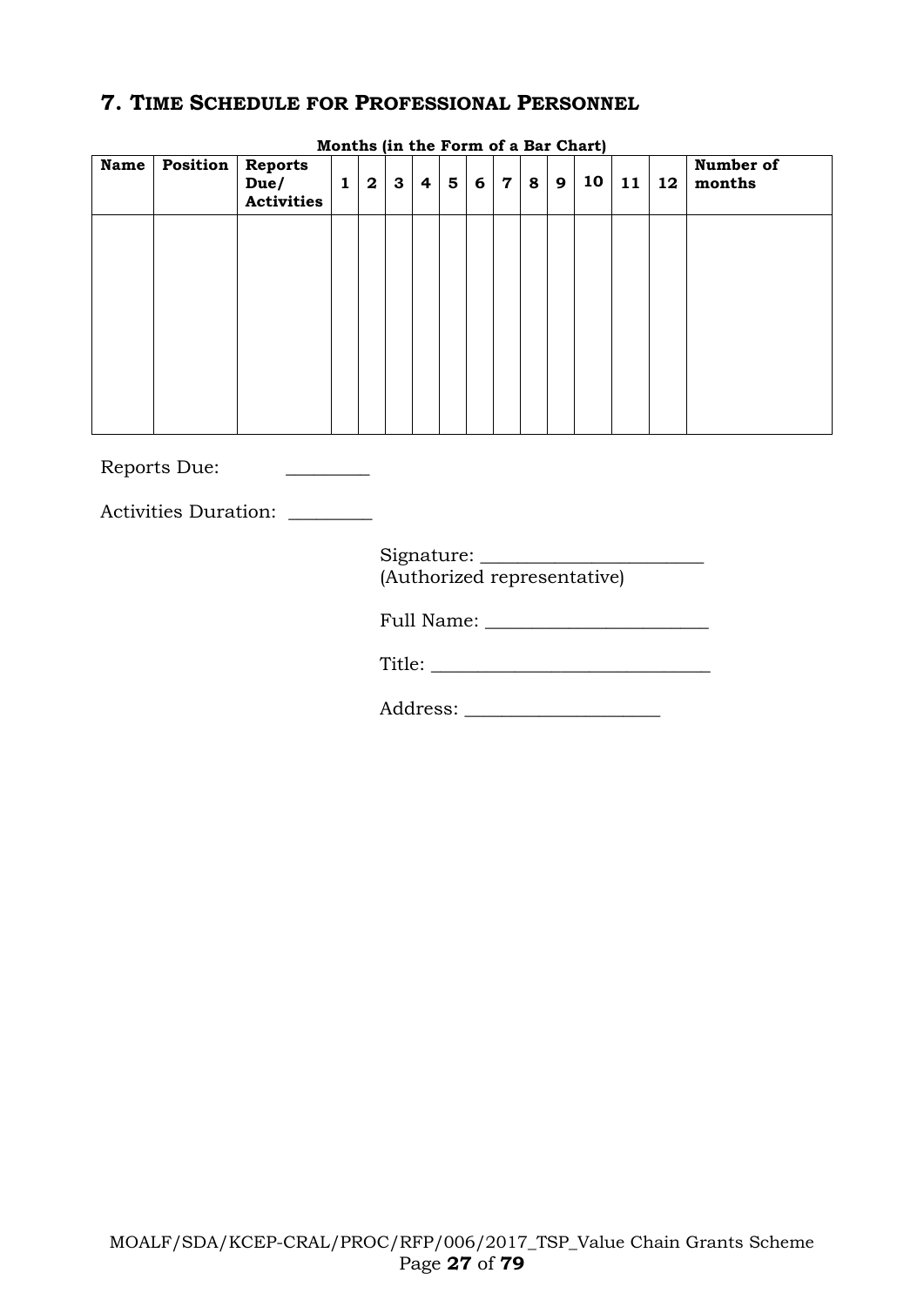### **8. ACTIVITY (WORK) SCHEDULE**

### **(a). Field Investigation and Study Items**

| $(1^{st}, 2nd, etc, are months from the start of assignment)$ |                 |                 |                 |                 |                 |                 |                 |                 |                 |                                   |                  |  |
|---------------------------------------------------------------|-----------------|-----------------|-----------------|-----------------|-----------------|-----------------|-----------------|-----------------|-----------------|-----------------------------------|------------------|--|
|                                                               | 1 <sup>st</sup> | 2 <sup>nd</sup> | 3 <sup>rd</sup> | 4 <sup>th</sup> | 5 <sup>th</sup> | 6 <sup>th</sup> | 7 <sup>th</sup> | 8 <sup>th</sup> | 9 <sup>th</sup> | $10^{\text{th}}$ 11 <sup>th</sup> | 12 <sup>th</sup> |  |
|                                                               |                 |                 |                 |                 |                 |                 |                 |                 |                 |                                   |                  |  |
| <b>Activity (Work)</b>                                        |                 |                 |                 |                 |                 |                 |                 |                 |                 |                                   |                  |  |
|                                                               |                 |                 |                 |                 |                 |                 |                 |                 |                 |                                   |                  |  |
|                                                               |                 |                 |                 |                 |                 |                 |                 |                 |                 |                                   |                  |  |
|                                                               |                 |                 |                 |                 |                 |                 |                 |                 |                 |                                   |                  |  |
|                                                               |                 |                 |                 |                 |                 |                 |                 |                 |                 |                                   |                  |  |
|                                                               |                 |                 |                 |                 |                 |                 |                 |                 |                 |                                   |                  |  |

**(b). Completion and Submission of Reports**

| <b>Reports</b>                                                                                                                                                                                                                          | <b>Date</b>                                                                                                                                                 |
|-----------------------------------------------------------------------------------------------------------------------------------------------------------------------------------------------------------------------------------------|-------------------------------------------------------------------------------------------------------------------------------------------------------------|
| 1. Inception Report<br>Inception Report detailing study design,<br>methodology, tools, work plan and timeliness to be<br>submitted. Detailed road map to undertake the<br>assignment<br>2. Interim Progress Reports, this will be done  | One month after<br>commencement date                                                                                                                        |
| monthly to give status of the assignment<br>(a) 1 <sup>st</sup> Status Report<br>(b) $2nd$ Status Report<br>(c) 3 <sup>rd</sup> Status Report<br>(d) 4 <sup>th</sup> Status Report<br>$(e)$ .<br>(f)<br>(g)<br>(h) $10th$ Status Report | One week after<br>receiving 1 <sup>st</sup> round<br>of proposals<br>A week after desk<br>review of proposals<br>2 days after<br>evaluation of<br>proposals |
| 3. Draft Report                                                                                                                                                                                                                         | A week after<br>÷.<br>funding proposals                                                                                                                     |
| 4. Final Report<br>Finalised and Validated Draft Report as per the<br>ToR.                                                                                                                                                              | On completion of<br>financed<br>investments                                                                                                                 |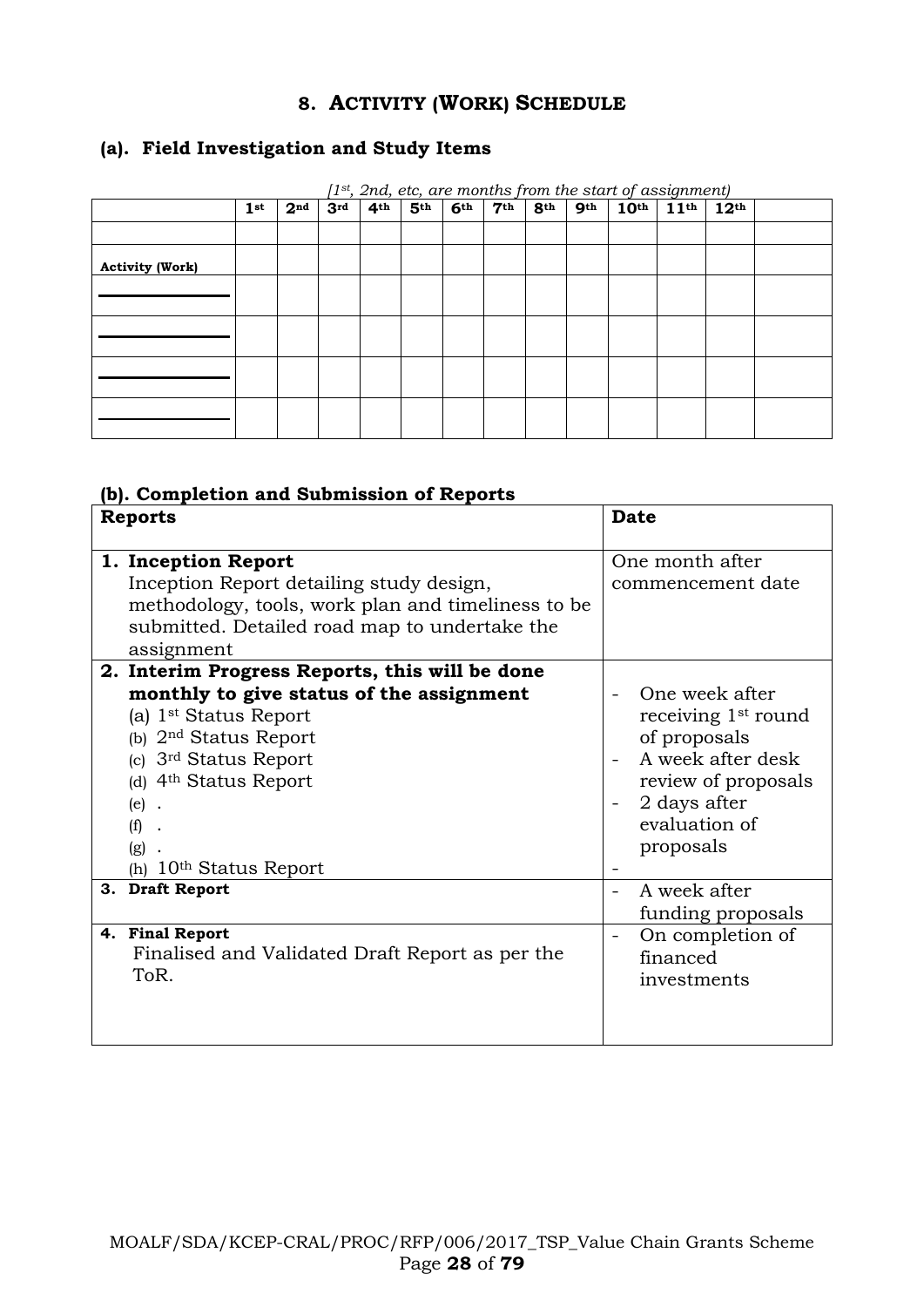# **SECTION IV: FINANCIAL PROPOSALS**

# **FINANCIAL PROPOSAL STANDARD FORMS**

# **Table of Contents**

- 1) Financial proposal submission Form
- 2) Summary of costs
- 3) Breakdown of price/per activity
- 4) Breakdown of remuneration per activity
- 5) Reimbursable per activity
- 6) Miscellaneous expenses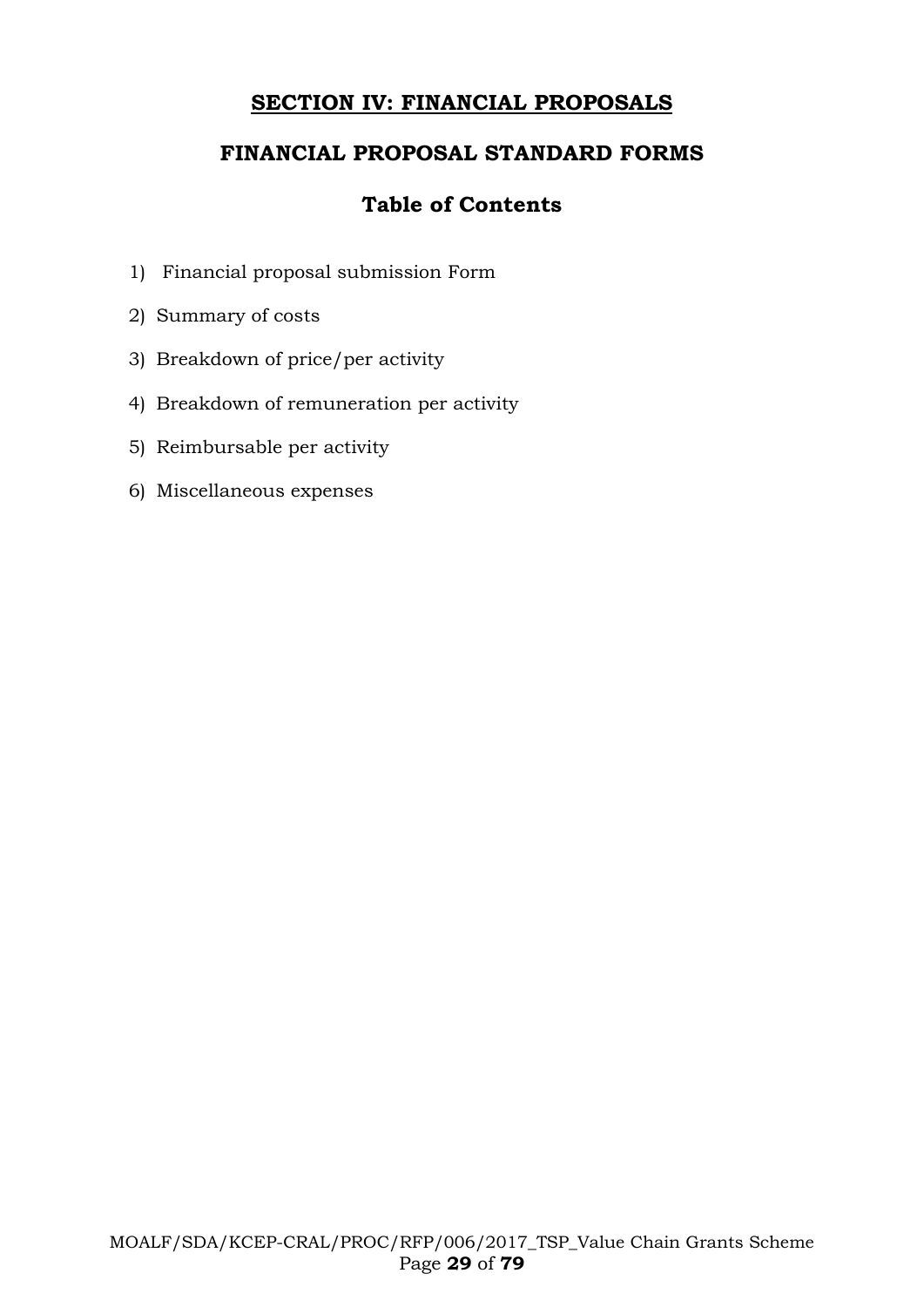### **FINANCIAL PROPOSAL SUBMISSION FORM**

 *\_\_\_\_\_\_\_\_\_\_\_\_\_\_\_\_[ Date]*

To: \_\_\_\_\_\_\_\_\_\_\_\_\_\_\_\_\_\_\_\_\_\_\_\_\_\_\_\_\_\_\_\_\_\_\_\_\_\_  $\overline{\phantom{a}}$  , which is a set of the set of the set of the set of the set of the set of the set of the set of the set of the set of the set of the set of the set of the set of the set of the set of the set of the set of th *[Name and address of Client]* Ladies/Gentlemen: We, the undersigned, offer to provide the consulting services for  $(\_\_ \_ \_ \_ \_ \)$ *[Title of consulting services]* in accordance with your Request for Proposal dated (\_\_\_\_\_\_\_\_\_\_\_\_\_\_\_\_\_\_) *[Date]* and our Proposal. Our attached Financial Proposal is for the sum of (\_\_\_\_\_\_\_\_\_\_\_\_\_\_\_\_\_\_\_\_\_\_\_\_\_\_\_\_\_\_\_\_\_\_\_\_\_\_\_\_\_\_\_\_\_\_\_\_\_\_\_\_\_\_\_\_\_\_\_\_\_\_\_\_\_) *[Amount in words and figures]* inclusive of the taxes. We remain, Yours sincerely,  *\_\_\_\_\_\_\_\_\_\_\_\_\_\_\_\_\_\_\_\_\_\_\_\_\_\_\_\_\_[Authorized Signature] \_\_\_\_\_\_\_\_\_\_\_\_\_\_\_\_\_\_\_\_\_ [Name and Title of Signatory]: \_\_\_\_\_\_\_\_\_\_\_\_\_\_\_\_\_\_\_\_\_\_\_ [Name of Firm] \_\_\_\_\_\_\_\_\_\_\_\_\_\_\_\_\_\_\_\_\_\_ [Address]*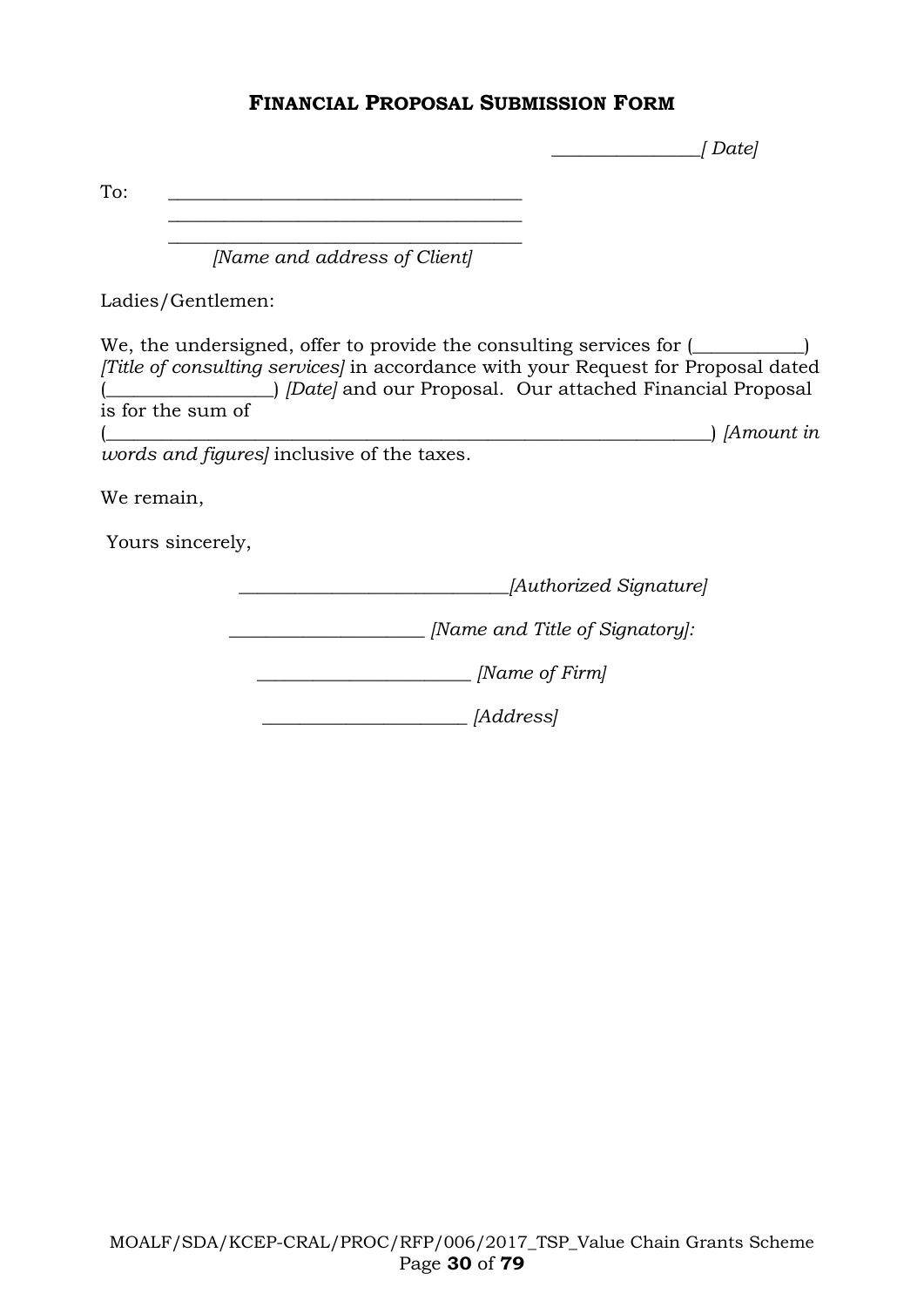### **2. SUMMARY OF COSTS**

| Costs                                 | Currency(ies) | Amount(s) |
|---------------------------------------|---------------|-----------|
| Subtotal                              |               |           |
| Taxes                                 |               |           |
| Total Amount of Financial<br>Proposal |               |           |

### **3. BREAKDOWN OF PRICE PER ACTIVITY**

| <b>Activity No.:</b>   | Description: |
|------------------------|--------------|
| Price Component        | Amount(s)    |
| Remuneration           |              |
| Reimbursable           |              |
| Miscellaneous Expenses |              |
| Subtotal               |              |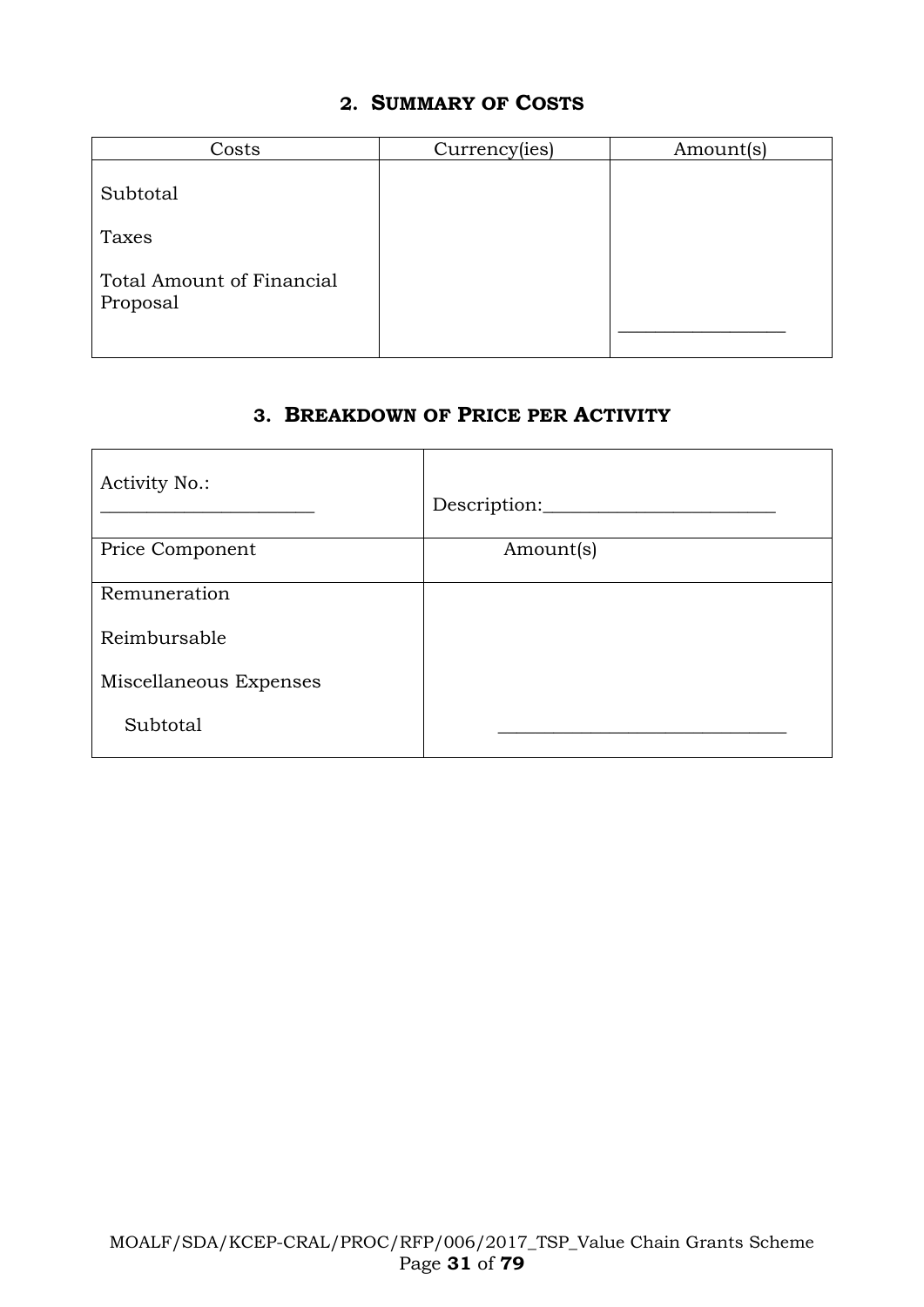| Names<br>Amount         | Position | Input(Staff months,<br>days or hours | Remuneration<br>Rate |  |
|-------------------------|----------|--------------------------------------|----------------------|--|
|                         |          | as appropriate)                      |                      |  |
| Regular staff           |          |                                      |                      |  |
| (i)<br>(ii)             |          |                                      |                      |  |
| Consultants<br>1.<br>2. |          |                                      |                      |  |
| <b>Grand Total</b>      |          |                                      |                      |  |

# **4. BREAKDOWN OF REMUNERATION PER ACTIVITY**

#### **5. REIMBURSABLES PER ACTIVITY**

Activity No: \_\_\_\_\_\_\_\_\_\_\_\_\_\_\_\_\_\_\_\_\_\_\_\_\_\_\_\_\_\_\_\_ Name:

\_\_\_\_\_\_\_\_\_\_\_\_\_\_\_\_\_\_\_\_\_\_

| No.            | Description              | Unit | Quantit | Unit<br>Price | <b>Total Amount</b> |
|----------------|--------------------------|------|---------|---------------|---------------------|
| 1.             | Air travel               | Trip |         |               |                     |
| $\overline{2}$ | Road travel              | Kms  |         |               |                     |
| 3.             | Rail travel              | Kms  |         |               |                     |
| 4.             | Subsistence<br>Allowance | Day  |         |               |                     |
|                | <b>Grand Total</b>       |      |         |               |                     |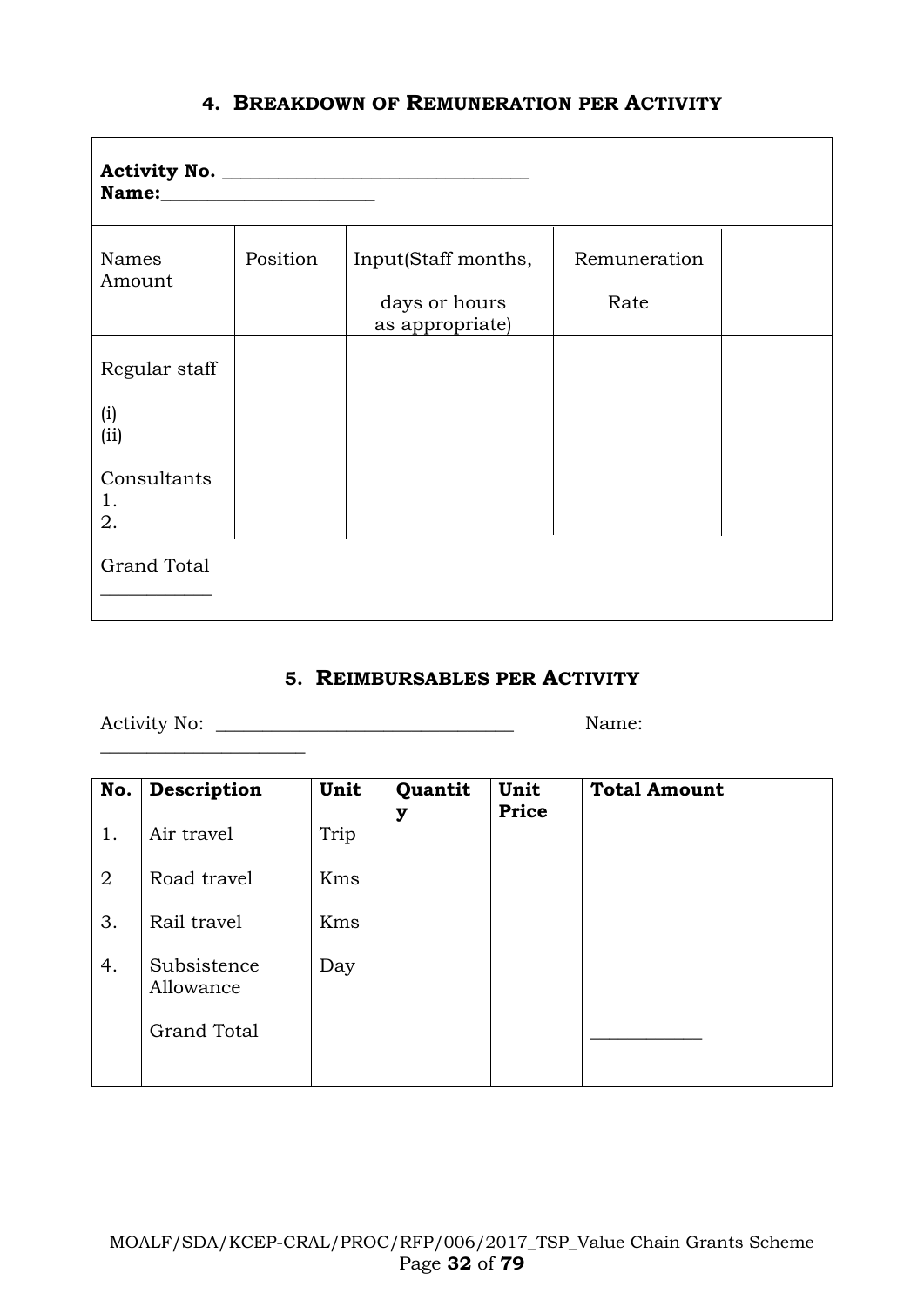### **6. MISCELLANEOUS EXPENSES**

 $\frac{1}{2}$  ,  $\frac{1}{2}$  ,  $\frac{1}{2}$  ,  $\frac{1}{2}$  ,  $\frac{1}{2}$  ,  $\frac{1}{2}$  ,  $\frac{1}{2}$  ,  $\frac{1}{2}$  ,  $\frac{1}{2}$  ,  $\frac{1}{2}$  ,  $\frac{1}{2}$  ,  $\frac{1}{2}$  ,  $\frac{1}{2}$  ,  $\frac{1}{2}$  ,  $\frac{1}{2}$  ,  $\frac{1}{2}$  ,  $\frac{1}{2}$  ,  $\frac{1}{2}$  ,  $\frac{1$ 

Activity No. \_\_\_\_\_\_\_\_\_\_\_\_\_\_\_\_\_\_\_\_\_\_\_\_\_\_\_\_\_\_ Activity Name:

| No. | Description                            | Unit | Quantity | Unit Price | Total Amount |
|-----|----------------------------------------|------|----------|------------|--------------|
| 1.  | Communication costs                    |      |          |            |              |
|     | (telephone, telegram, telex)           |      |          |            |              |
| 2.  | Drafting, reproduction of<br>reports   |      |          |            |              |
| 3.  | Equipment: computers,<br>tablets, etc. |      |          |            |              |
| 4.  | Software                               |      |          |            |              |
|     | <b>Grand Total</b>                     |      |          |            |              |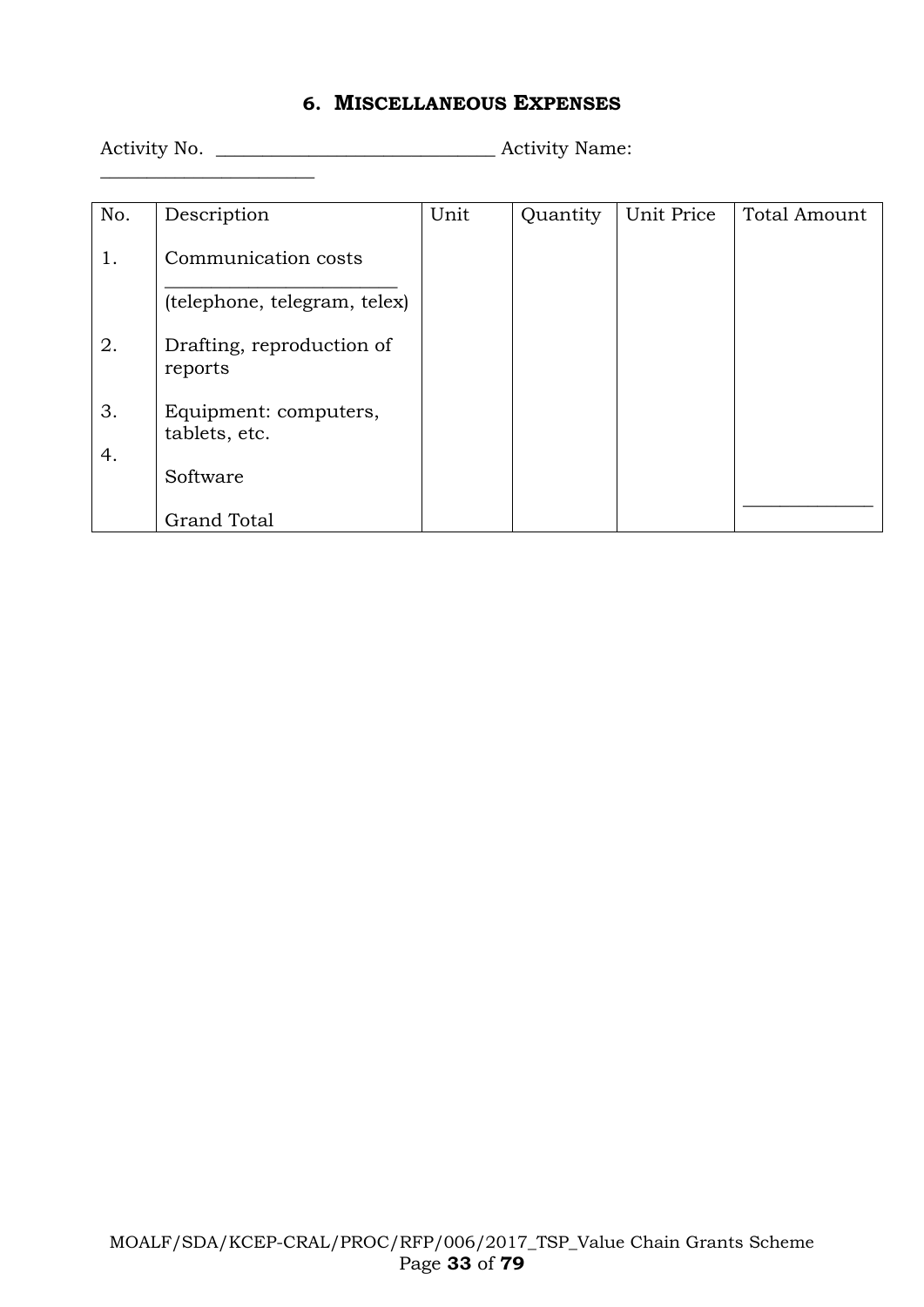# **SECTION V**

#### **Terms of Reference (TORs) for the Procurement of an Oversight Technical Services Provider (TSP) for Value Chain Financing Grants Scheme**

#### **1.0 Background Information**

Kenya Cereal Enhancement Programme (KCEP) is financed under a strategic partnership between Government of Kenya (GOK), European Union (EU), Equity Bank (Kenya) Ltd and International Fund for Agricultural Development (IFAD).

The Climate Resilient Agricultural Livelihoods (CRAL) Window is an expansion of KCEP to the ASALs. KCEP-CRAL Window is a strategic partnership between the Government of Kenya (GOK), European Union (EU) and three Rome Based Agencies (RBAs), i.e. World Food Programme (WFP), International Fund for Agricultural Development (IFAD) and Food and Agricultural Organization (FAO). The CRAL Window builds on lessons learnt and up-scaling the interventions under KCEP. The RBAs build on their comparative advantage to support the Government in graduating farmers from recurrent food insecurity to market-oriented farming, by promoting Good Agricultural Practices (GAPs) including conservation agriculture, building resilience to climate change and sustainable natural resources management (NRM).

KCEP-CRAL is funded by the EU, GOK, IFAD, beneficiaries and private investors. It is financed through EU grant, IFAD loan to the Government, IFAD Adaptation for Smallholder Agriculture Programme (ASAP) grant, IFAD Country Grant, parallel funding by WFP and FAO, private sector and beneficiaries' contributions. The Programme is supervised by the International Fund for Agricultural Development (IFAD). The Financing Agreements for KCEP and KCEP-CRAL were signed on 19<sup>th</sup> March 2014 and 26<sup>th</sup> August 2015 respectively. The Completion Date for KCEP is 19th June 2021 and Finance Closing date is 20th December 2021. The CRAL Window Completion and Financing Closing Dates are 30th September 2022 and 31st March 2023 respectively.

KCEP-CRAL contributes towards meeting the national food security needs in compliance with the Agricultural Sector Development Strategy (ASDS) and other sector development policies. The Programme is implemented using a value chain, nutrition sensitive approach aimed at supporting smallholder farmers to increase productivity and profitability of cereal production by ensuring that target smallholder farmers access farm inputs, value chain financing, linkage to markets, post-harvest management, investments in warehouse receipt system, processing facilities and interventions that build resilience to climate change and sustainable natural resources management.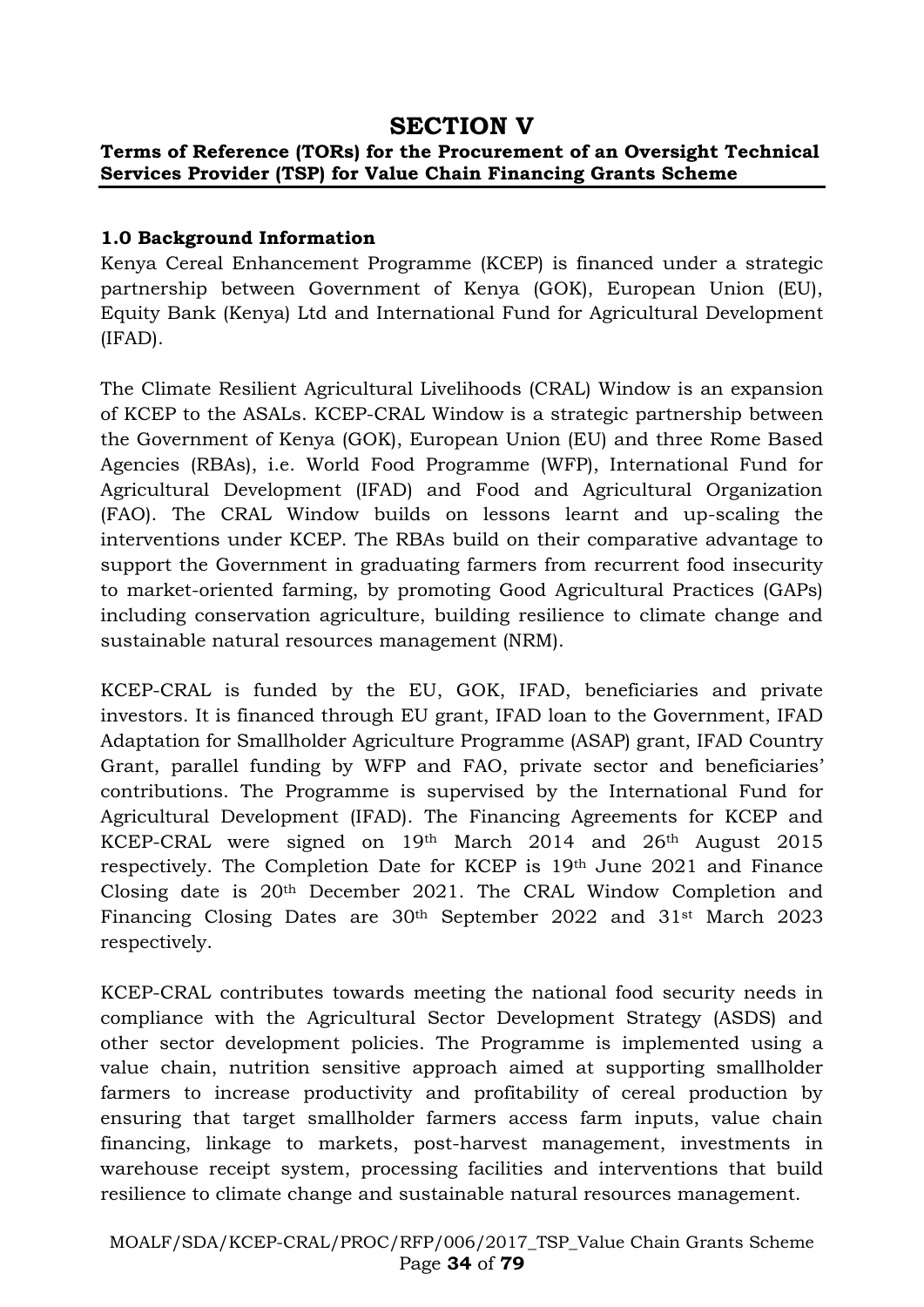The Programme focuses on three main cereal staples, namely, maize, sorghum, millets and associated pulses (beans, cow peas, pigeon peas and green grams). KCEP and the CRAL Window will support 185,000 smallholder farmers to graduate to market oriented, commercial agriculture. This will be done through various interventions such as e-voucher inputs support to 140,000 farmers; capacity building on good agricultural practices (GAPs), financial literacy; linkage to markets; access to financial services including warehouse receipt financing; and value addition investments.

# **1.1 Programme Objectives**

The overall development goal of the Programme is to contribute to national food security by increasing production of cereal staples (maize, sorghum, millet, and associated pulses), increasing income of smallholders in medium and high potential production areas, and reducing rural poverty and food insecurity of smallholders in the ASALs by developing their economic potential while improving their natural resources management capacity and resilience to climate change in an increasingly fragile ecosystem.

# **1.1.1 Specific Objectives**

The development goal will be pursued through the following specific objectives (KCEP and CRAL Window):

- i. Contribute to the national food security by increasing production of cereal staples, maize, sorghum, millet and the associated pulses and increase incomes of smallholder farmers in medium and high potential production areas for the targeted crops;
- ii. Support smallholder farmers to graduate from subsistence to commercially-oriented, climate resilient <sup>1</sup> agricultural practices through improvement in productivity, post-harvest management, market linkages for the targeted value chains, value chain financing; and
- iii. The empowerment of County Governments and local communities to sustainably and consensually manage their natural resources and to build their resilience to climate change.

It should be noted that, interventions towards building resilience to climate change are supported under the CRAL Window.

# **1.2 Programme Components**

KCEP-CRAL has three technical components and one management component shown below:

-

<sup>&</sup>lt;sup>1</sup> Under KCEP-CRAL.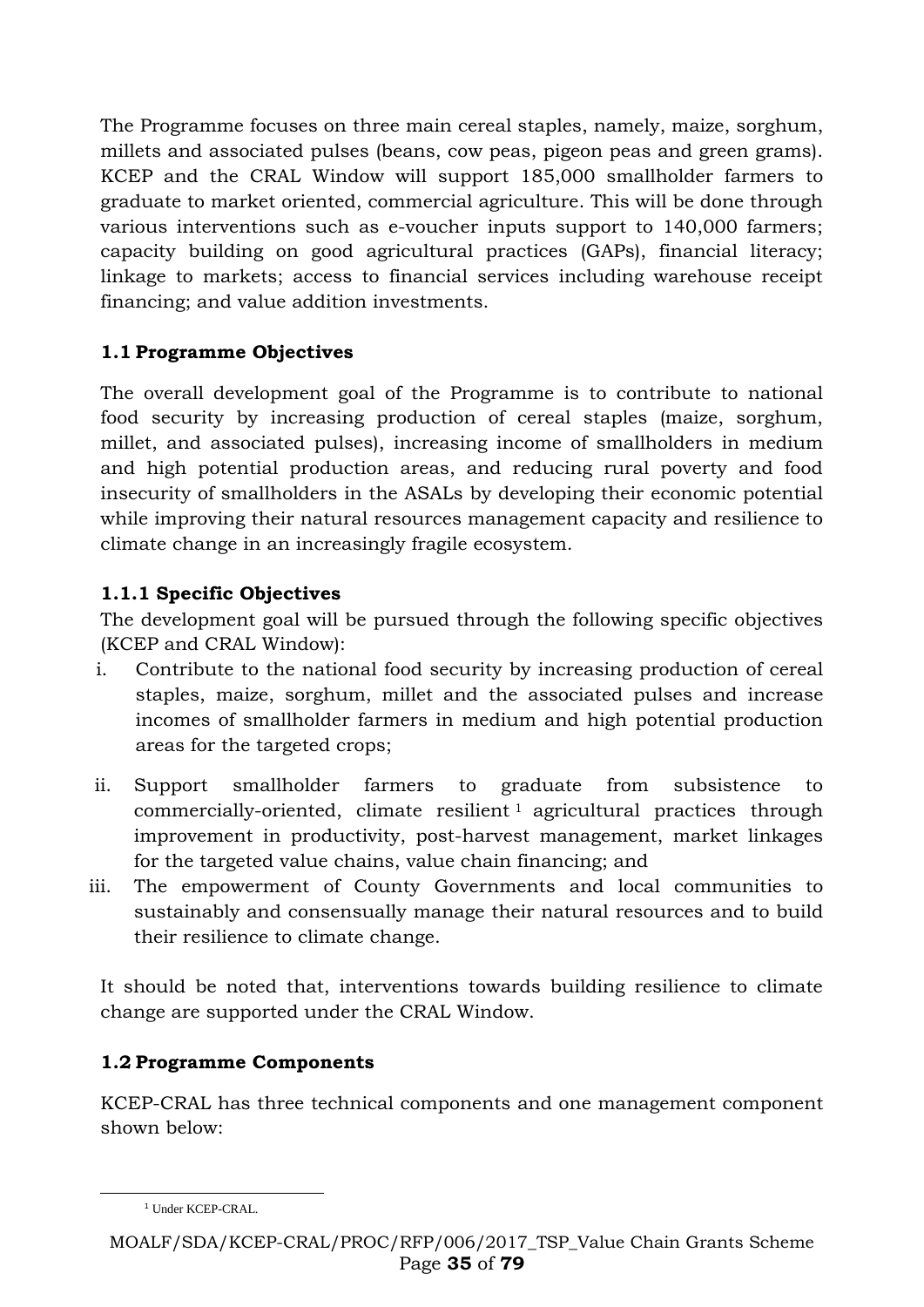▪ **Component 1: Capacity Building for Climate Resilient Productivity Enhancement and Natural Resource Management (NRM)** designed to support farmers in the adoption of improved farming practices including GAP and CA through identification of technologies, implementation of evoucher scheme and capacity building of value chain players geared towards increasing productivity and profitability, hence, commercialization. Community-based, sustainable NRM and climate change adaptation interventions will be supported.

**Note:** while the components of KCEP and KCEP-CRAL are similar, community based sustainable NRM and climate change interventions are supported under KCEP-CRAL only.

- **Component 2 - Post-Production Management and Market Linkages** aimed at strengthening farmers organisations and on-farm post-harvest management with a view of improving group management as well as supporting investments in produce aggregation, warehouse receipt systems, processing, value addition and spot improvement of access roads.
- **Component 3 Financial Services** is designed to link farmers to financial services to boost yields and income generation for re-investment in Agriculture and build the capacity of value chain stakeholders, including the youth, to engage profitably in provision of agricultural services through improved access to financial services. In particular, the component will facilitate smallholder farmers' to access agricultural inputs and services through an electronic voucher (e-voucher) system; financial services to support the farmers graduation from subsistence to commercial farming; and investments in value adding facilities, either as owners or as users, so that they can increase their incomes through higher returns on production and processing.
- **Component 4 – Programme Management** designed to facilitate the overall coordination and day to day management of the Programme.

#### **1.3 Programme Areas**

KCEP and the CRAL Window implementation area covers 13 counties, namely, Embu, Tharaka Nithi, Kitui, Machakos and Makueni (Eastern Region); Taita Taveta, Kilifi and Kwale (Coastal Region); and Bungoma, Kakamega, Trans Nzoia, Nandi and Nakuru (Western Region).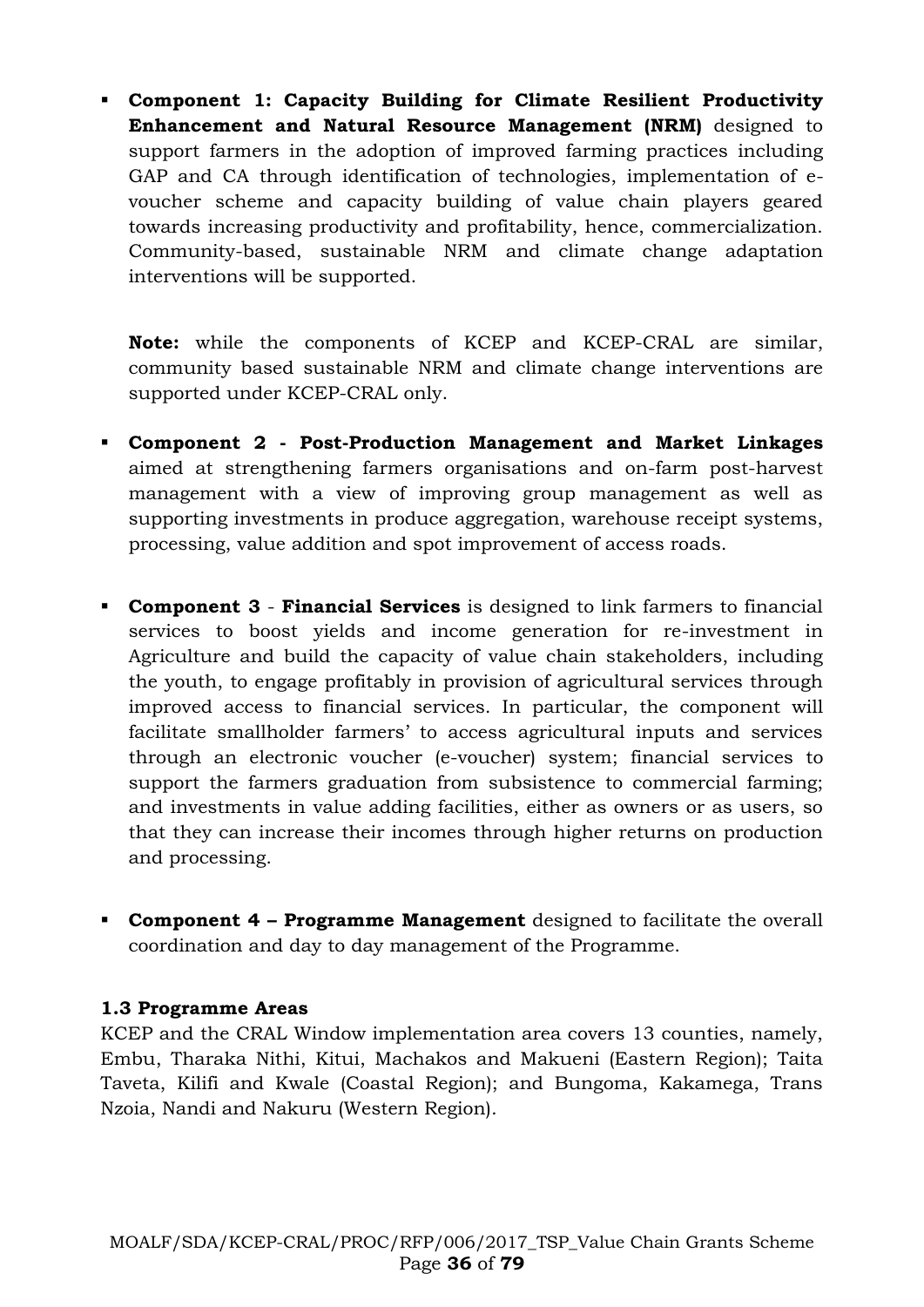# **1.4 Programme Target Group**

KCEP-CRAL support targets 185,000 smallholder farmers whose livelihoods depend on maize, sorghum, millet and associated pulses.

All KCEP-CRAL farmers (100,000) in the ASALs will benefit from the e-voucher scheme, while in the high and medium potential areas of Western and Eastern Regions (original KCEP), 40,000 farmers will access the e-voucher package. The balance 45,000 farmers (under the original KCEP) will be supported with other Programme interventions except the e-voucher package.

KCEP-CRAL has secondary target groups who will benefit from value addition facilities and the spill over effects of Programme activities. This target group includes stakeholders along the value chains who facilitate beneficiary farmers to access support services. Special focus will be on women-headed households and the youth who are expected to constitute 50% of the target beneficiaries, given the challenges they face in accessing production resources.

# **1.5 Implementation Arrangements**

The Lead Implementing Agency is the State Department of Agriculture, Ministry of Agriculture, Livestock and Fisheries (MoALF). A Programme Coordination Unit (PCU) is responsible for the overall coordination and management of Programme activities. Implementation is by partners identified in the Programme Design Report (PDR), and service providers who will be procured on need basis.

The implementing partners include:

- 1. Kenya Agricultural and Livestock Research Organization (KALRO) responsible of generating and disseminating technology;
- 2. Agricultural Market Development Trust (AGMARK) responsible of capacity building of agro dealers;
- 3. Eastern Africa Grain Council (EAGC) for post-harvest management interventions, certification of warehouses, linkage to markets and capacity building;
- 4. Partner Financial Institutions (PFIs) for CRAL Window. These are yet to be procured and will be responsible of setting up and operationalizing the evoucher platform, access to agricultural inputs, financial services and financial literacy training;
- 5. Equity Bank (EBL) for KCEP responsible of setting up and managing the e-voucher platform, financial literacy training and access to inclusive financial services;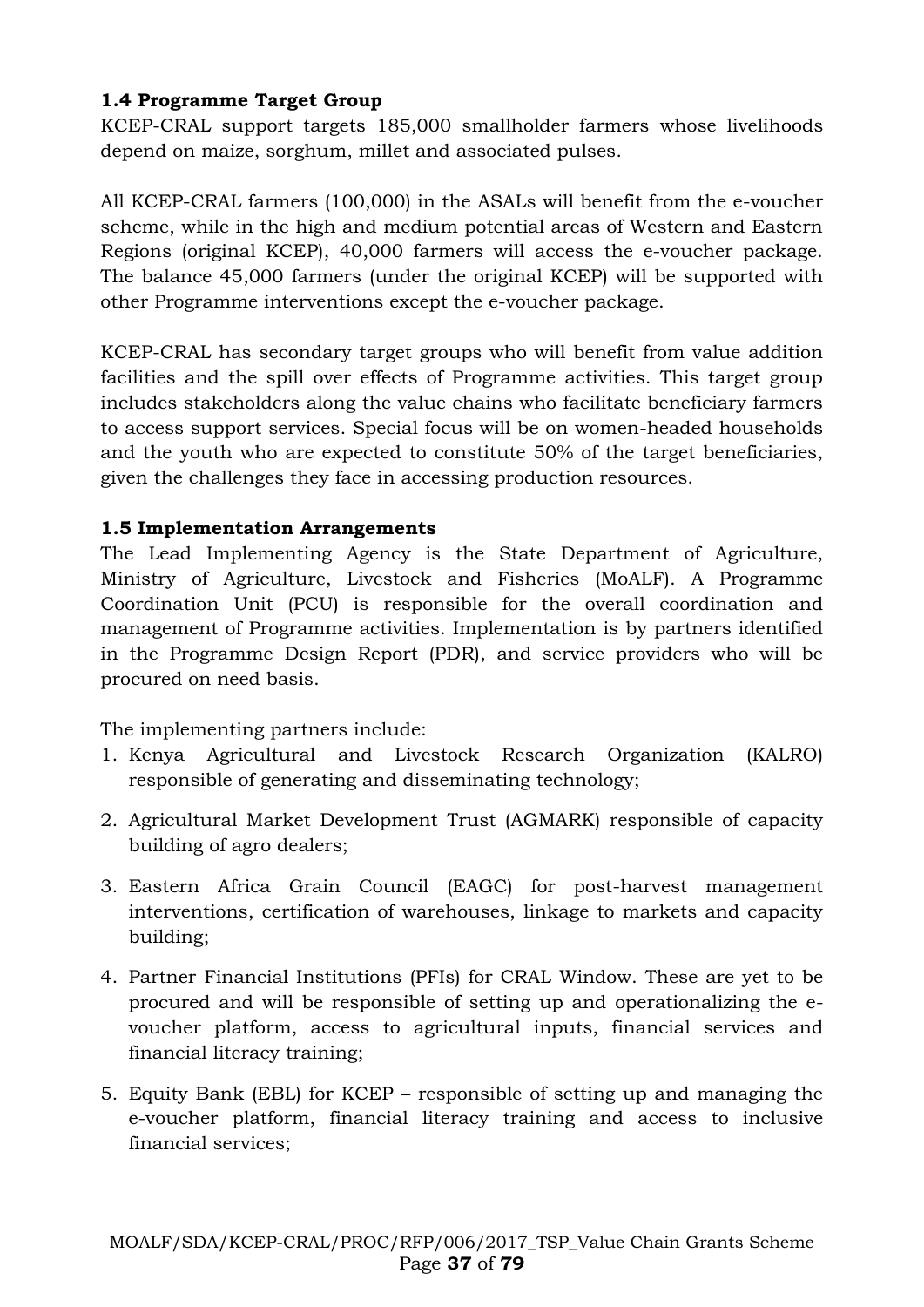- 6. Centre for Training and Integrated Research in ASAL Development (CETRAD) to set up remote sensing, geographical information systems and capacity building;
- 7. Kenya Meteorological Department (KMD) to provide agricultural climate services;
- 8. National Drought Management Authority (NDMA) to manage the County Adaptation Fund (CAF) process;
- 9. Service providers procured on need arises; and
- 10. County Governments whose roles include the following:
	- a. Sensitization of the beneficiaries about the grant scheme investment opportunities;
	- b. Issue and publicize calls for proposals at County/Sub County/Ward levels;
	- c. Conduct evaluation of the proposals in collaboration with TSP and PCU;
	- d. Submission of the evaluated proposals to PCU with recommendations for approval;
	- e. Conduct monitoring and oversight of the financed projects;
	- f. Progress reporting to the PCU; and
	- g. Train beneficiary investors on various issues such as management skills, record keeping, financial and technical reporting.

## **2.0 Overall Objectives**

The overall objective is to consolidate the productivity gains made. The Programme supports improved on-farm grain handling and management including matching grants for financing of investments by farmers and private investors in processing equipment within storage facilities for use by Programme beneficiaries and non-supported farmers. KCEP-CRAL is seeking the services of an oversight TSP to operationalize and manage the Programme matching grants for processing facilities under Sub-Component 3.2.

The specific objectives will include the following:

- 1. Provide an oversight role during the implementation of the value chain financing grants scheme of KCEP and the CRAL Window; and
- 2. Ensure that all parties involved in the value chain financing grants scheme complies with the policies and procedures of grant management including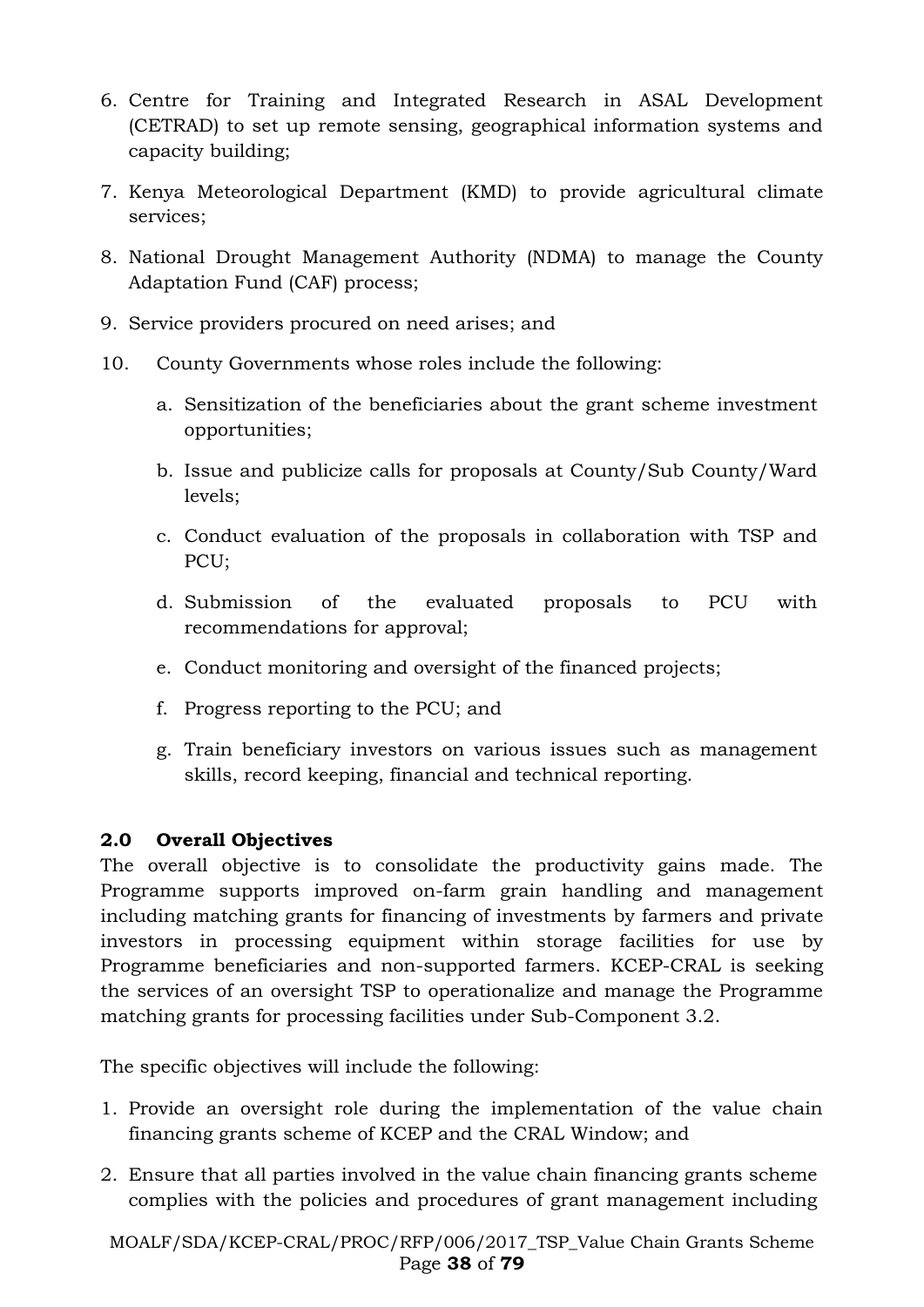selection of grant beneficiaries as specified in the Grant manual designed by the Programme.

A Grant Manual for Value Chain Financing has been designed by the Programme, which specifies the rationale and objectives of the Grant scheme, eligibility criteria for the Grant beneficiaries, principles governing the grant management, implementation modalities, including the oversight role of the TSP, procurement and disbursement/payment procedures, monitoring and evaluation modalities. The procured TSP will implement its assignment in compliance and in line with the manual. The indicative number of grants to be funded and monitored, phased by year as per the KCEP and CRAL Window PDRs and cost tables is shown on table 1 and 2.

| ${\bf N}$      | <b>Type of Facility</b> | Ownershi     | No. of Facilities to be Funded | <b>Total</b>   |                |                   |                |
|----------------|-------------------------|--------------|--------------------------------|----------------|----------------|-------------------|----------------|
| $\mathbf{o}$   |                         | $\mathbf{p}$ | Year                           | Year 2         | Year 3         | <sup>2</sup> Year |                |
|                |                         |              | 1                              |                |                | 4                 |                |
| $\mathbf{1}$   | Shelling/Threshing      | Farmers      | $\overline{4}$                 | 8              | $\overline{4}$ | $\qquad \qquad =$ | 16             |
|                |                         | owned        |                                |                |                |                   |                |
|                |                         | Private      | 6                              | 13             | 6              |                   | 25             |
|                |                         | investor     |                                |                |                |                   |                |
|                |                         | owned        |                                |                |                |                   |                |
| $\overline{2}$ | Milling facilities      | Farmers      | $\mathbf{1}$                   | $\mathbf{1}$   |                |                   | $\overline{2}$ |
|                |                         | owned        |                                |                |                |                   |                |
|                |                         | Private      | $\mathbf{1}$                   | $\overline{2}$ | $\overline{2}$ | $\equiv$          | 5              |
|                |                         | investor     |                                |                |                |                   |                |
|                |                         | owned        |                                |                |                |                   |                |
| 3              | Upgrading milling       | Private      | 5                              | 10             | 5              |                   | 20             |
|                | facilities              | investor     |                                |                |                |                   |                |
|                |                         | owned        |                                |                |                |                   |                |
| $\overline{4}$ | Cleaning/Polishing      | Farmer       |                                | $\mathbf{1}$   | $\mathbf{1}$   |                   | $\overline{2}$ |
|                | /Packaging              | owned        |                                |                |                |                   |                |
|                | facilities              | Private      | $\overline{2}$                 | $\overline{4}$ | $\overline{4}$ |                   | 10             |
|                |                         | investor     |                                |                |                |                   |                |
|                |                         | owned        |                                |                |                |                   |                |
| <b>Total</b>   |                         |              |                                |                |                |                   | 80             |

**Table 1. Indicative number of grants to be funded phased out by year under KCEP**

-

<sup>2</sup> No investments under the grant scheme during year 4 (KCEP)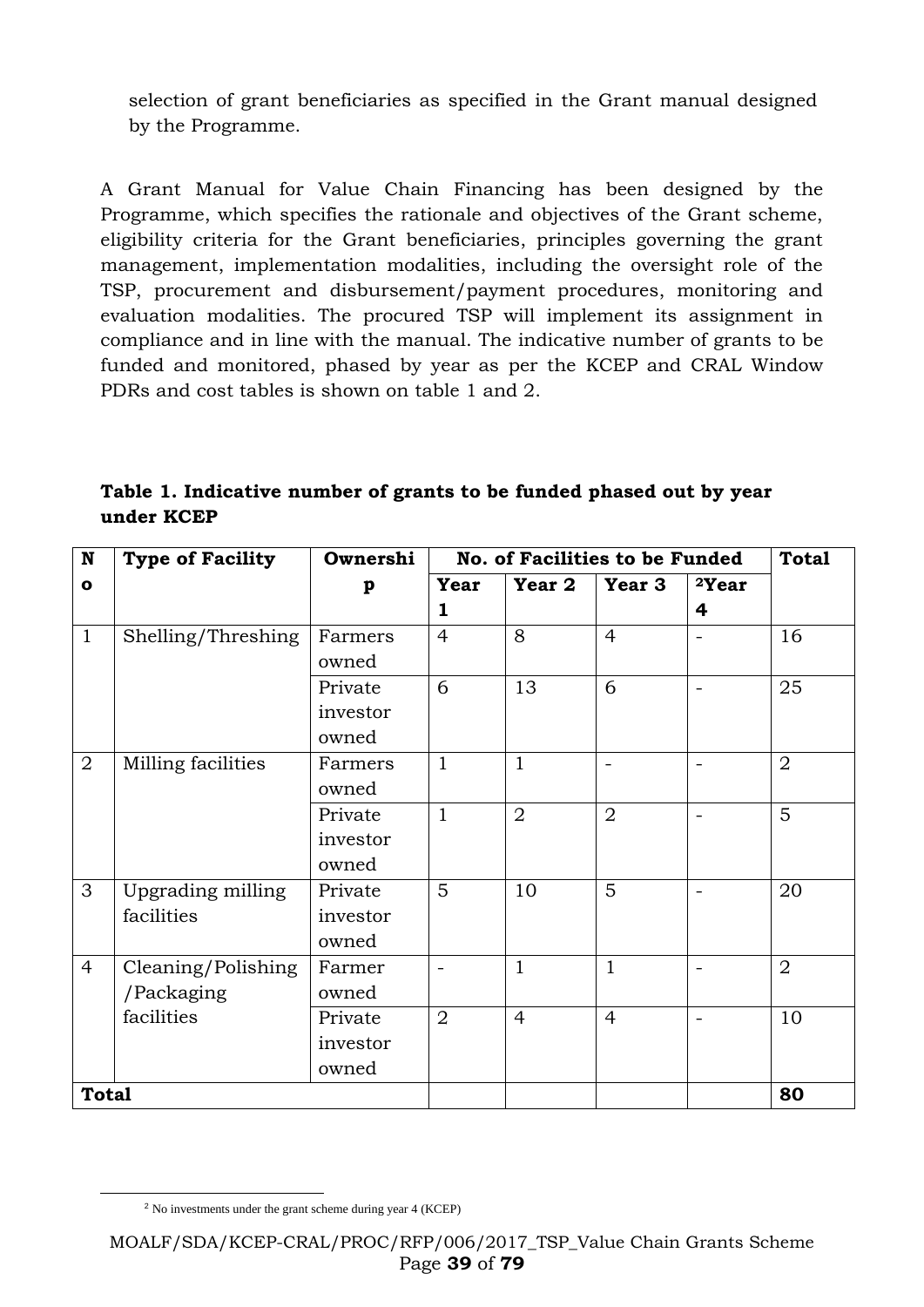| No             | <b>Type of Facility</b>       | Ownership           |                          | No. of Facilities to be Funded |              |       |                          | <b>Total</b>             |
|----------------|-------------------------------|---------------------|--------------------------|--------------------------------|--------------|-------|--------------------------|--------------------------|
|                |                               |                     | Year                     | Year 2                         | Year         | Year  | <sup>3</sup> Year        |                          |
|                |                               |                     | 1                        |                                | 3            | 4     | 5                        |                          |
| $\mathbf{1}$   | Shelling/threshin             | Farmer              | 1,000                    | 1,000                          | 1,000        | 1,082 | $\overline{\phantom{0}}$ | 4,082.3                  |
|                | g and CA land                 | owned               |                          |                                |              | .3    |                          |                          |
|                | preparation/plan              | Private             |                          |                                |              |       |                          |                          |
|                | ting equipment                | investor            |                          |                                |              |       |                          |                          |
|                | for provision of              | owned               |                          |                                |              |       |                          |                          |
|                | services                      |                     |                          |                                |              |       |                          |                          |
| $\overline{2}$ | New milling                   | <sup>4</sup> Farmer |                          | $\mathbf{1}$                   | $\mathbf{1}$ |       |                          | $\overline{2}$           |
|                | facilities                    | owned               |                          |                                |              |       |                          |                          |
|                |                               | Private             | 25                       | 24                             | 24           | 25    | 25                       | 123                      |
|                |                               | investor            |                          |                                |              |       |                          |                          |
|                |                               | owned               |                          |                                |              |       |                          |                          |
| 3              | <sup>5</sup> Upgrading        | Private             | 25                       | 25                             | 25           | 25    | 25                       | 125                      |
|                | existing milling              | investor            |                          |                                |              |       |                          |                          |
|                | facilities                    | owned               |                          |                                |              |       |                          |                          |
| $\overline{4}$ | <sup>6</sup> Cleaning/polishi | Farmers             |                          |                                |              |       |                          |                          |
|                | ng/packaging                  | owned facility      |                          |                                |              |       |                          |                          |
|                |                               | Private             | $\overline{\phantom{0}}$ |                                |              |       |                          | $\overline{\phantom{0}}$ |
|                |                               | investor            |                          |                                |              |       |                          |                          |
|                |                               | owned               |                          |                                |              |       |                          |                          |

# **Table 2. Indicative number of grants to be funded phased by year under KCEP-CRAL**

The procured TSP will sign a performance-based agreement with the Government. The TSP will manage the grants to finance value addition facilities identified under sub component 3.2 as described on annex 1 and 2.

## **3.0 Scope of Services**

The PCU requires the services of a Technical Service Provider for oversight role on the Programme matching grants for support to value chain financing of investments in value addition facilities with a view of reducing post-harvest losses for produce and enhancing access to profitable market outlets for produce. The investments to be supported through value chain financing include farmers' owned and private investors' owned processing facilities. The investments for both farmers and private investors owned will be financed through owners' contribution, programme grant and loans from financial institutions.

-

<sup>3</sup> No grants funded in year 6 and 7 (KCEP-CRAL)

<sup>4</sup> For demonstrations

<sup>5</sup> Private investor facilities only

<sup>6</sup> Lumped together with shelling/threshing facilities in the Cost Tables; mentioned separately in the PDR text, however, number of facilities and costing is not provided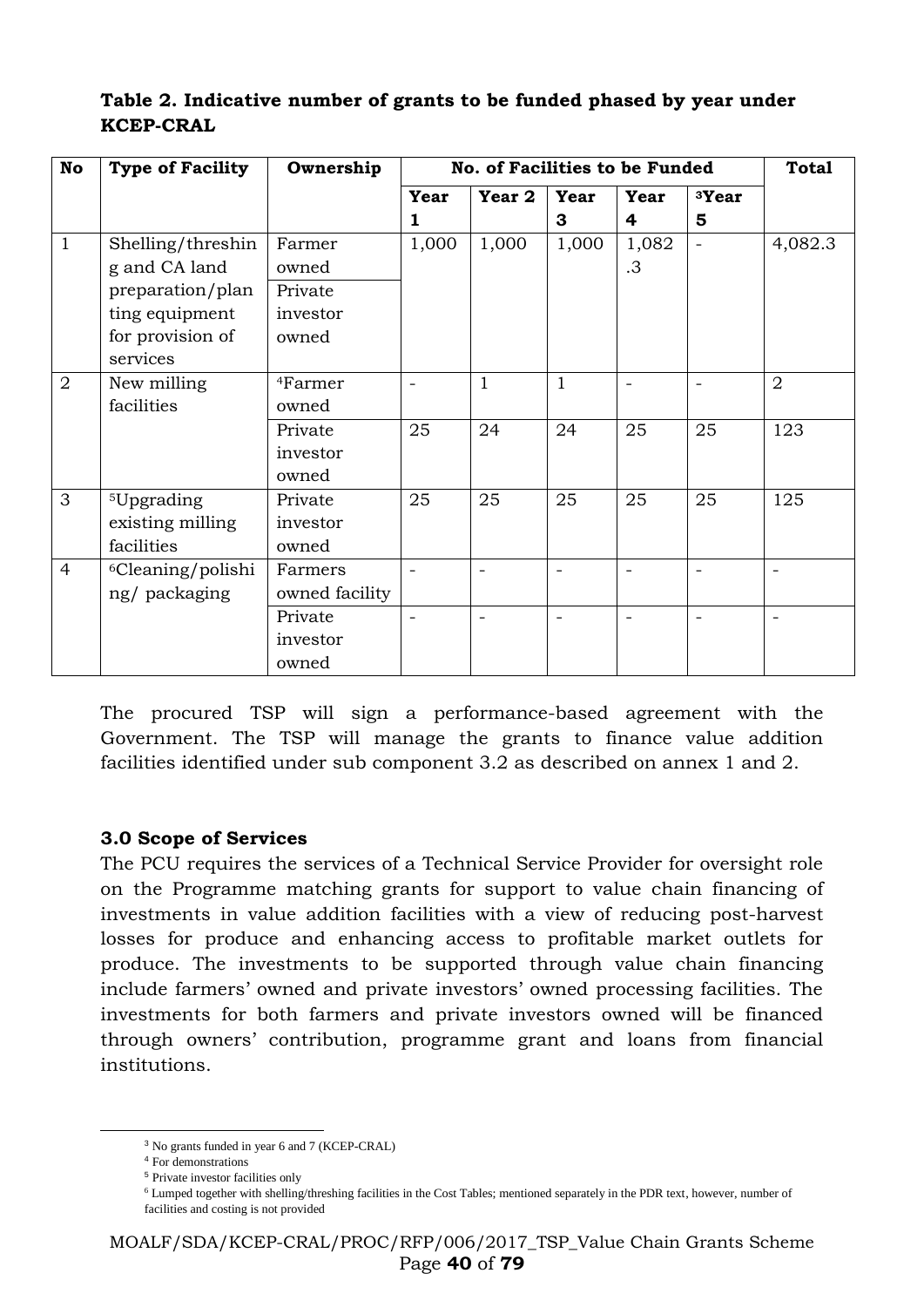"The Grants Oversight Technical Service Provider (TSP) will ensure quality of proposal appraisal, monitoring of the funded activities, provide technical advice to the groups during monitoring, and oversight on behalf of the Programme to ensure that all parties involved in the process are complying with policies and procedures."

# **4.0 Specific Tasks for the TSP**

The specific Stepwise Tasks to be implemented by the TSP are outlined below.

- 1. Participate in sensitization fora/meetings at County and Sub County levels aimed at informing potential applicants about the Grant scheme objectives, eligibility for applicants, policies and procedures for grant approval and disbursement, commitments required of the applicant and the need for signing a Grant Agreement;
- 2. Verification of the 'call for proposals' as carried out by the relevant actors through various methods (posters in strategic points, media (newspaper, radio)) to ensure adequate publicity and wide dissemination.
- 3. Ensure that the calls for proposal are made in accordance with the stipulated timelines, policies and procedures;
- 4. Receive grant funding proposals from the PCU for review, consolidation and analysis (evaluation);
- 5. Conduct a desk review (pre-screening) of the proposals' for compliance with the laid down procedures prior to technical evaluation of proposals by PCU and County technical evaluation committee;
- 6. Prepare a report on the qualifying, pre-screened applicants indicating the reasons for rejection of any disqualified proposals and hand over the qualifying proposals to PCU for technical evaluation by the a Technical Evaluation Committee comprising of PCU and county membership in line with public procurement regulations;
- 7. After technical evaluation of the proposals, the TSP validates the ranking of the grants' funding proposals based on the agreed upon evaluation criteria with a view of ensuring the quality of appraisal;
- 8. Analyze the qualifying proposals and evaluation reports of the Technical Evaluation Committee with a view of making recommendations to the PCU;
- 9. Conduct on-site field visits for verification and validation of the selected proposals to ensure that evaluation is conducted appropriately and in compliance with the set guidelines and agreed upon evaluation criteria;
- 10.Transmit to the Central PCU the final list of grant funding proposals which qualify for financing with an indication of disbursement phasing for funding. This should include a report justifying the qualification, amount of funding for each proposal and the total budgetary requirement for the qualified proposals;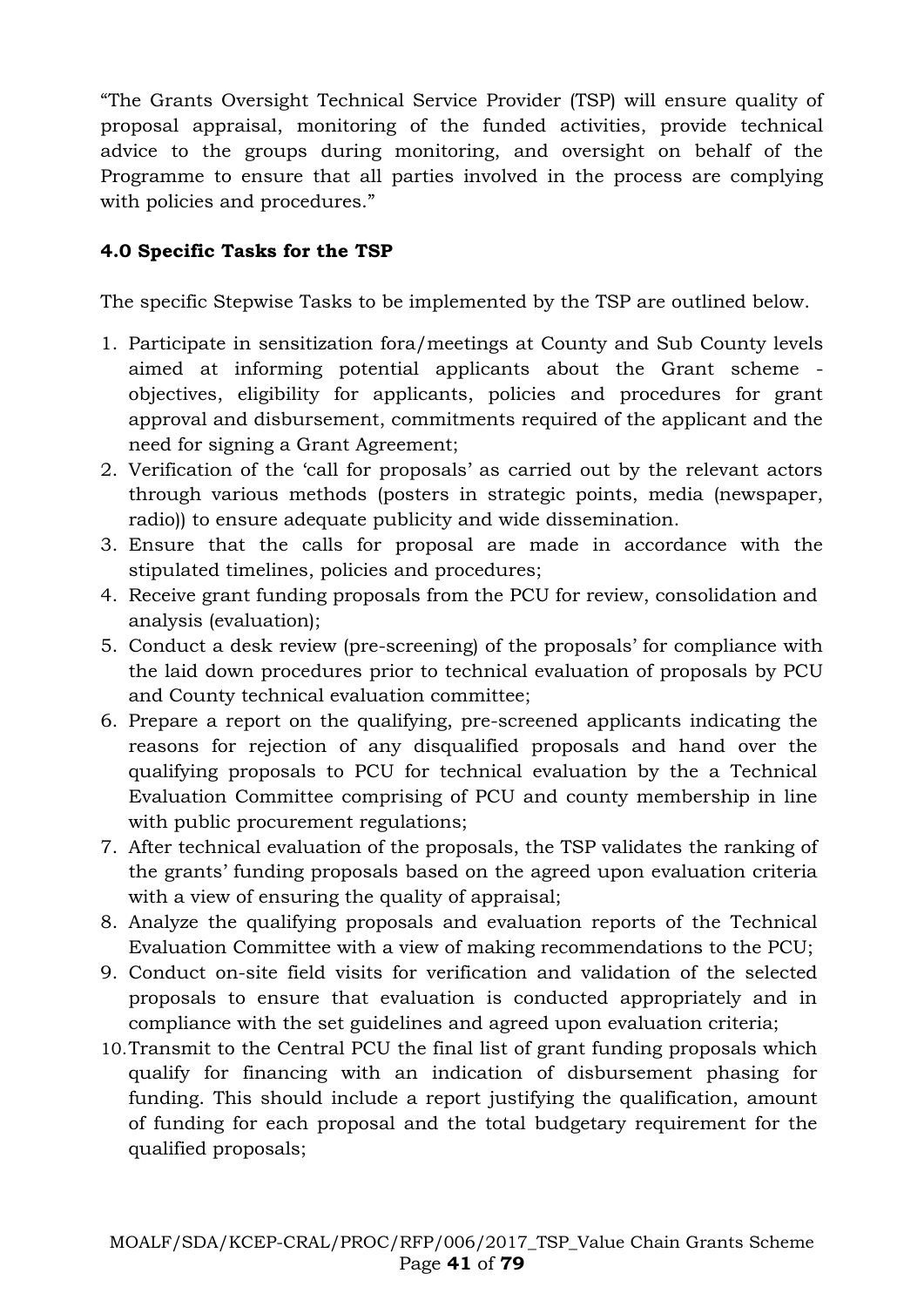- 11. Generate an electronic and/or manual list of all submitted and reviewed proposals i.e. successful and rejected proposals and maintain the database of the proposals);
- 12. Ensure communication to the successful and unsuccessful applicants in line with the stipulated procedures;
- 13. Participate in preparation of training materials and actual capacity building of grantees on business skills (when necessary);
- 14. Ensure that proper procedures are followed while conducting mobilization of grantee contributions; disbursement of the grant financing; and procurement of goods and services by the grantees;
- 15. In collaboration with the PCU, conduct quarterly monitoring visits of the activities funded through the grant scheme, provide technical advice to the financed groups/private investors as well as verify that other parties are implementing the grant proposals within the set timelines and in accordance with the policies and procedures;
- 16. During monitoring, verify that implementation of matching grants is conducted within the set timelines and the achievement of minimum performance indicators by the grantees;
- 17. Compile a Report to PCU regarding the progress of implementation of the grant scheme including lessons learnt, suggested improvements to the grant financing, impacts (if any) and financial progress for the funded proposals. The TSP may provide information for clarification to IFAD regarding the proposals for funding (if need arises); and
- 18. The oversight TSP will participate in County Programme Coordinating Committee on need basis.

## **Note**

The TSP will not be involved in supporting the groups for proposal write-ups. Its role is to check the quality of the proposals on behalf of the PCU.

# **5.0 Time Frame, Duration and Commencement of the Services of Grants TSP**

The duration of the assignment is up to five years taking into account that two years have elapsed since the commencement of KCEP-CRAL. The parties (Programme and the TSP) will sign a performance based agreement, renewable annually subject to satisfactory performance based on performance indicators (attached).

The services of the TSP are expected to commence immediately after the recruitment (probably in May/June 2018) after completion of the procurement process and rehabilitation of storage facilities.

# **6.0 Reporting Requirements**

The TSP will report directly to the PCU and work closely with the PCU and the county/sub county agricultural officers. The TSP will be expected to provide

MOALF/SDA/KCEP-CRAL/PROC/RFP/006/2017\_TSP\_Value Chain Grants Scheme Page **42** of **79**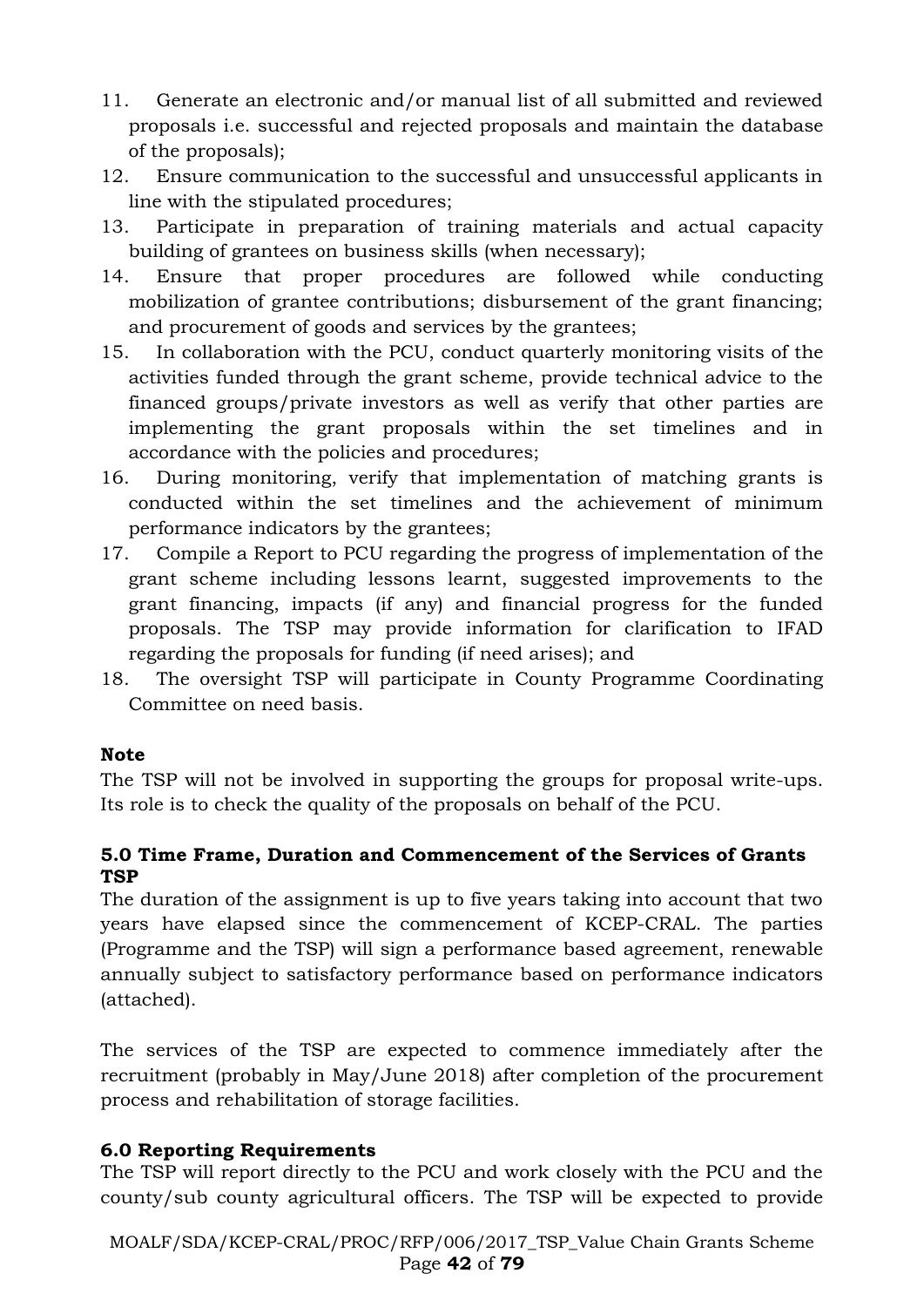progress reports of implementation aligned to the M&E reporting requirements of the Programme i.e. quarterly, semi-annual and annual reports. The reporting requirements will be outlined in the agreement with the TSP.

# **7.0 Expected Deliverables**

The quarterly, semi-annual and annual reports are aligned to the M&E reporting requirements and contain detailed progress of implementation. The following are the main deliverables for the TSP in the implementation of the grant scheme.

- On commencement of the contract, the TSP will produce and present to PCU an Inception Report that details the TSP's understanding of the tasks, each specific objectives, outline methodologies/ approaches to be used and a clear work schedule/ plan based on the Grant manual. The inception report will be submitted to the PCU within 2 weeks;
- Draft Reports<sup>7</sup> and a consolidated report (overall, regional and by county) after evaluation of each grants call for proposals. The reports will include the following:
	- Summary section (executive summary)
	- Number of proposals received and processed;
	- Quality of the proposals in terms of completeness of the information provided, coherence of the proposal write-up, timelines, contact persons/lead persons, etc;
	- Compliance of proposals to the set policies and procedures;
	- Compliance of technical evaluation with the set policies and procedures;
	- Report of verification on-site field visits conducted;
	- Design and operationalize a database of all the proposals received indicating the successful, rejected and reasons for rejection; and
	- Recommendation for proposals to be financed with disbursement phasing;

The report will be presented to PCU for approval and adoption before funds are disbursed. The TSP will present the report one week after completion of the evaluation of each call for proposals.

• Draft Final Report for each call for proposals two weeks after disbursement and start of implementation. The report will include the following:

-

<sup>7</sup> Reporting requirements are outlined separately in the pages below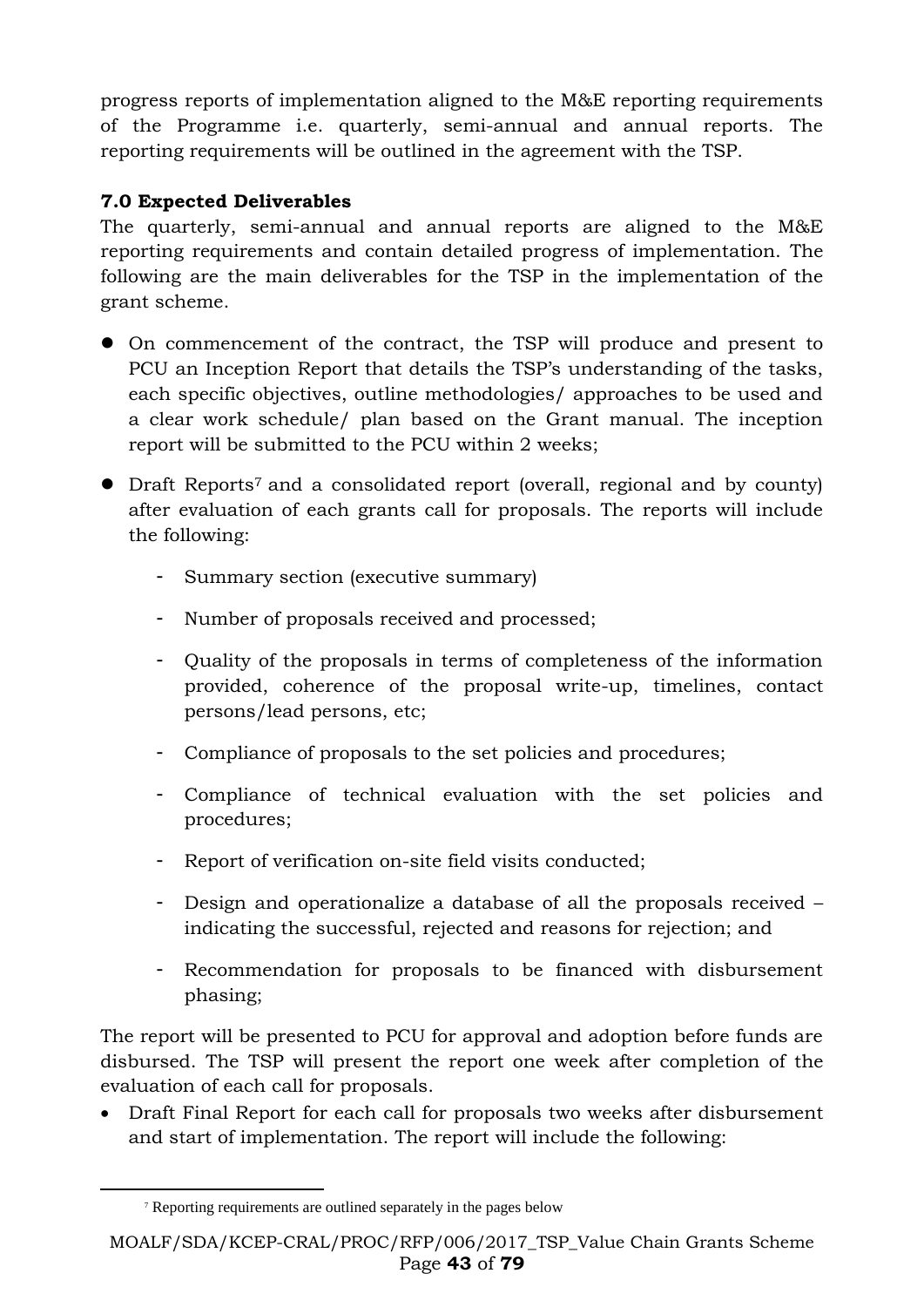- Monitoring report covering progress of implementation (based on an M&E framework set up by the PCU), technical advice/ recommendations to groups/private investors, compliance with set timelines, guidelines for grant financing and management by all parties including stakeholders; and
- Proposed interventions/strategies for way forward i.e. action plan(s) developed by the TSP in consultation with groups/private investors and other stakeholders involved in the Grant management; and
- Final Report one week after completion of the grant implementation and upon review and approval by the PCU. The report will be adopted and disseminated to the relevant stakeholders.

# **8.0 Terms of Payment for the TSP**

Payment of the TSP will be done for each call for proposals. The payments will be done in tranches depending on the agreed outputs as follows:

- Upon submission of the Inception Report which will provide details on the approaches, methodologies and clearly outlined timelines/ work schedule;
- Upon submission of the Draft Report whose content is outlined above;
- Upon submission of the Final Draft Report (contents outlined above; and
- Upon submission and approval of the Final Report (soft and hard copies).

The TSP will be paid in line with the laid down GoK procedures of payment. The terms of payments will be as follows:

- Thirty (30) percent of the lump-sum amount shall be paid upon approval of the Inception Report by the PCU;
- Fourty (40) percent of the lump-sum amount shall be paid upon approval of the Draft Report by the PCU; and
- Thirty (30) percent of the lump-sum amount shall be paid upon approval of the Final Report;

However, to access all the percentage of payments, the TSP will have to achieve minimum performance indicators, failure to which, part of the payment will be retained until the performance indicators are effectively achieved.

## **9.0 Coordination**

The TSP will be answerable to the KCEP-CRAL PCU and will work in collaboration with other programme partners and service providers.

## **10.0 Skills and Qualifications**

The TSP is expected to assemble a team of professionals with wide experience and competencies related to the assignment including expertise in grants/fund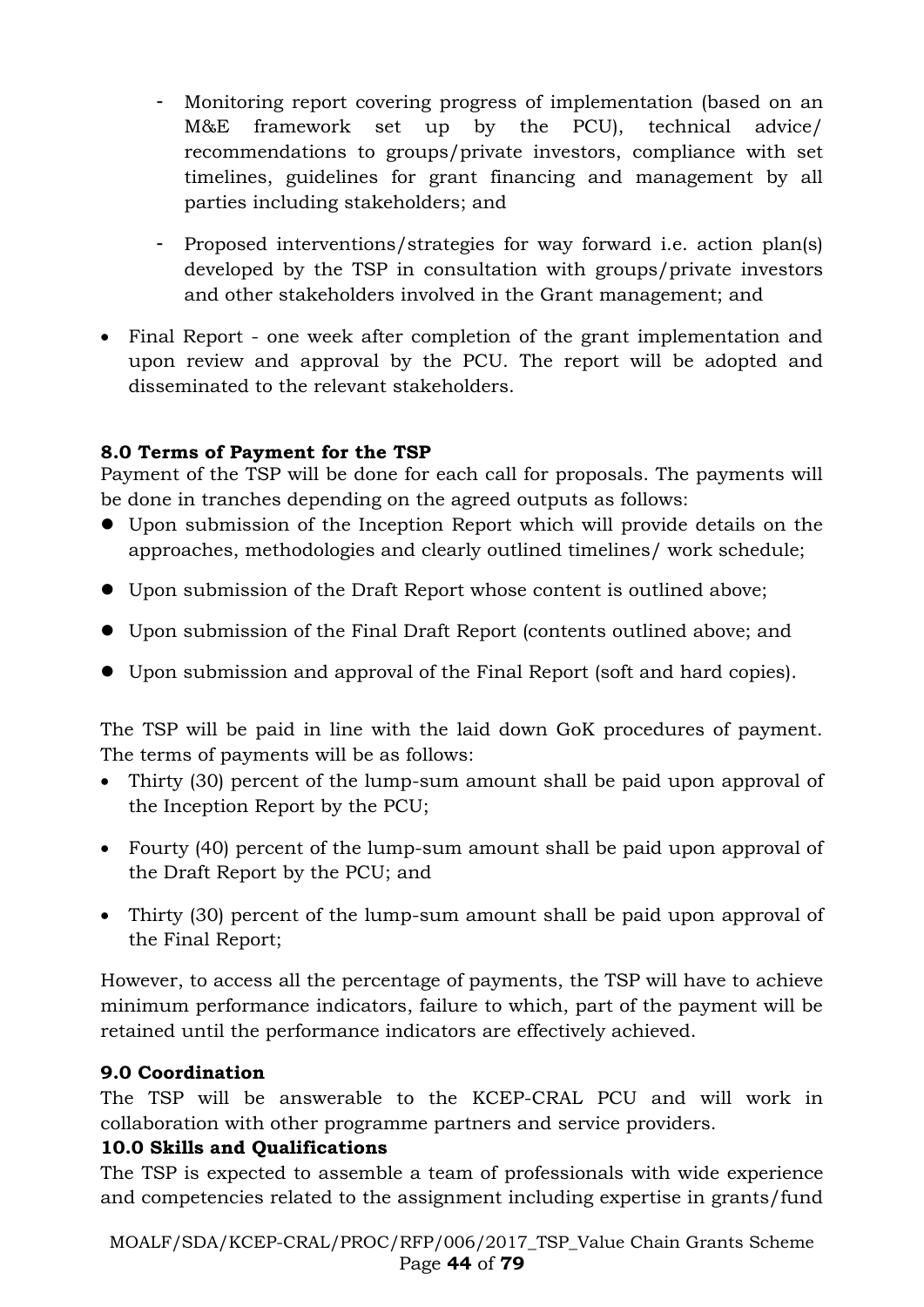management or oversight for rural beneficiaries of financial services. Knowledge of cereal value chains targeted by the Programme including specific knowledge on setting up and management of processing facilities will be an added advantage.

The key skills, qualifications and experiences to undertake this assignment are outlined below.

# **10.1 Expert 1: Team Leader – Finance Expert**

The team leader/finance expert will be engaged for a period of 8 months (on need basis).

# **Key Qualification, Skills and Experience**

The team leader should have qualifications and expertise with a finance background. The following qualifications, skills and experience are required:

- A masters' degree in Finance, Banking, Economics, Agricultural Economics, Cooperative management or related fields from a recognized university;
- 10 years' working experience, at least 5 of which must be in value chain finance targeting smallholder farmers/groups and other agricultural value chain players;
- Experience with donor assisted agricultural support programmes will be an added advantage;
- Have ability to communicate in the local languages, preferably Kiswahili;
- Experience working on programs for the poor and disadvantaged groups in externally funded programmes is desirable; and
- Strong computer, report and communications skills (oral, written, presentation).

# **10.2 Expert 2: Project Management Specialist**

The project management specialist will be engaged for 6 months (on need basis).

# **Key Qualification, Skills and Experience**

- Minimum of a bachelor's degree in Project Planning and Management, banking sector, Monitoring and Evaluation or related fields from a recognized university. A masters' degree will be an added advantage;
- 8 years' working experience, at least 5 of which must be in programmes targeting smallholder farmers/groups and value chain players in the agricultural sector;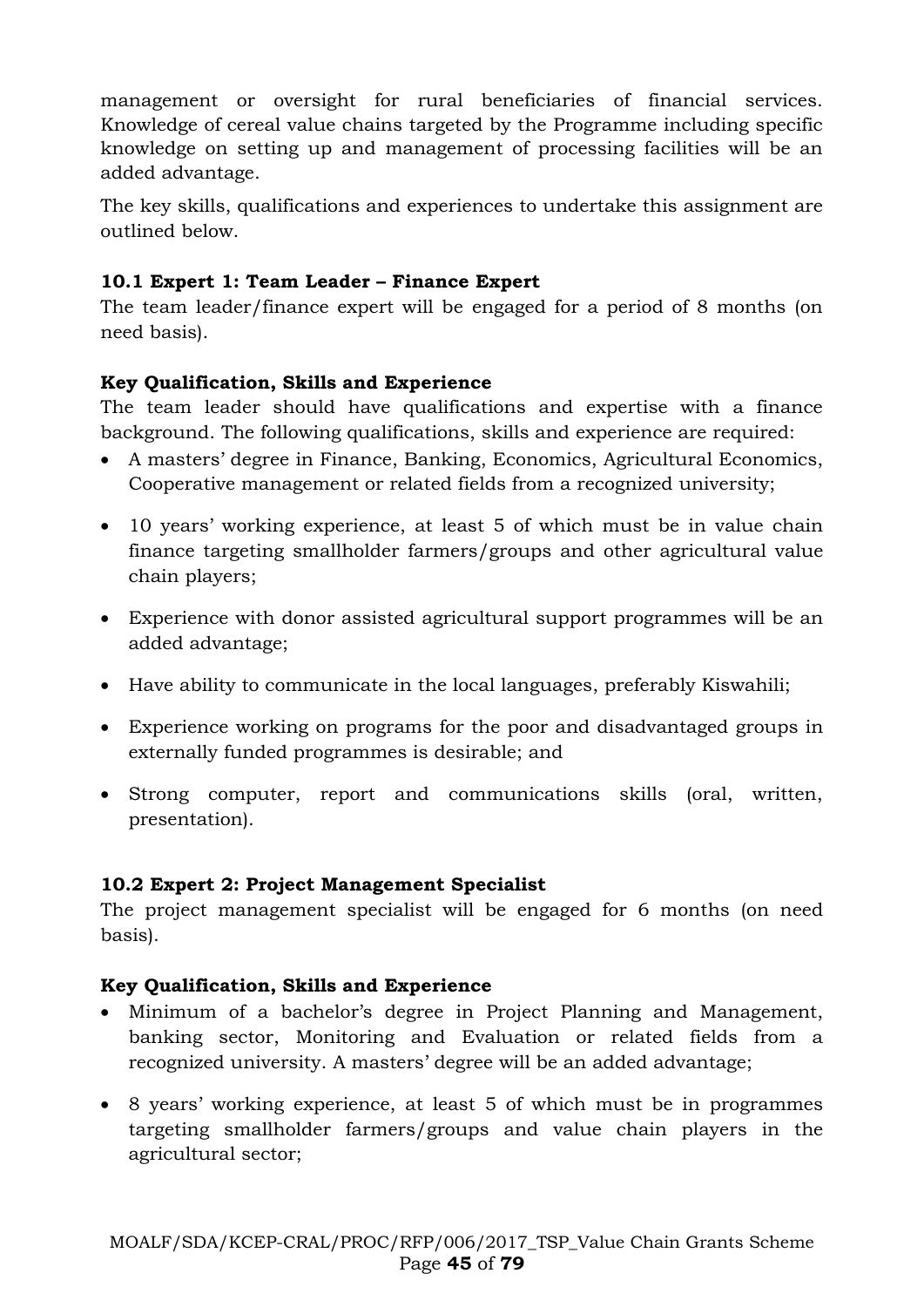- Have demonstrated experience of at least 5 years in PRA techniques, monitoring and evaluation, community mobilization and social development skills;
- Have ability to communicate in the local languages, preferably Kiswahili;
- Experience working in programs for the poor and disadvantaged groups in externally funded programmes is desirable; and
- Strong computer, report and communications skills (oral, written, presentation).

# **10.3 Expert 3: Agricultural/Agribusiness Specialist**

The agricultural/agribusiness specialist will be engaged for 6 months (on need basis).

# **Key Qualification, Skills and Experience**

- Minimum of bachelor's degree in Agribusiness, Agronomy, Rural/Sustainable Development, Agricultural Economics or related fields from a recognized university. A master's degree will be an added advantage;
- 10 years' working experience at least 5 of which must be in programmes targeting smallholder farmers/groups and value chain players in the agricultural sector;
- Demonstrated 5 years' experience in agribusiness with a bias on postharvest management/ value addition of agricultural produce;
- Have ability to communicate in the local languages, preferably Kiswahili;
- Experience working in programs for the poor and disadvantaged groups in externally funded programmes is desirable; and
- Strong computer, report and communications skills (oral, written, presentation).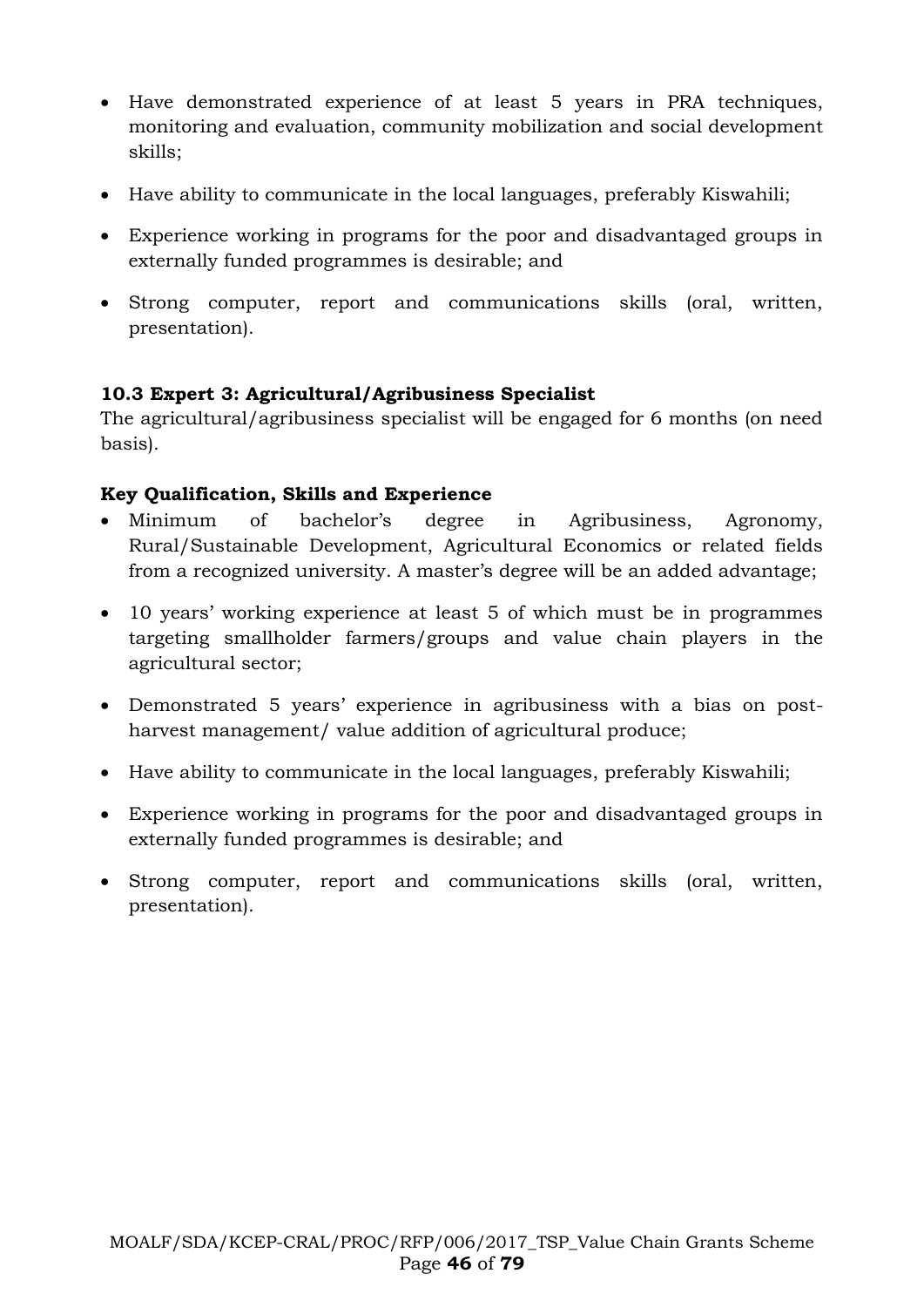# **Table 5. Minimum Key Performance Indicators (KPI) for the TSP**

The minimum key performance indicators will be determined by the PCU for each round of call for proposals. The template (table 5) below will be used.

| <b>Result Area</b><br>No. |                   | <b>Key Performance Indicator (KPI)</b>                    |  |                | <b>Target</b> |                |           |  |  |
|---------------------------|-------------------|-----------------------------------------------------------|--|----------------|---------------|----------------|-----------|--|--|
|                           |                   |                                                           |  |                |               | Y              | <b>Y5</b> |  |  |
|                           |                   |                                                           |  | $\overline{2}$ | 3             | $\overline{4}$ |           |  |  |
| 1.0                       | Sensitization and | Participate in County Sensitization Workshops aimed at    |  |                |               |                |           |  |  |
|                           | Awareness         | informing potential applicants about the Grant scheme     |  |                |               |                |           |  |  |
|                           | Creation and      | Participate in Sub-County Sensitization Workshops aimed   |  |                |               |                |           |  |  |
|                           | Publicity         | at informing potential applicants about the Grant scheme  |  |                |               |                |           |  |  |
|                           |                   | Verification of the call for proposals carried out by the |  |                |               |                |           |  |  |
|                           |                   | relevant actors through                                   |  |                |               |                |           |  |  |
|                           |                   | Poster                                                    |  |                |               |                |           |  |  |
|                           |                   |                                                           |  |                |               |                |           |  |  |
|                           |                   | Print and TV                                              |  |                |               |                |           |  |  |
| 2.0                       | Grant Scheme      | Developed in accordance with the guidelines               |  |                |               |                |           |  |  |
|                           | Proposals         | Grants funding proposals reviewed, consolidated and       |  |                |               |                |           |  |  |
|                           |                   | analysed at                                               |  |                |               |                |           |  |  |
|                           |                   | PCU                                                       |  |                |               |                |           |  |  |
|                           |                   | County and                                                |  |                |               |                |           |  |  |
|                           |                   | Sub-county                                                |  |                |               |                |           |  |  |
|                           |                   | Grants funding proposals evaluated                        |  |                |               |                |           |  |  |
|                           |                   | Number of Grants funding reports prepared and approved    |  |                |               |                |           |  |  |
|                           |                   | Number of grant funding proposals reports qualifying for  |  |                |               |                |           |  |  |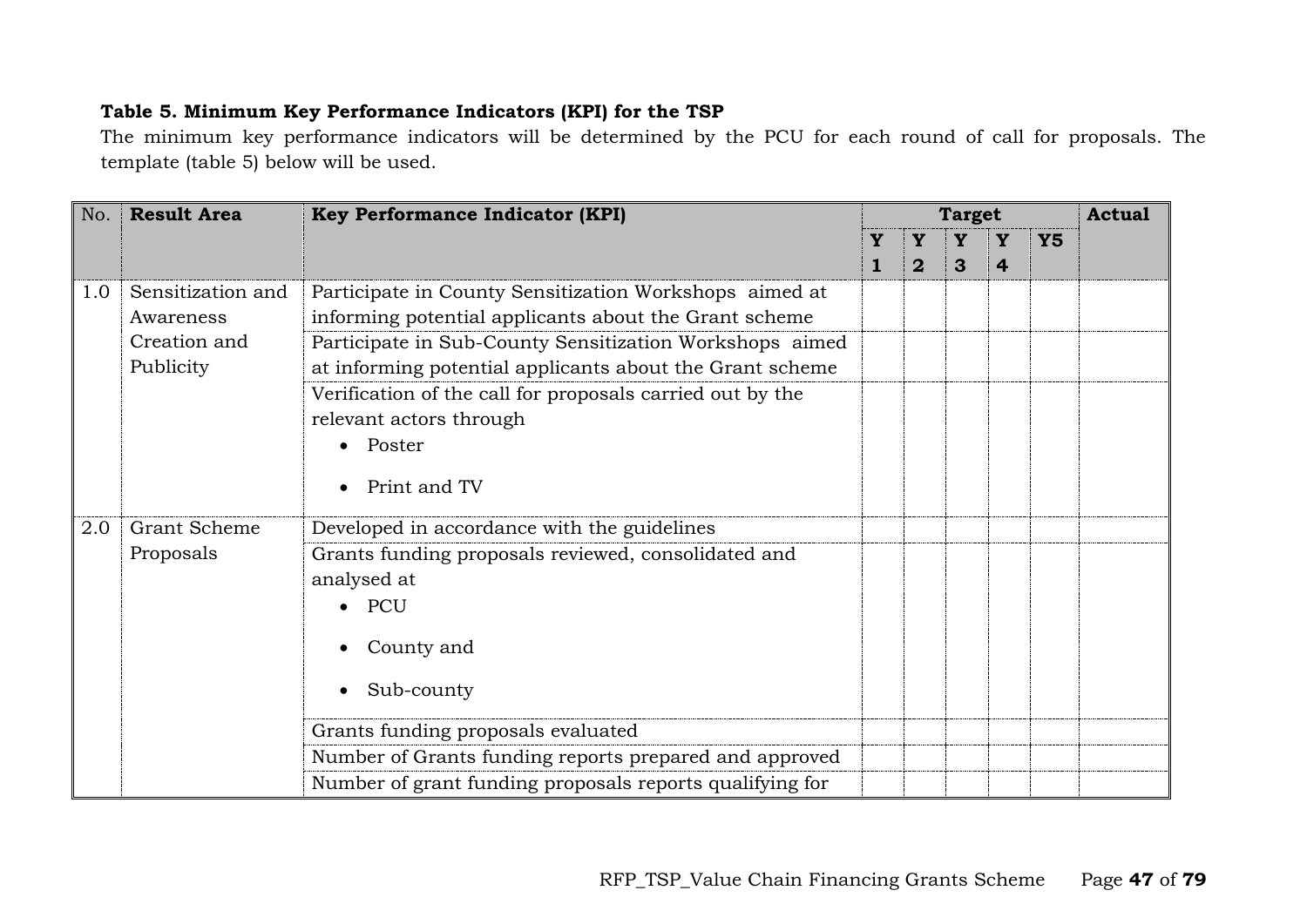| <b>Result Area</b><br>No. |                   | <b>Key Performance Indicator (KPI)</b>                        |  |             | <b>Target</b> |   |           |  |  |
|---------------------------|-------------------|---------------------------------------------------------------|--|-------------|---------------|---|-----------|--|--|
|                           |                   |                                                               |  |             |               |   | <b>Y5</b> |  |  |
|                           |                   |                                                               |  | $\mathbf 2$ | 3             | 4 |           |  |  |
|                           |                   | financing with an indications of the phased funding levels    |  |             |               |   |           |  |  |
|                           |                   | Number of Grants funding validated                            |  |             |               |   |           |  |  |
|                           |                   | Design and Develop a robust database for capturing and        |  |             |               |   |           |  |  |
|                           |                   | managing the resultant data on Grant scheme                   |  |             |               |   |           |  |  |
| 3.0                       | Monitoring and    | Undertake the on-site field visits to verify and validate the |  |             |               |   |           |  |  |
|                           | Evaluation        | selected proposals                                            |  |             |               |   |           |  |  |
|                           | Activities        | Conducting mobilization of grantee reviews with the           |  |             |               |   |           |  |  |
|                           |                   | disbursement of the grant financing; and procurement of       |  |             |               |   |           |  |  |
|                           |                   | goods and services by the grantees                            |  |             |               |   |           |  |  |
|                           |                   | Conduct quarterly monitoring visits of the activities funded  |  |             |               |   |           |  |  |
|                           |                   | through the grant scheme                                      |  |             |               |   |           |  |  |
|                           |                   | Number of verifications on the implementation of matching     |  |             |               |   |           |  |  |
|                           |                   | grants within the set timelines                               |  |             |               |   |           |  |  |
| 4.0                       | Capacity Building | Participate in preparation of training materials and actual   |  |             |               |   |           |  |  |
|                           |                   | capacity building of grantees on business skills              |  |             |               |   |           |  |  |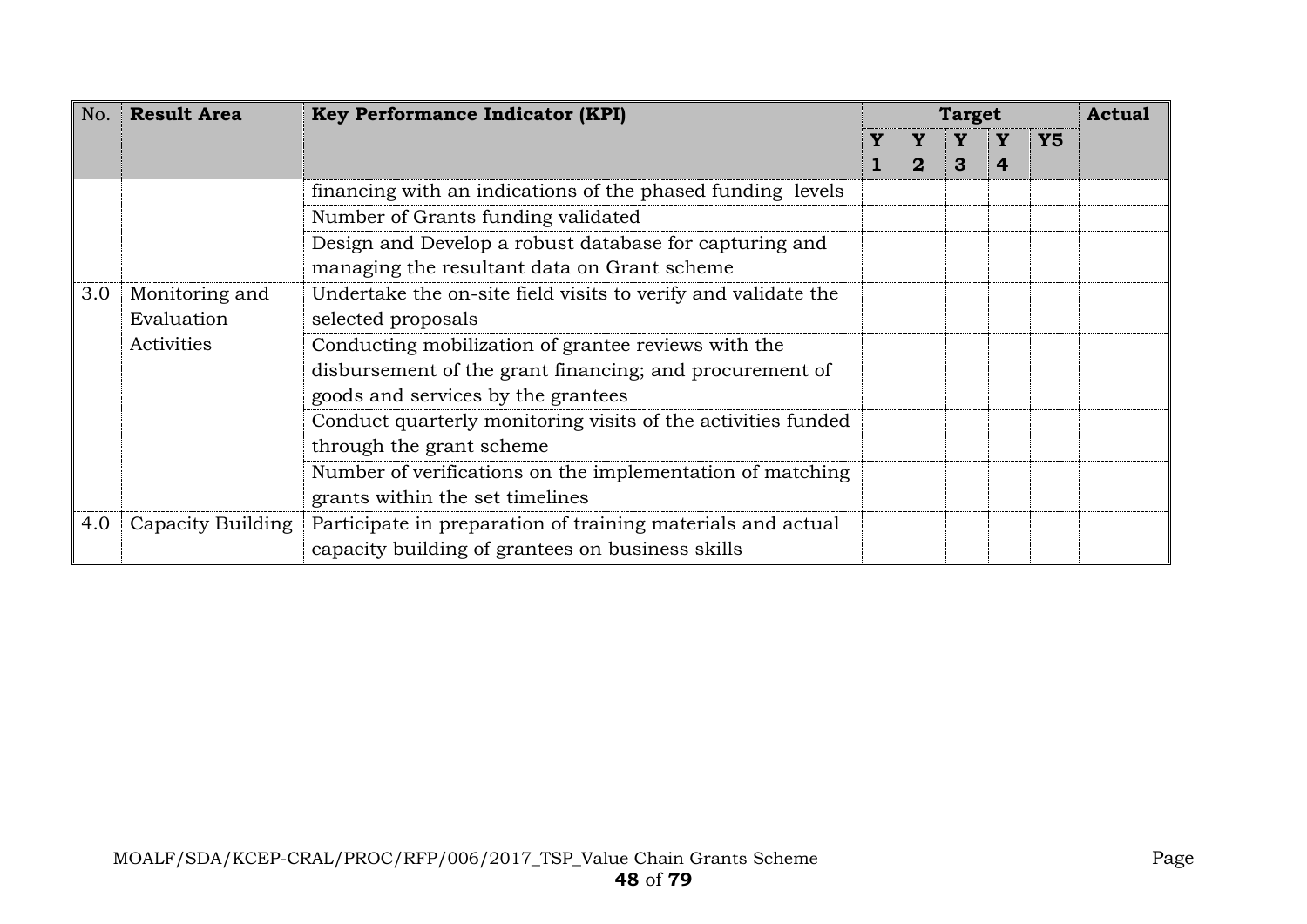#### **Annex 1. 8KCEP Processing Facilities to be funded under the Value chain financing Grant scheme (with their cost sharing modalities)**

| Type of facility                                                                         |                                            | <b>Grantee contribution</b>                     | Grant (in                                             | <b>Total</b>    |                                                |  |
|------------------------------------------------------------------------------------------|--------------------------------------------|-------------------------------------------------|-------------------------------------------------------|-----------------|------------------------------------------------|--|
|                                                                                          |                                            | (only in cash)                                  | percentage of the<br>total cost of the<br>investment) | No.             | <b>Estimated unit</b><br>cost (Euro)           |  |
| Shelling (maize)/ Threshing<br>(sorghum and millet) mobile                               | Farmers<br>owned facility                  | 10% own contribution<br>Debt financing $> 70\%$ | $~120\%$                                              | 16 <sup>9</sup> | 447,000                                        |  |
| equipment and a tractor, which<br>can also be used for land<br>preparation and transport | Private<br>investor                        | 90%<br>(Own contribution or<br>debt financing)  | 10%                                                   | 25              | 696,000                                        |  |
| Milling (for maize, millet,                                                              | Farmers<br>owned<br>facility <sup>10</sup> | 10% own contribution<br>Debt financing $> 70\%$ | $< 20\%$                                              | $\overline{2}$  | 154,000                                        |  |
| sorghum)                                                                                 | Private<br>investor                        | 90%<br>(Own contribution or<br>debt financing)  | 10%                                                   | 5               | 615,000<br><i>(including)</i><br>construction) |  |
| Upgrading of existing milling<br>facility <sup>11</sup>                                  | Private<br>investor                        | 90%<br>(Own contribution or<br>debt financing)  | 10%                                                   | 20              | 480,000                                        |  |
| Cleaning/polishing/packaging<br>(pulses)                                                 | Farmers<br>owned                           | 10% own contribution<br>Debt financing $> 70\%$ | ~120%                                                 | 212             | 116,000                                        |  |
|                                                                                          | Private<br>investor                        | 90%<br>(Own contribution or<br>debt financing)  | 10%                                                   | 10              | 577,000                                        |  |
| <b>Total</b>                                                                             |                                            |                                                 |                                                       | 80              | 3,085,000                                      |  |

<sup>8</sup> As per figures in the cost tables

 $\overline{a}$ 

<sup>9</sup> In newly constructed farmer-owned warehouses.

<sup>10</sup> Co-financing of two new milling facilities as a demonstration, to be implemented in the same location as new programme financed storage facilities.

<sup>11</sup> To enable the investors to comply with the Food Industry Fortification Law, June 2013.

<sup>12</sup> 2 for demonstration in farmers' owned facilities located in new storage facilities.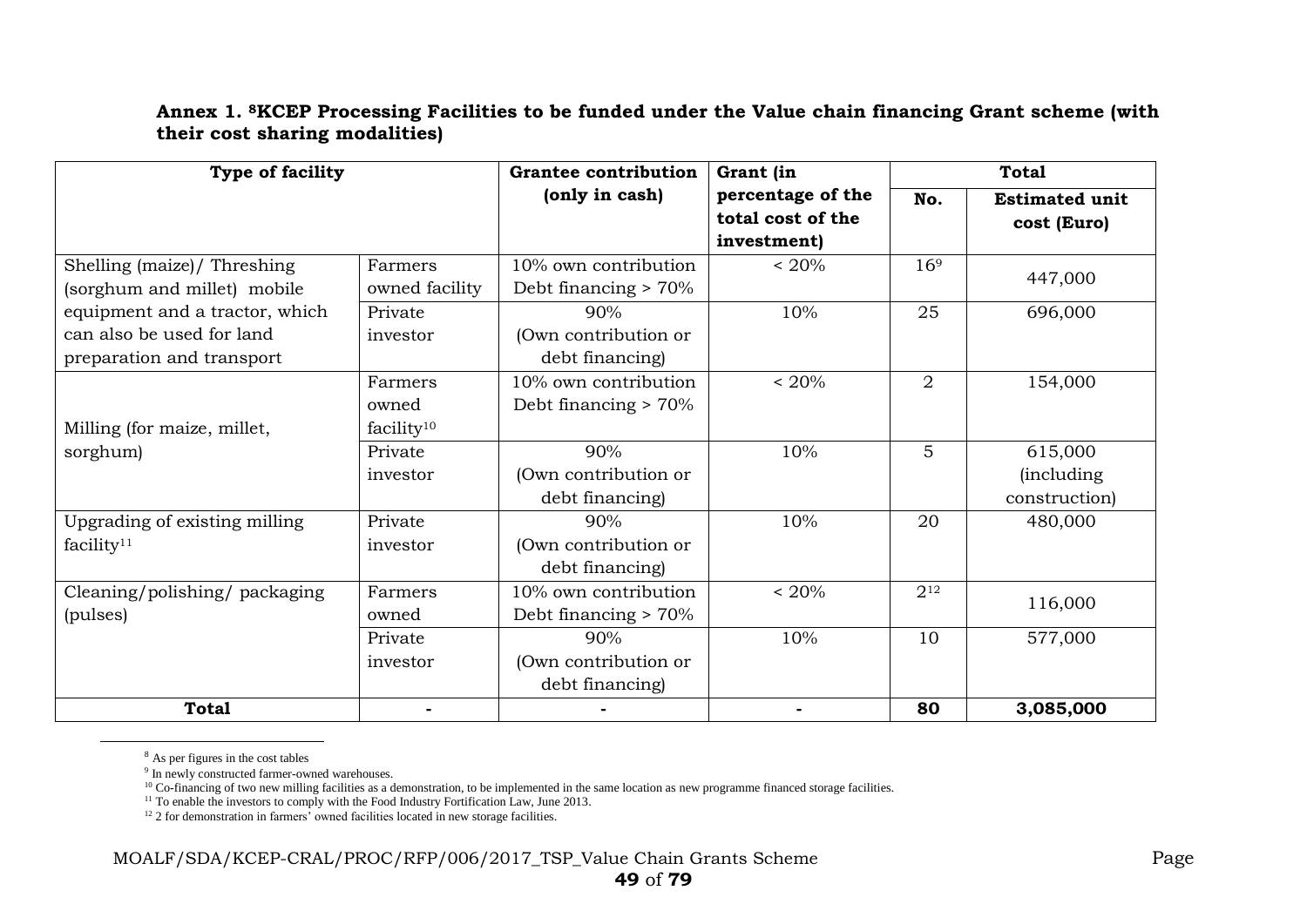# **Annex 2. KCEP-CRAL processing facilities to be funded under the Value chain financing Grant scheme (with their cost sharing modalities)**

| Type of facility                                       |                                | <b>Grantee contribution</b>                               | Grant (in                                             | <b>Total</b>                    |                                     |  |
|--------------------------------------------------------|--------------------------------|-----------------------------------------------------------|-------------------------------------------------------|---------------------------------|-------------------------------------|--|
|                                                        |                                | (only in cash)                                            | percentage of the<br>total cost of the<br>investment) | No. of<br><b>Facilitie</b><br>s | <b>Estimated unit</b><br>cost (USD) |  |
| Threshing/shelling and CA<br>land preparation/planting | Farmers owned<br>facility      | 10%                                                       | 90%                                                   | 4,000                           |                                     |  |
| equipment for provision of<br>services                 | Private investor <sup>13</sup> | > 70% (Own contribution<br>or debt financing)             | $< 30\%$                                              |                                 | 4,097                               |  |
| New Milling facilities                                 | Farmers owned<br>facility $14$ | > 30% own contribution<br>Debt financing to<br>complement | $~< 40\%$                                             | $\overline{2}$                  | 20.52                               |  |
|                                                        | Private investor               | > 70% (Own contribution<br>or debt financing)             | $< 30\%$                                              | 123                             | 1,269.48                            |  |
| Upgrading of existing milling<br>facility              | Private investor               | > 70% (Own contribution<br>or debt financing)             | $< 30\%$                                              | 125                             | 1,290                               |  |
| $15$ Cleaning/polishing/<br>packaging                  | Farmers owned<br>facility      | > 30% own contribution<br>Debt financing to<br>complement | $~< 40\%$                                             | <b>NA</b>                       | <b>NA</b>                           |  |
|                                                        | Private investor               | > 70% (Own contribution<br>or debt financing)             | $< 30\%$                                              | NA                              |                                     |  |

 $\overline{a}$ 

<sup>&</sup>lt;sup>13</sup> In areas where a certain level of market stimulation has occurred for emergence of Private Sector-driven services.

<sup>&</sup>lt;sup>14</sup> Co-financing of two new milling facilities as a demonstration, to be implemented in the same location as new programme financed storage facilities.

<sup>&</sup>lt;sup>15</sup> Lumped together with shelling/threshing and CA land preparation/ planting equipment for provision of services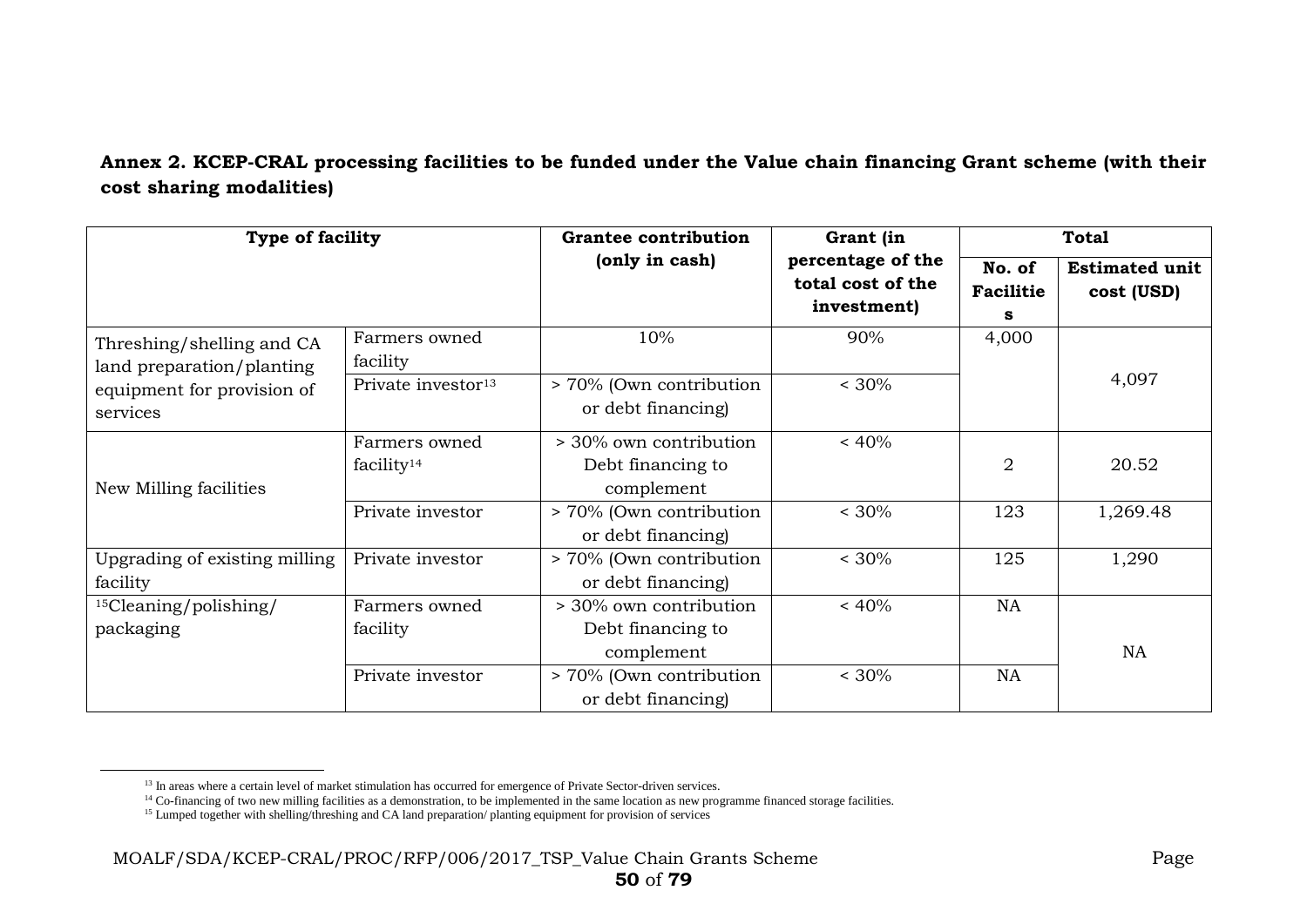#### **Annex 3. Outputs of the Matching Grants Scheme**

- 1. Installation and operationalization of the following equipment (KCEP):
	- a) Shelling and threshing mobile equipment and a tractor, in 15 newly constructed farmer-owned warehouses; and 25 private investor owned facilities;
	- b) Milling equipment in 2 farmers owned (for demonstrations) and 5 private investor owned facilities;
	- c) Upgrading of 20 existing private investor milling facilities<sup>16</sup>;
	- d) Equipping of  $2^{17}$  farmers owned and 10 private investor owned cleaning/ polishing/ packaging (pulses) facilities;
- 2. Installation and operationalization of the following equipment (KCEP-CRAL):
	- a. 4,000 farmers and private investor owned threshing, shelling and CA land preparation/ planting equipment for provision of services18;
	- b. 125 milling facilities equipped  $(2 \text{ farmers owned facilities}^{19})$  and private investor owned (123 facilities);
	- c. 125 existing private investor milling facilities upgraded;
	- d. Equipping of farmers and private investor owned cleaning/polishing/ packaging20;

 $\overline{a}$ 

<sup>&</sup>lt;sup>16</sup> To enable the investors to comply with the Food Industry Fortification Law, June 2013.

<sup>&</sup>lt;sup>17</sup> 2 demonstration farmers' owned facilities located in new storage facilities.

<sup>&</sup>lt;sup>18</sup> The numbers provided in the cost tables are lumped together with the cleaning/polishing/packaging facilities

 $19$  Co-financing of two new milling facilities as a demonstration, implemented in the same location as new programme funded storage facilities.

<sup>&</sup>lt;sup>20</sup> The numbers provided in the cost tables are lumped together with the threshing/shelling and CA land preparation/ planting services

MOALF/SDA/KCEP-CRAL/PROC/RFP/006/2017 TSP Value Chain Financing Grants Scheme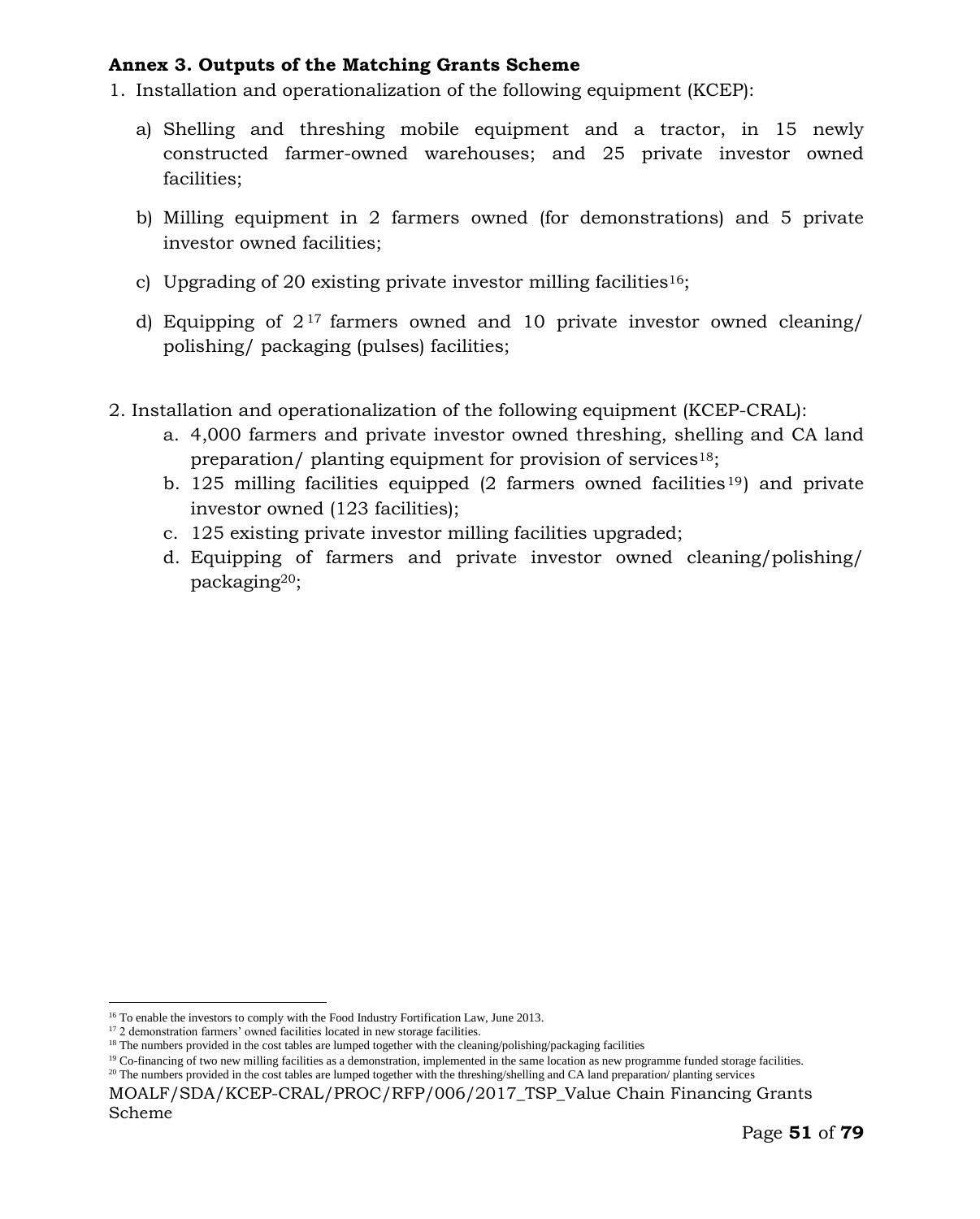# **SECTION VI:**

# **STANDARD FORMS OF CONTRACT**

- a. ANNEX I LARGE ASSIGNMENTS (LUMP-SUM PAYMENTS)
- b. ANNEX I LARGE ASSIGNMENTS (LUMP-SUM PAYMENTS)
- c. ANNEX II LARGE AND SMALL ASSIGNMENTS (TIME -BASED PAYMENTS)
- d. ANNEX III SMALL ASSIGNMENTS (LUMP-SUM PAYMENTS

# **NOTES**

| 1. LARGE ASSIGNMENT<br>2. SMALL ASSIGNMENT | $\text{\_}Exceeding$ Ksh 5,000,000<br>Not exceeding Ksh. 5,000,000 |
|--------------------------------------------|--------------------------------------------------------------------|
| 3. TIME BASED PAYMENT                      | Time based fixed fee Exact duration                                |
| of contract not fixed                      | 6 Months                                                           |
| 4. LUMP-SUM PAYMENT                        | Stated fixed contract sum.                                         |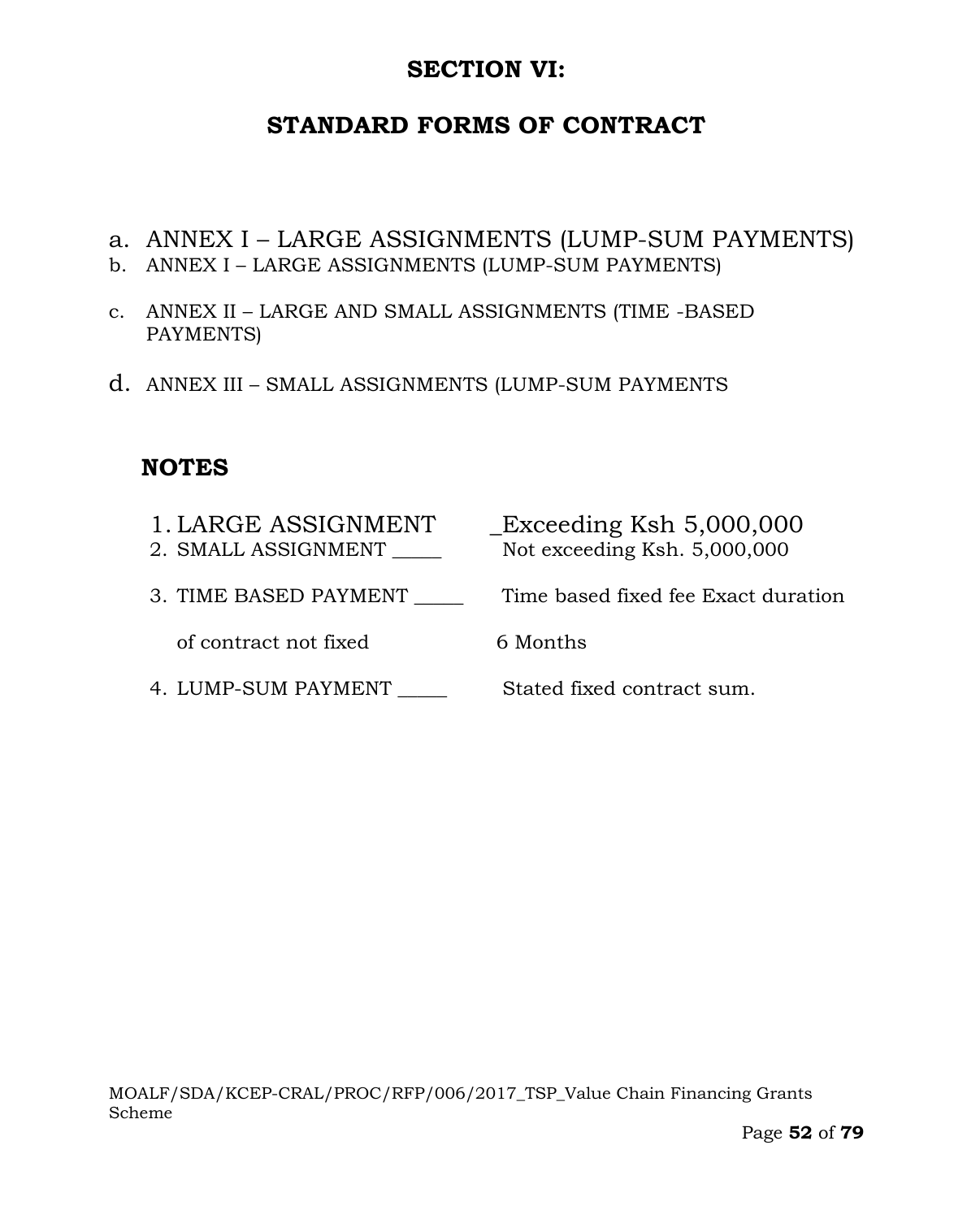# **ANNEX I REPUBLIC OF KENYA**

# **S T A N D A R D F O R M O F C O N T R A C T**

# **F O R**

# **CONSULTING SERVICES**

# **Large Assignments (Lump- Sum payment)**

**CONTRACT FOR CONSULTANT'S SERVICES**

**Large Assignments (Lump-Sum Payments)**

between

 $\overline{\phantom{a}}$  , where  $\overline{\phantom{a}}$  , where  $\overline{\phantom{a}}$  , where  $\overline{\phantom{a}}$  , where  $\overline{\phantom{a}}$ *[name of the Client]*

AND

 $\overline{\phantom{a}}$  , where  $\overline{\phantom{a}}$  , where  $\overline{\phantom{a}}$  , where  $\overline{\phantom{a}}$  ,  $\overline{\phantom{a}}$  ,  $\overline{\phantom{a}}$  ,  $\overline{\phantom{a}}$  ,  $\overline{\phantom{a}}$  ,  $\overline{\phantom{a}}$  ,  $\overline{\phantom{a}}$  ,  $\overline{\phantom{a}}$  ,  $\overline{\phantom{a}}$  ,  $\overline{\phantom{a}}$  ,  $\overline{\phantom{a}}$  ,  $\overline{\phantom$ [*name of the Consultant*]

MOALF/SDA/KCEP-CRAL/PROC/RFP/006/2017\_TSP\_Value Chain Financing Grants Scheme

Page **53** of **79**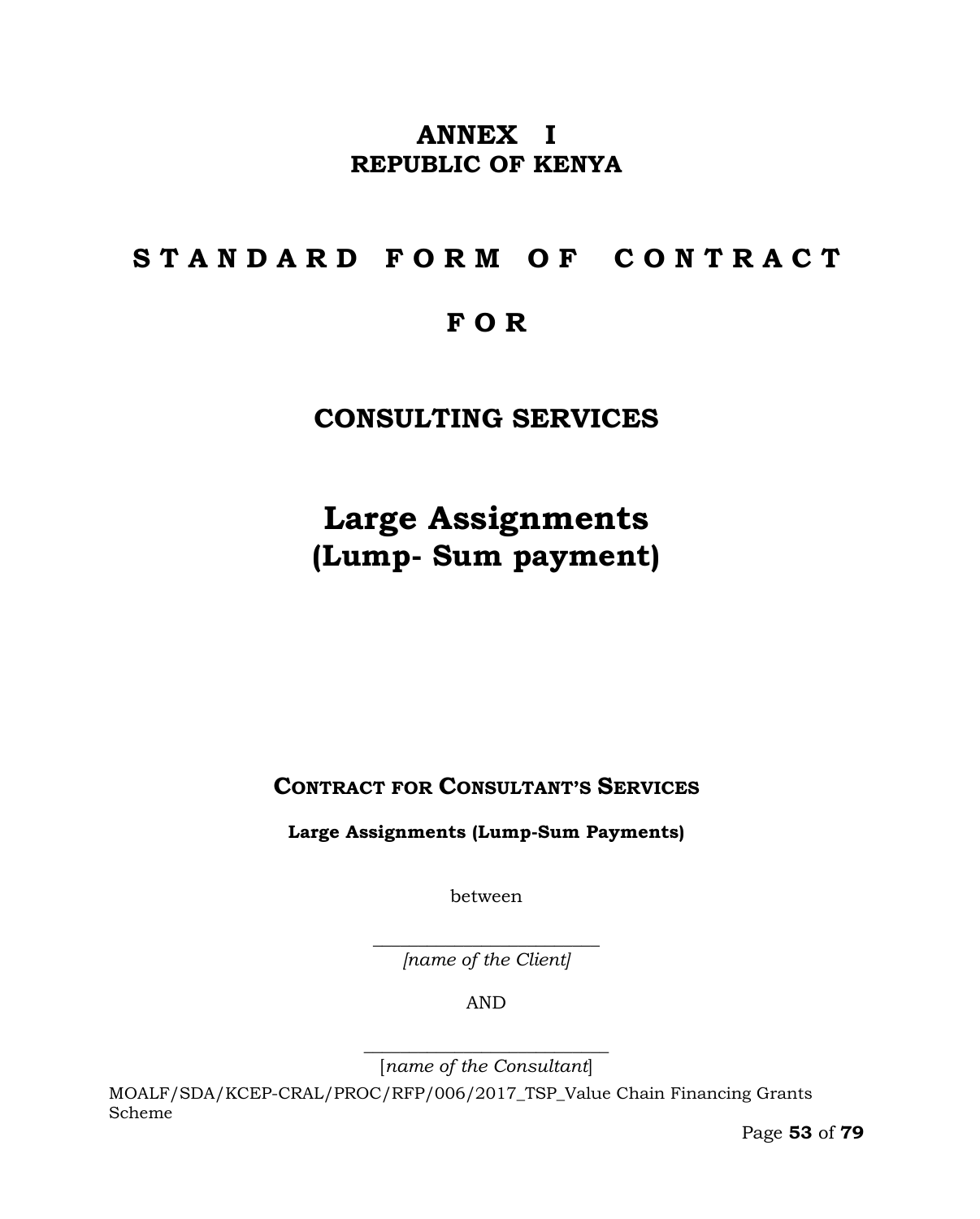Dated: *\_\_\_\_\_\_\_\_\_\_\_\_\_\_\_\_\_[date]*

#### **FORM OF CONTRACT**

#### **Large Assignments (Lump-Sum Payments)**

This Agreement (hereinafter called the "Contract") is made the \_\_\_\_\_\_\_\_)day of the month of \_\_\_\_\_\_\_\_\_\_\_\_*[month]*, *[year]*, between \_\_\_\_\_\_\_\_\_\_\_\_\_\_\_\_\_\_\_\_\_\_\_\_\_\_\_\_\_\_\_\_\_\_\_, *[name of client]* of [or whose registered office is situated at *]\_\_\_\_\_\_\_\_\_\_\_\_\_\_\_\_\_\_\_\_\_\_\_\_\_\_\_\_\_\_\_\_\_\_\_\_\_\_\_\_\_[location of office*] (hereinafter called the "Client") of the one part AND

|            |                                                                                                                                         | Iname    |  | <i>of consultant</i> of for whose |     |               |
|------------|-----------------------------------------------------------------------------------------------------------------------------------------|----------|--|-----------------------------------|-----|---------------|
| registered | office                                                                                                                                  | situated |  |                                   | atl |               |
|            |                                                                                                                                         |          |  | <i>flocation</i>                  |     | <sub>of</sub> |
|            | $\mathcal{L}C$ , 10, and a $\mathcal{C}$ is the 11, 1 if $\mathcal{L}$ (C) is in the $1/2$ , $\mathcal{C}$ if $\mathcal{L}$ is the same |          |  |                                   |     |               |

*office]*(hereinafter called the "Consultant") of the other part.

#### WHEREAS

- (a) the Client has requested the Consultant to provide certain consulting services as defined in the General Conditions of Contract attached to this Contract (hereinafter called the "Services");
- (b) the Consultant, having presented to the Client that he has the required professional skills and personnel and technical resources, have agreed to provide the Services on the terms and conditions set forth in this Contract;

NOW THEREFORE the Parties hereto hereby agree as follows:

- 1. The following documents attached hereto shall be deemed to form an integral part of this Contract. In case of discrepancies or inconsistencies between or among the Contract Agreement and its Annexes, the documents to prevail shall be given precedence in the following order:
	- (a) Contract Agreement Form
	- (b) The Special Conditions of Contract;
	- (c) The General Conditions of Contract;
	- (d) Schedule of Requirements
	- (e) Notification of Award
	- (f) Price Schedule
	- (g) Description of Services as Provided by the Consultant (TOR)
	- (h) The following Appendices: [*Note: If any of these Appendices are not used, they should be deleted from the list]* Appendix A: Description of the Services (TOR)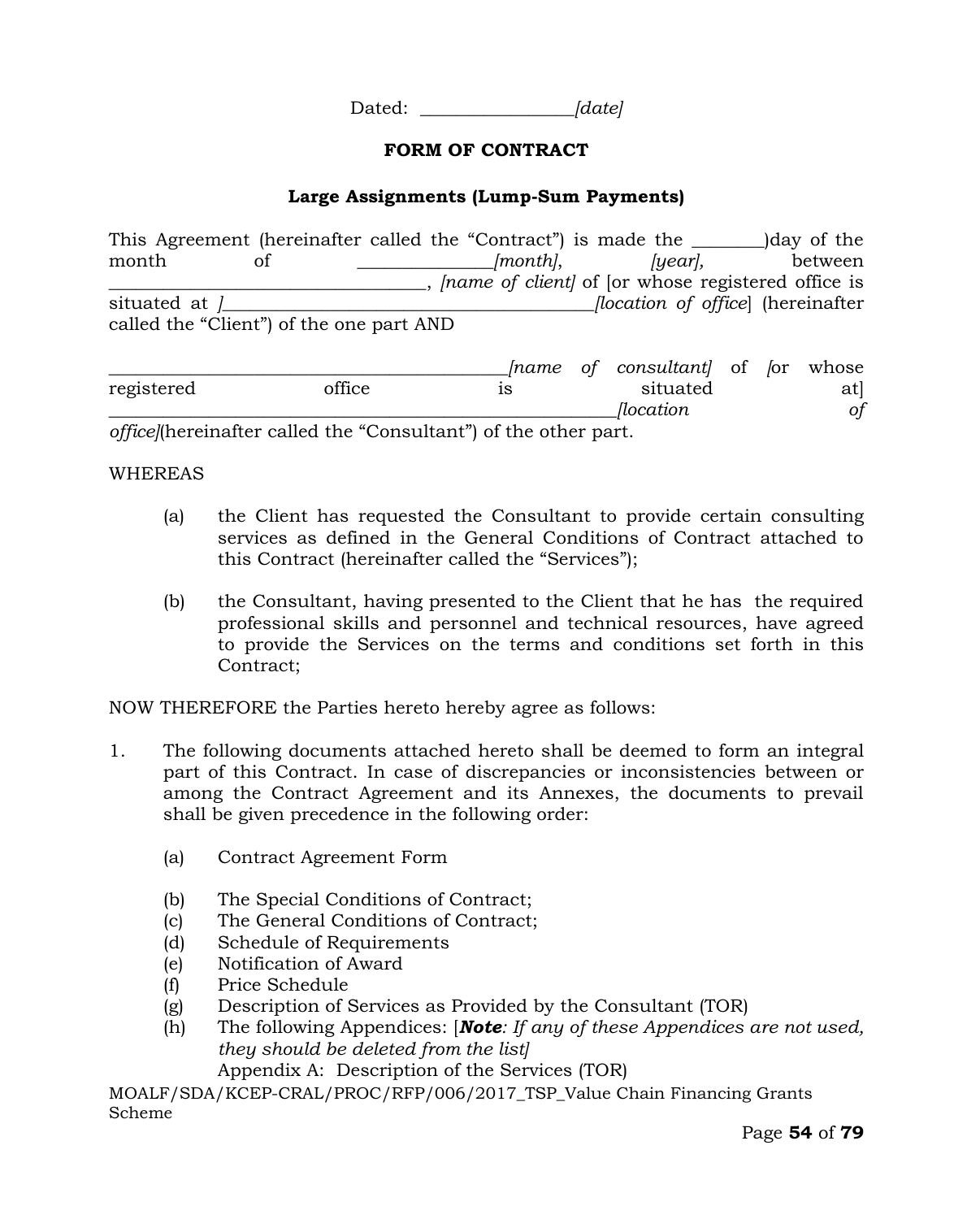|               | Appendix B: Reporting Requirements               |
|---------------|--------------------------------------------------|
|               | Appendix C: Key Personnel and Sub consultants    |
|               | Appendix D: Breakdown of Contract Price in       |
|               | Foreign Currency                                 |
|               | Appendix E: Breakdown of Contract Price in Local |
|               | Currency                                         |
|               | Appendix F: Services and Facilities Provided     |
| by the Client |                                                  |

- 2. The mutual rights and obligations of the Client and the Consultants shall be as set forth in the Contract; in particular:
	- (a) The Consultant shall carry out the Services in accordance with the provisions of the Contract; and
	- (b) the Client shall make payments to the Consultant in accordance with the provisions of the Contract.

IN WITNESS WHEREOF, the Parties hereto have caused this Contract to be signed in their respective names as of the day and year first above written.

|                                                                                                                                                                                                                                                                                                                                                                     |           | [name of client] |
|---------------------------------------------------------------------------------------------------------------------------------------------------------------------------------------------------------------------------------------------------------------------------------------------------------------------------------------------------------------------|-----------|------------------|
| full<br>name<br>$author is edge present at ive$ authorised representative                                                                                                                                                                                                                                                                                           | $\circ f$ | Client's         |
| [title]                                                                                                                                                                                                                                                                                                                                                             |           |                  |
| $[signature] \begin{tabular}{ c c } \hline \rule{0.3cm}{0.4cm} \rule{0.3cm}{0.4cm} \rule{0.3cm}{0.4cm} \rule{0.3cm}{0.4cm} \rule{0.3cm}{0.4cm} \rule{0.3cm}{0.4cm} \rule{0.3cm}{0.4cm} \rule{0.3cm}{0.4cm} \rule{0.3cm}{0.4cm} \rule{0.3cm}{0.4cm} \rule{0.3cm}{0.4cm} \rule{0.3cm}{0.4cm} \rule{0.3cm}{0.4cm} \rule{0.3cm}{0.4cm} \rule{0.3cm}{0.4cm} \rule{0.3cm$ |           |                  |
| $\lceil date \rceil$                                                                                                                                                                                                                                                                                                                                                |           |                  |
|                                                                                                                                                                                                                                                                                                                                                                     |           |                  |
| [full name of Consultant's                                                                                                                                                                                                                                                                                                                                          |           |                  |
|                                                                                                                                                                                                                                                                                                                                                                     |           |                  |
|                                                                                                                                                                                                                                                                                                                                                                     |           |                  |
| $\lceil date \rceil$                                                                                                                                                                                                                                                                                                                                                |           |                  |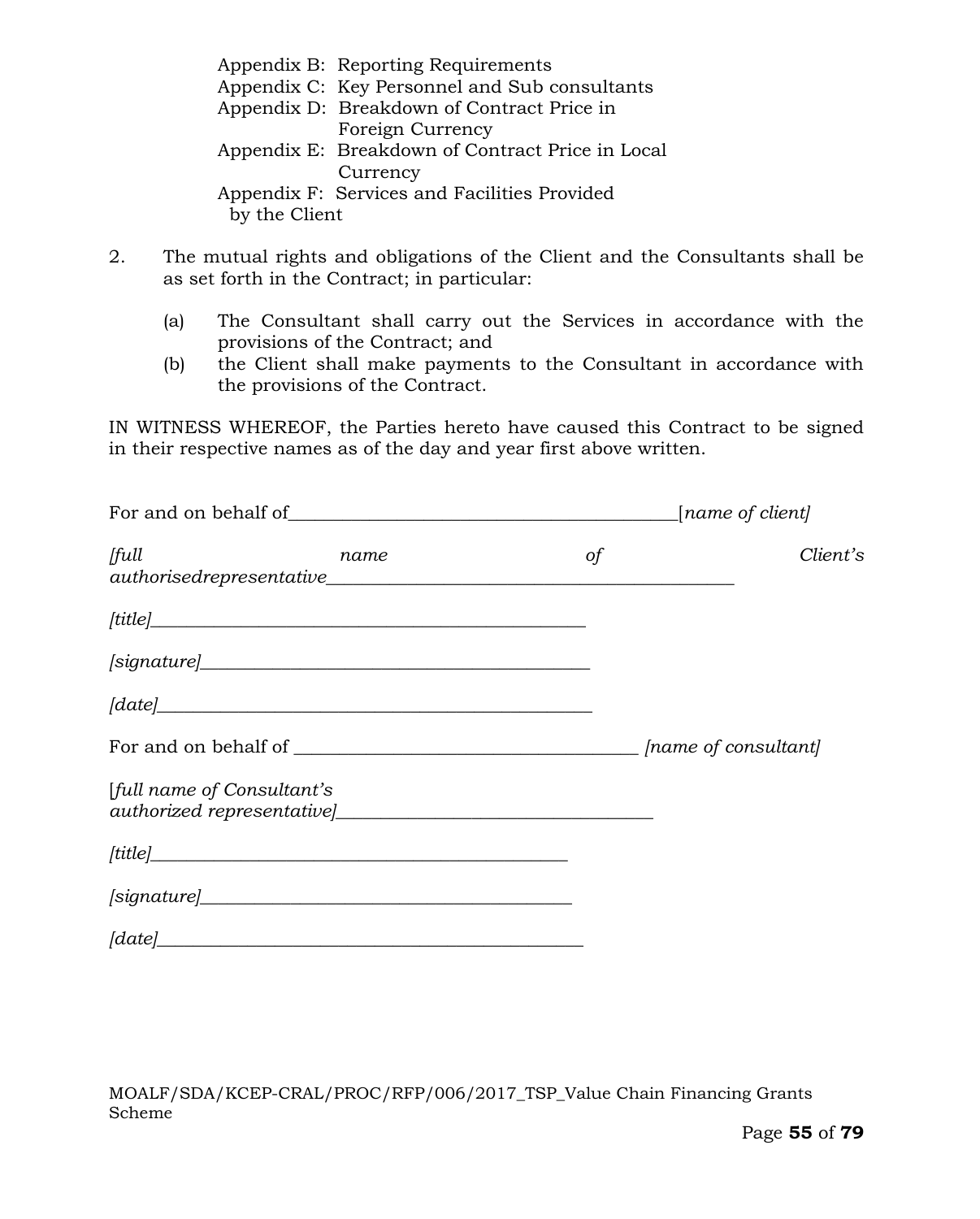#### **II GENERAL CONDITIONS OF CONTRACT**

#### **1. GENERAL PROVISIONS**

#### **1.1 Definitions** Unless the context otherwise requires, the following terms whenever used in this Contract shall have the following meanings:

- (a) "Applicable Law" means the laws and any other instruments having the force of law in the Republic of Kenya as they may be issued and in force from time to time;
- (b) "Contract" means the Contract signed by the Parties, to which these General Conditions of Contract (GC) are attached together with all the documents listed in Clause 1 of such signed Contract;
- (c) "Contract Price" means the price to be paid for the performance of the Services in accordance with Clause 6 here below;
- (d) "Foreign Currency" means any currency other than the Kenya Shilling;
- (e) "GC" means these General Conditions of Contract;
- (f) "Government" means the Government of the Republic of Kenya;
- (g) "Local Currency" means the Kenya Shilling;
- (h) "Member", in case the Consultant consists of a joint venture of more than one entity, means any of these entities; "Members" means all these entities, and "Member in Charge" means the entity specified in the SC to act on their behalf in exercising all the Consultant's rights and obligations towards the Client under this Contract;
- (i) "Party" means the Client or the Consultant, as the case may be and "Parties" means both of them;
- (j) "Personnel" means persons hired by the Consultant or by any Sub consultant as employees and assigned to the performance of the Services or any part thereof;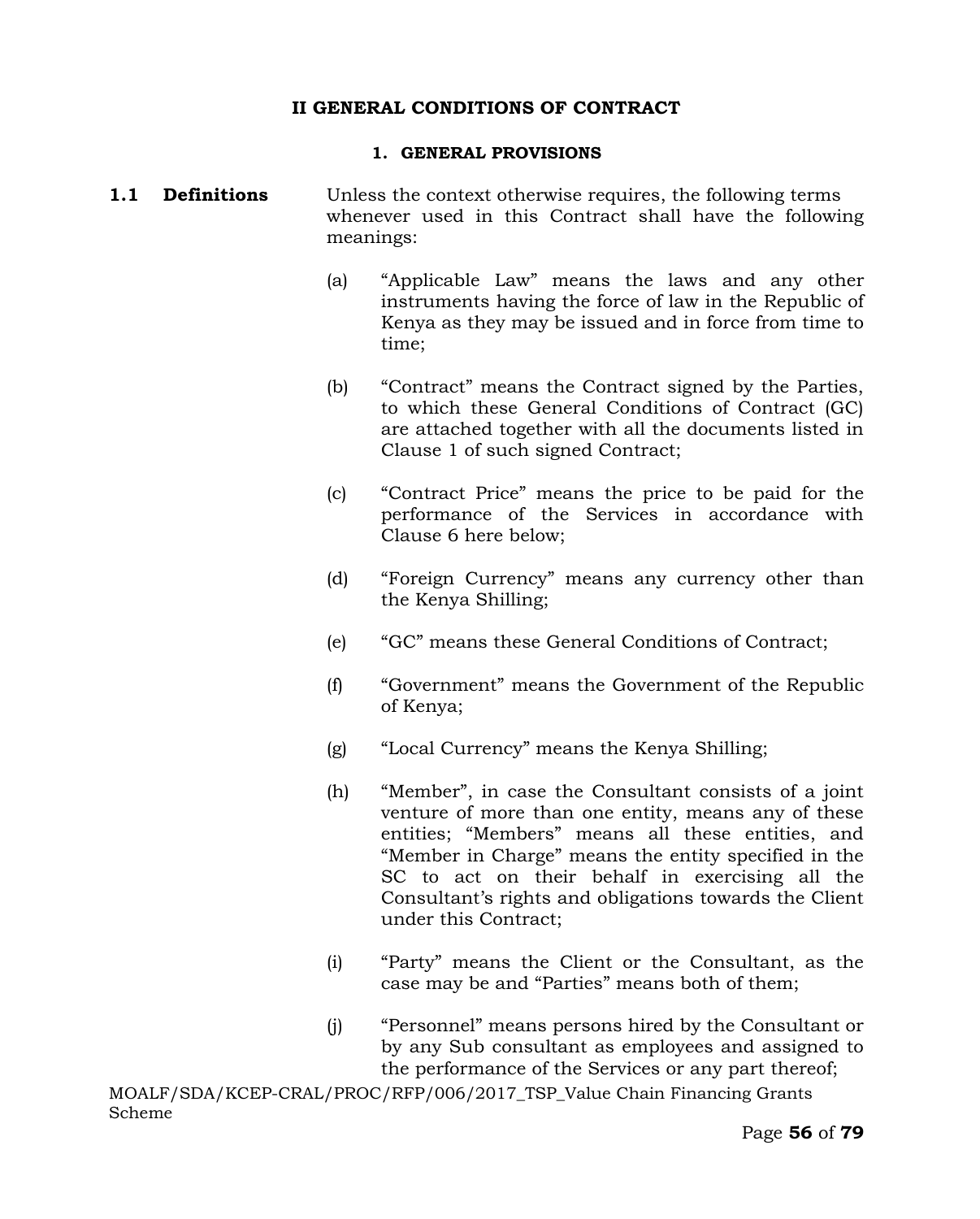- (k) "SC" means the Special Conditions of Contract by which the GC may be amended or supplemented;
- (l) "Services" means the work to be performed by the Consultant pursuant to this Contract, as described in Appendix A; and
- (m) "Sub consultant" means any entity to which the Consultant subcontracts any part of the Services in accordance with the provisions of Clauses 3 and 4.
- **1.2 Law Governing** This Contract, its meaning and interpretation and the **the Contract** relationship between the Parties shall be governed by the Laws of Kenya.
- **1.3 Language** This Contract has been executed in English language which shall be the binding and controlling language for all matters relating to the meaning or interpretation of this Contract.
- **1.4 Notices** Any notice, request, or consent made pursuant to this Contract shall be in writing and shall be deemed to have been made when delivered in person to an authorized representative of the Party to whom the communication is addressed or when sent by registered mail, telex, telegram or facsimile to such Party at the address specified in the SC.
- **1.5 Location** The Services shall be performed at such locations as are specified in Appendix A and, where the location of a particular task is not so specified, at such locations, whether in the Republic of Kenya or elsewhere, as the Client may approve.
- **1.6 Authorized** Any action required or permitted to be taken and any
- **Representative's** document required or permitted to be executed under this Contract by the Client or the Consultant may be taken or executed by the officials specified in the SC.
- **1.7 Taxes and** The Consultant, Sub consultant [s] and their personnel **Duties** shall pay such taxes, duties, fees and other impositions as may be levied under the Laws of Kenya, the amount of which is deemed to have been included in the Contract Price.

### **2 COMMENCEMENT, COMPLETION, MODIFICATION AND TERMINATION OF CONTRACT**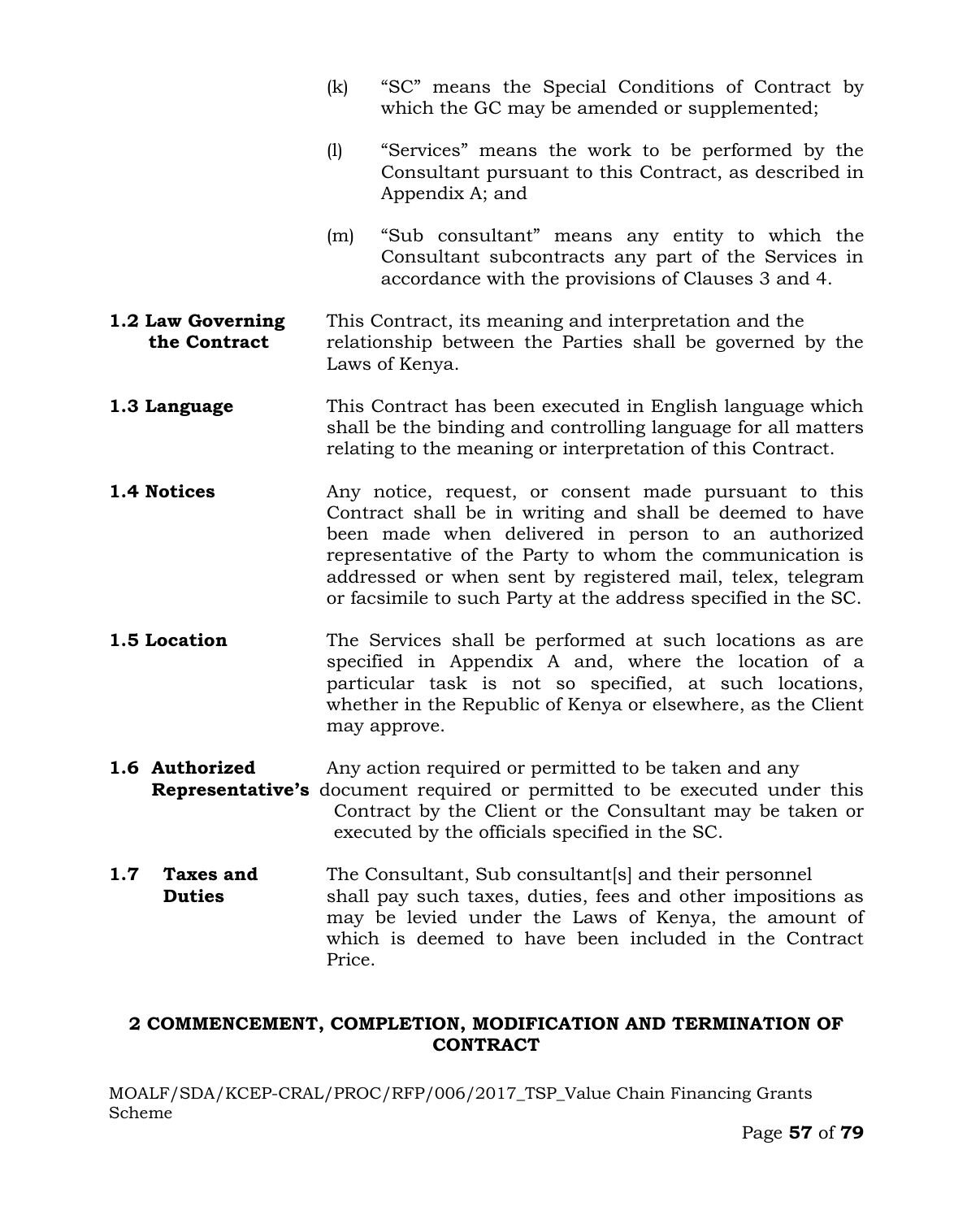- **2.1 Effectiveness of** This Contract shall come into effect on the date the **Contract** Contract is signed by both Parties and such other later date as may be stated in the SC.
- **2.2 Commencement** The Consultant shall begin carrying out the Services **of Services** thirty (30) days after the date the Contract becomes effective or at such other date as may be specified in the SC.
- **2.3 Expiration of** Unless terminated earlier pursuant to Clause 2.6, this **Contract** Contract shall terminate at the end of such time period, after the Effective Date, as is specified in the SC.
- **2.4 Modification** Modification of the terms and Conditions of this Contract, including any modification of the scope of the Services or the Contract Price, may only be made by written agreement between the Parties.

#### **2.5 Force Majeure**

- **2.5.1 Definition** For the purposes of this Contract, "Force Majeure" means an event which is beyond the reasonable control of a Party and which makes a Party's performance of its obligations under the Contract impossible or so impractical as to be considered impossible under the circumstances.
- **2.5.2 No Breach** The failure of a Party to fulfill any of its obligations under **of Contract**the Contract shall not be considered to be a breach of, or default under, this Contract insofar as such inability arises from an event of Force Majeure, provided that the Party affected by such an event (a) has taken all reasonable precautions, due care and reasonable alternative measures in order to carry out the terms and conditions of this Contract, and (b) has informed the other Party as soon as possible about the occurrence of such an event.
- **2.5.3 Extension** Any period within which a Party shall, pursuant to this **Of Time** Contract complete any action or task shall be extended for a period equal to the time during which such Party was unable to perform such action as a result of Force Majeure.
- **2.5.4 Payments** During the period of his inability to perform the Services as a result of an event of Force Majeure, the Consultant shall be entitled to continue to be paid under the terms of this Contract, as well as to be reimbursed for additional costs reasonably and necessarily incurred by him during such period for the purposes of the Services and in reactivating the Service after the end of such period.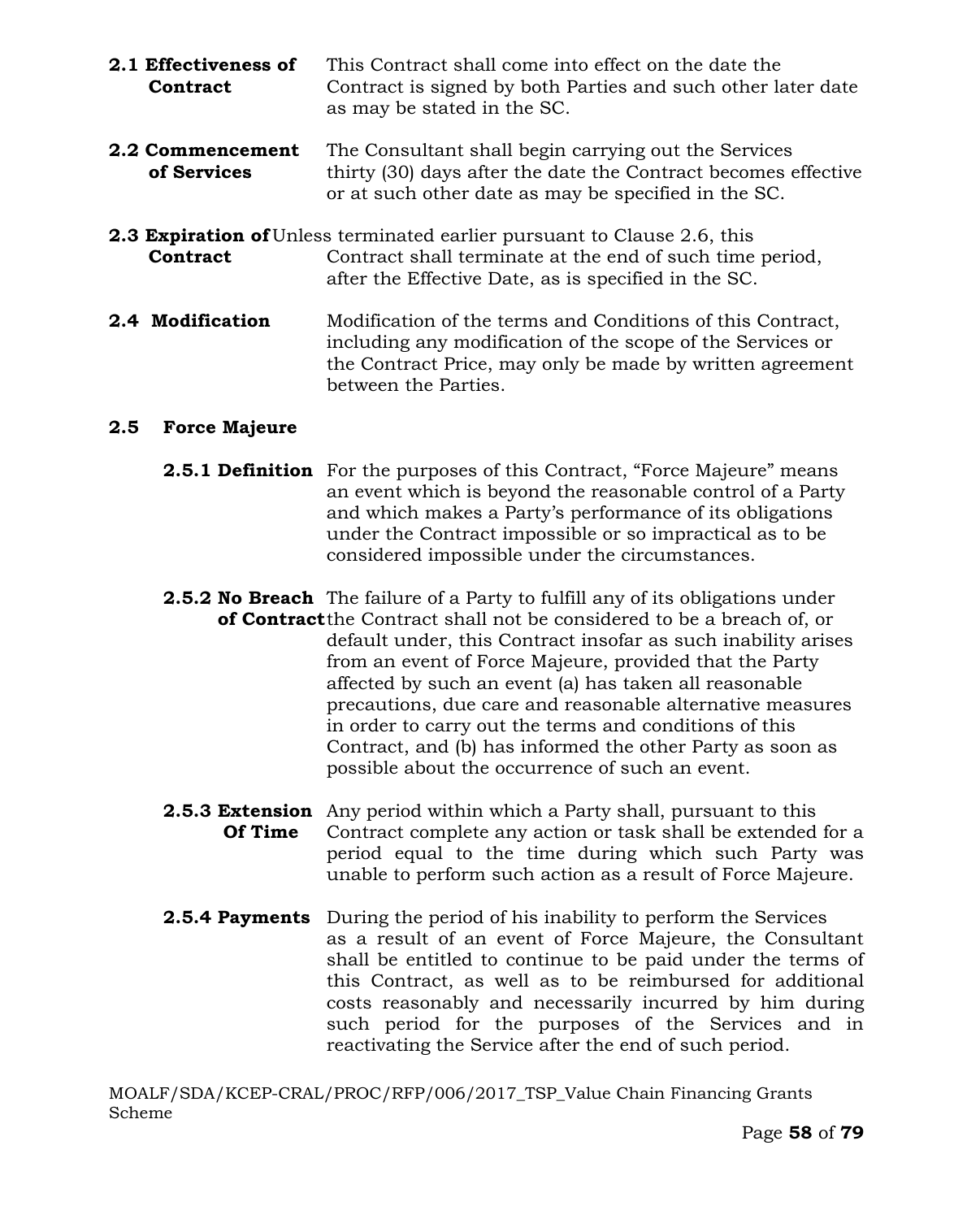- **2.6.1 By the** The Client may terminate this Contract by not less than **Client** thirty (30) days' written notice of termination to the Consultant, to be given after the occurrence of any of the events specified in this Clause;
	- (a) if the Consultant does not remedy a failure in the performance of his obligations under the Contract within thirty (30) days after being notified or within any further period as the Client may have subsequently approved in writing;
	- (b) if the Consultant becomes insolvent or bankrupt;
	- (c) if, as a result of Force Majeure, the Consultant is unable to perform a material portion of the Services for a period of not less than sixty (60) days; or
	- (d) if the Consultant, in the judgment of the Client, has engaged in corrupt or fraudulent practices in competing for or in executing the Contract.

For the purpose of this clause;

"corrupt practice" means the offering, giving, receiving or soliciting of anything of value to influence the action of a public official in the selection process or in Contract execution.

"fraudulent practice" means a misrepresentation of facts in order to influence a selection process or the execution of Contract to the detriment of the Client, and includes collusive practice among consultants (prior to or after submission of proposals) designed to establish prices at artificial non-competitive levels and to deprive the Client of the benefits of free and open competition.

(e) if the Client in his sole discretion decides to terminate this Contract.

### **2.6.2 By the** The Consultant may terminate this Contract by **Consultant** not less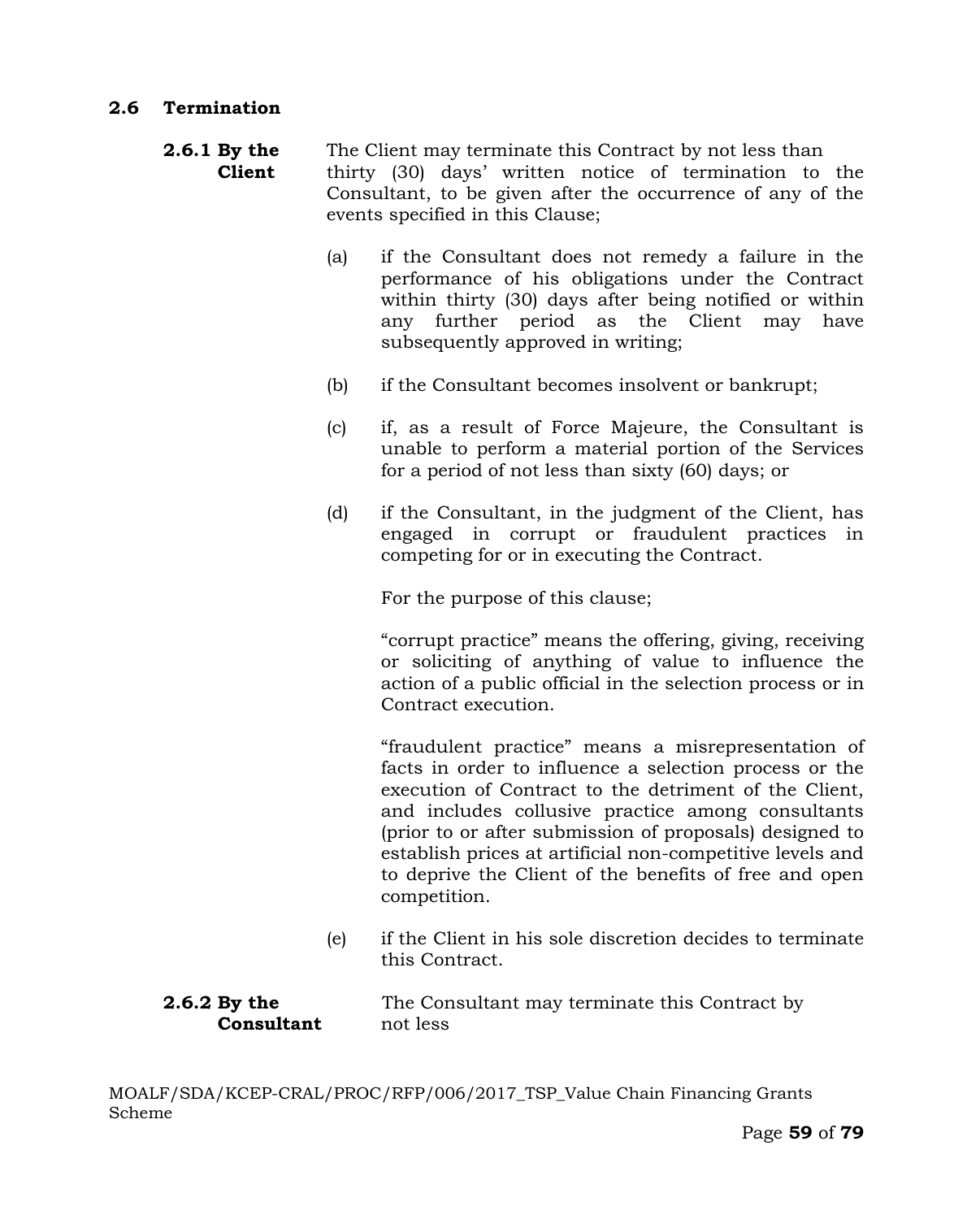than thirty (30) days' written notice to the Client, such notice to be given after the occurrence of any of the following events;

- (a) if the Client fails to pay any monies due to the Consultant pursuant to this Contract and not subject to dispute pursuant to Clause 7 within sixty (60) days after receiving written notice from the Consultant that such payment is overdue; or
- (b) if, as a result of Force Majeure, the Consultant is unable to perform a material portion of the Services for a period of not less than sixty (60) days.
- **2.6.3 Payment** Upon termination of this Contract pursuant to Clauses **upon** 2.6.1 or 2.6.2, the Client shall make the following **Termination** payments to the Consultant:
	- (a) remuneration pursuant to Clause 6 for Services satisfactorily performed prior to the effective date of termination;
	- (b) except in the case of termination pursuant to paragraphs (a) and (b) of Clause 2.6.1, reimbursement of any reasonable costs incident to the prompt and orderly termination of the Contract, including the cost of the return travel of the Personnel and their eligible dependents.

# **3 OBLIGATIONS OF THE CONSULTANT**

**3.1 General**The Consultant shall perform the Services and carry out his obligations with all due diligence, efficiency and economy in accordance with generally accepted professional techniques and practices and shall observe sound management practices, and employ appropriate advanced technology and safe methods. The Consultant shall always act, in respect of any matter relating to this Contract or to the Services, as faithful adviser to the Client and shall at all times support and safeguard the Client's legitimate interests in any dealing with Sub consultants or third parties.

# **1.2 Conflict of Interests**

| <b>3.2.1 Consultant (i)</b> | The remuneration of the Consultant pursuant to   |
|-----------------------------|--------------------------------------------------|
| Not to                      | Clause 6 shall constitute the Consultant's sole  |
| <b>Benefit from</b>         | remuneration in connection with this Contract or |
| Commissions,                | the Services and the Consultant shall not accept |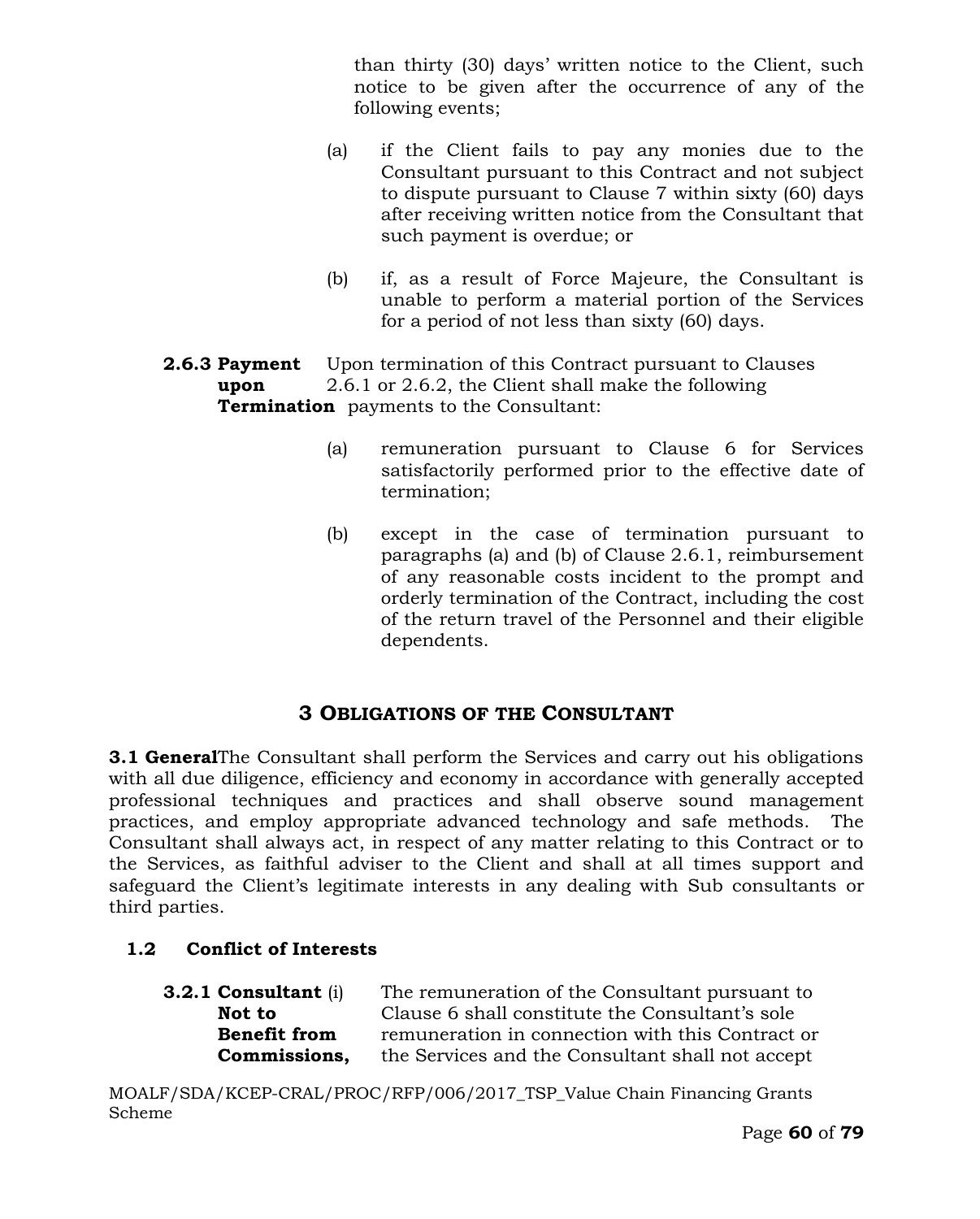| Discounts,<br>Etc.                                                                                        | for his own benefit any trade commission,<br>discount or similar payment in connection with<br>activities pursuant to this Contract or to the Services<br>or in the discharge of his obligations under the<br>Contract and the Consultant shall use his best efforts<br>to ensure that his personnel, any sub consultant [s]<br>and agents of either of them similarly shall not receive<br>any such additional remuneration.                                                                                        |
|-----------------------------------------------------------------------------------------------------------|----------------------------------------------------------------------------------------------------------------------------------------------------------------------------------------------------------------------------------------------------------------------------------------------------------------------------------------------------------------------------------------------------------------------------------------------------------------------------------------------------------------------|
| (iii)                                                                                                     | For a period of two years after the expiration of this<br>Contract, the Consultant shall not engage and shall<br>cause his personnel as well as his sub consultant[s]<br>and his/their personnel not to engage in the activity<br>of a purchaser (directly or indirectly) of the assets on<br>which he advised the Client on this Contract nor shall<br>he engage in the activity of an adviser (directly or<br>indirectly) of potential purchasers of such assets.                                                  |
| (iii)                                                                                                     | Where the Consultant as part of the Services has the<br>advising<br>responsibility<br>$\sigma$<br>the<br>the<br>Client<br>on<br>procurement of goods, works<br>the<br>services,<br>or<br>Consultant<br>will<br>comply<br>with<br>any<br>applicable<br>procurement guidelines and shall at all times exercise<br>such responsibility in the best interest of the Client.<br>Any discounts or commissions obtained by the<br>Consultant in the exercise of such procurement shall<br>be for the account of the Client. |
| 3.2.2 Consultant<br>and<br><b>Affiliates</b><br>Not to be<br><b>Otherwise</b><br>Interested in<br>Project | The Consultant agrees that, during the term of this<br>Contract and after its termination, the Consultant<br>and his affiliates, as well as any Sub consultant<br>and any of his affiliates, shall be disqualified from<br>providing goods, works or services (other than the<br>Services and any continuation thereof) for any<br>project resulting from or closely related to the                                                                                                                                  |

**3.2.3 Prohibition** Neither the Consultant nor his sub consultant[s] **of** nor their personnel shall engage, either directly or **Conflicting** indirectly in any of the following activities: **Activities**

services.

- (a) during the term of this Contract, any business or professional activities in the Republic of Kenya which would conflict with the activities assigned to them under this Contract; or
- (b) after the termination of this Contract, such other activities as may be specified in the SC.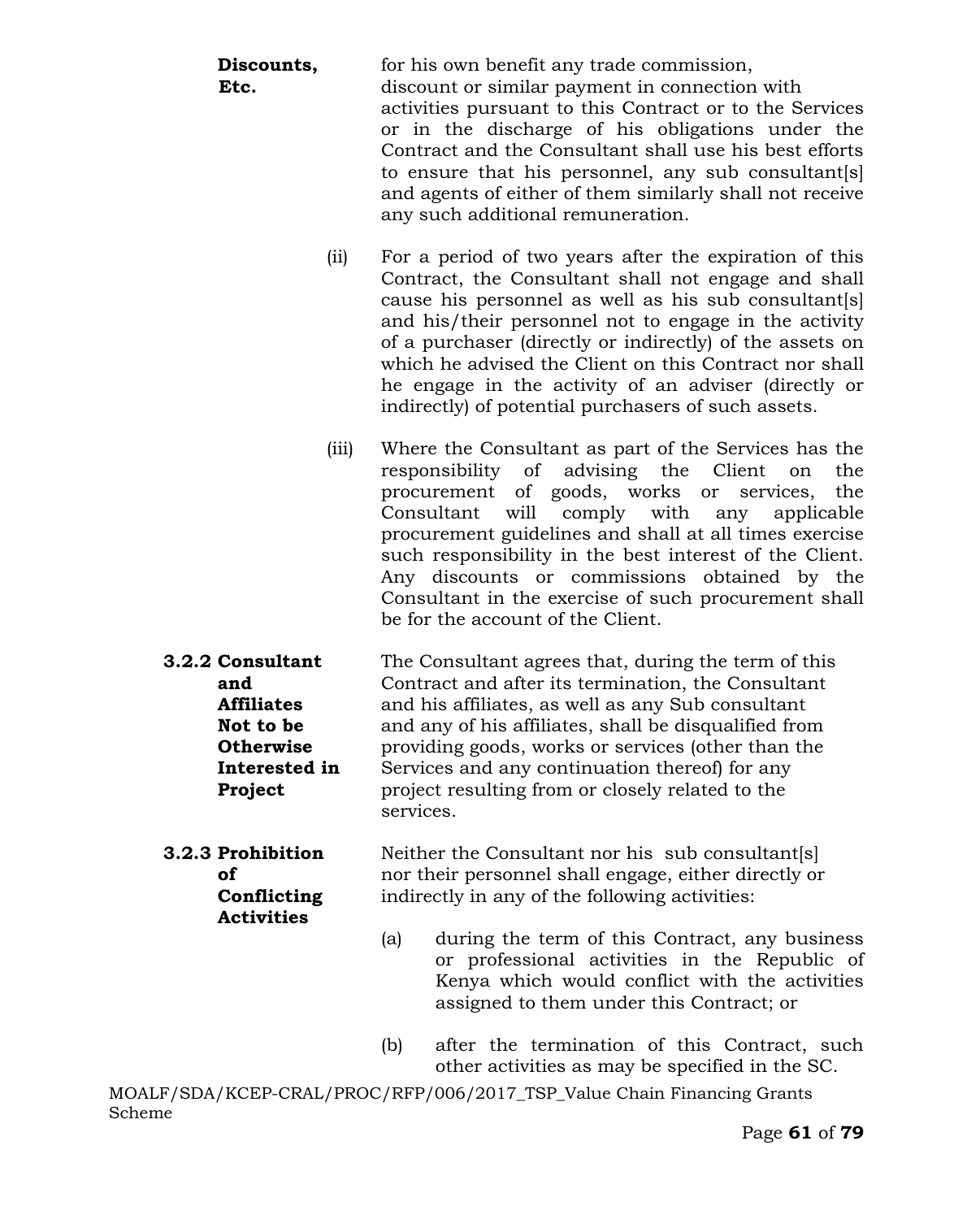- **3.3 Confidentiality** The Consultant, his sub consultant[s] and the personnel of either of them shall not, either during the term of this Contract or within two (2) years after the expiration of this Contract, disclose any proprietary or confidential information relating to the Project, the Services, this Contract or the Client's business or operations without the prior written consent of the Client.
- **3.4 Insurance to be** The Consultant (a) shall take out and maintain **Taken Out by the** and shall cause any sub consultant [s] to take out **Consultant** and maintain, at his (or the sub consultants', as the case may be) own cost but on terms and conditions approved by the Client, insurance against the risks and for the coverage, as shall be specified in the SC; and (b) at the Client's request, shall provide evidence to the Client showing that such insurance has been taken out and maintained and that the current premiums have been paid.

| 3.5 Consultant's | The Consultant shall obtain the Client's prior                        |  |  |
|------------------|-----------------------------------------------------------------------|--|--|
|                  | <b>Actions requiring</b> approval in writing before taking any of the |  |  |
| Client's prior   | following actions;                                                    |  |  |
| Approval         |                                                                       |  |  |
|                  | (a) entering into a subcontract for the performance                   |  |  |

- (a) entering into a subcontract for the performance of any part of the Services,
- (b) appointing such members of the personnel not listed by name in Appendix C ("Key Personnel and Sub consultants").
- **3.6 Reporting** The Consultants shall submit to the Client the reports  **Obligations** and documents specified in Appendix A in the form, in the numbers, and within the periods set forth in the said Appendix.

**3.7 Documents** All plans, drawings, specifications, designs, reports and **Prepared by** other documents and software submitted by the Consult  **the Consult-**ant in accordance with Clause 3.6 shall become and **ant to Be** remain the property of the Client and the Consultant  **the Property** shall, not later than upon termination or expiration of this  **of the Client** Contract, deliver all such documents and software to the Client together with a detailed inventory thereof. The Consultant may retain a copy of such documents and software. Neither Party shall use these documents for purposes unrelated to this Contract without the prior approval of the other Party.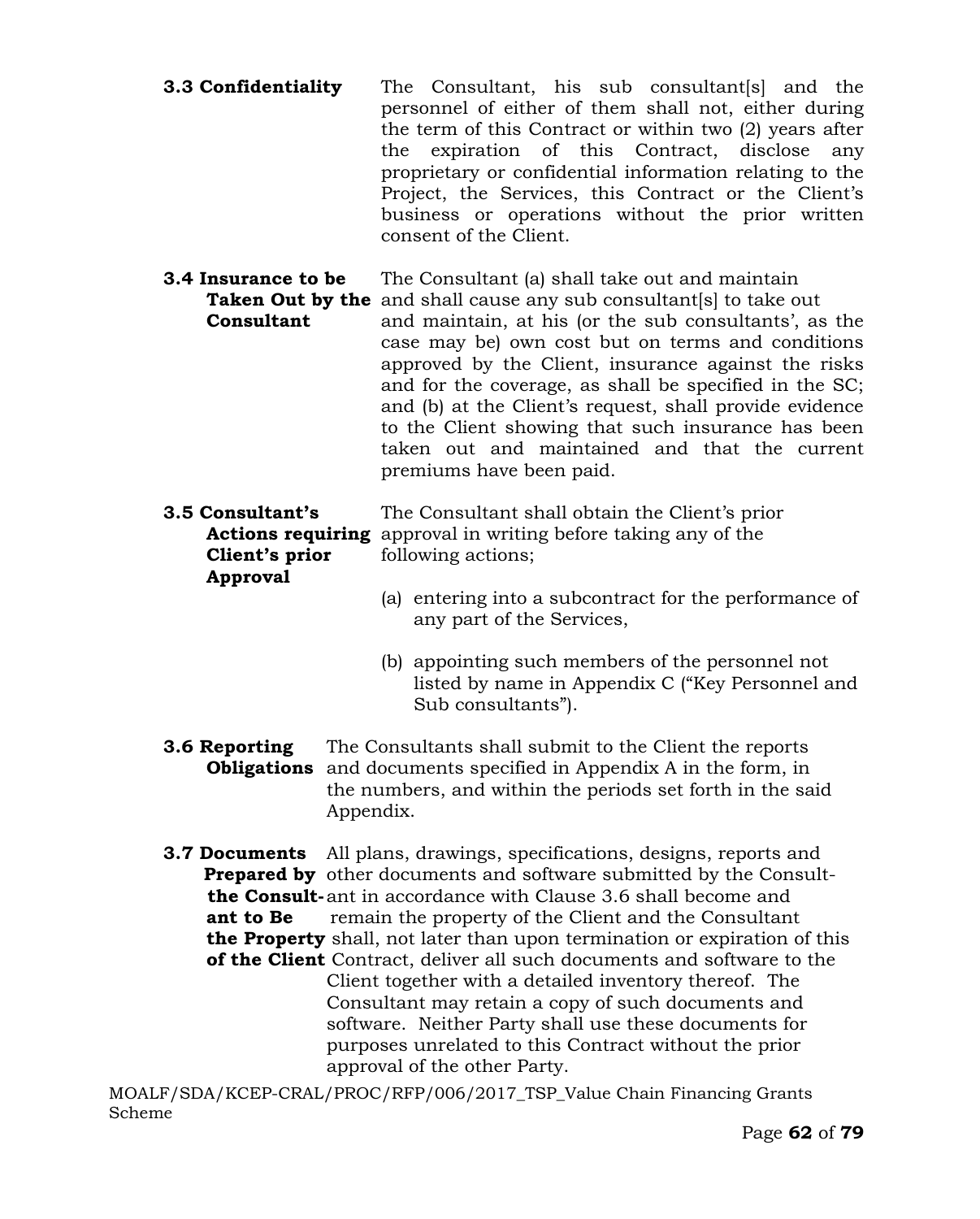# **4 CONSULTANT'S PERSONNEL**

- **4.1 Description** The titles, agreed job descriptions, minimum qualifications**of Personnel** and estimated periods of engagement in the carrying out of the Services of the Consultant's Key Personnel are described in Appendix C. The Key Personnel and Sub consultants listed by title as well as by name in Appendix C are hereby approved by the Client.
- **4.2 Removal** (a) Except as the Client may otherwise agree, no changes **and/or** shall be made in the Key Personnel. If for any reason **Replacement** beyond the reasonable control of the Consultant, it **Of Personnel** becomes necessary to replace any of the Key Personnel, the Consultant shall provide as a replacement a person of equivalent or better qualifications.
	- (b) If the Client finds that any of the Personnel have (i) committed serious misconduct or have been charged with having committed a criminal action, or (ii) the Client has reasonable cause to be dissatisfied with the performance of any of the Personnel, then the Consultant shall, at the Client's written request specifying the grounds thereof, provide as a replacement a person with qualifications and experience acceptable to the Client.
	- (c) The Consultant shall have no claim for additional costs arising out of or incidental to any removal and/or replacement of Personnel.

# **5 OBLIGATIONS OF THE CLIENT**

| 5.1 Assistance and                         | <b>Exemptions</b> | The Client shall use his best efforts to<br>ensure that<br>he/she provides the Consultant such<br>assistance<br>and exemptions as may be necessary for<br>due performance of this Contract.                                                                           |  |
|--------------------------------------------|-------------------|-----------------------------------------------------------------------------------------------------------------------------------------------------------------------------------------------------------------------------------------------------------------------|--|
| 5.2 Change in the<br><b>Applicable Law</b> |                   | If after the date of this Contract, there is any<br>change in the Laws of Kenya with respect to taxes<br>and duties which increases or decreases the cost of<br>the Services rendered by the Consultant, then the<br>remuneration and reimbursable expenses otherwise |  |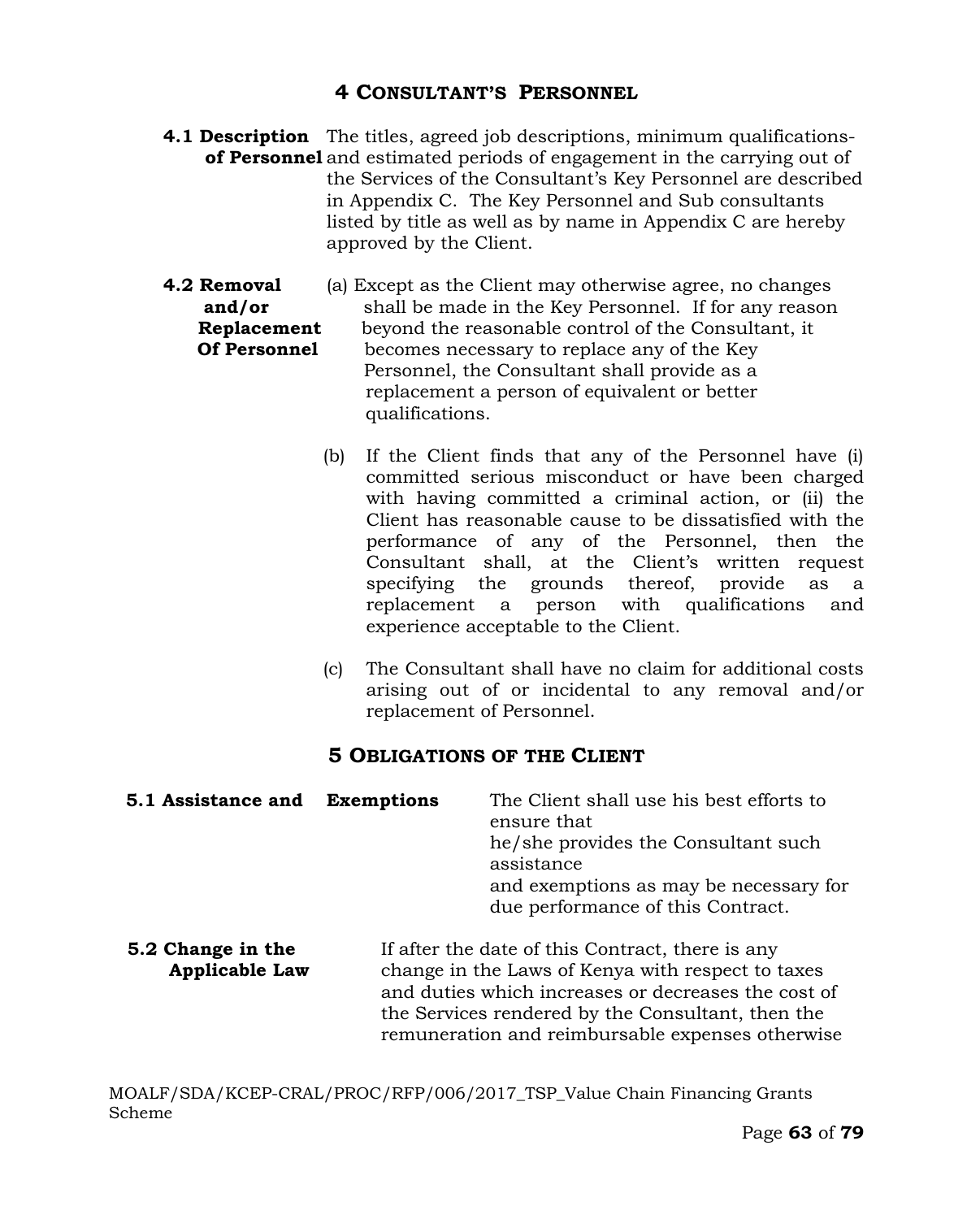payable to the Consultant under this Contract shall be increased or decreased accordingly by agreement between the Parties and corresponding adjustments shall be made to the amounts referred to in Clause 6.2 (a) or (b), as the case may be.

**5.3 Services and Facilities** The Client shall make available to the Consultant the Services and Facilities listed under Appendix F.

# **6 PAYMENTS TO THE CONSULTANT**

| 6.1                       | Lump-Sum<br>Remuneration                            | The Consultant's total remuneration shall not<br>exceed the Contract Price and shall be a fixed lump-<br>sum including all staff costs, Sub consultants' costs,<br>printing, communications, travel, accommodation and<br>the like and all other costs incurred by the<br>Consultant in carrying out the services described in<br>Appendix A. Except as provided in Clause 5.2, the<br>Contract Price may only be increased above the<br>amounts stated in Clause 6.2 if the Parties have<br>agreed to additional payments in accordance with<br>Clause 2.4. |                                                                                                                                                                             |  |
|---------------------------|-----------------------------------------------------|--------------------------------------------------------------------------------------------------------------------------------------------------------------------------------------------------------------------------------------------------------------------------------------------------------------------------------------------------------------------------------------------------------------------------------------------------------------------------------------------------------------------------------------------------------------|-----------------------------------------------------------------------------------------------------------------------------------------------------------------------------|--|
| <b>6.2 Contract Price</b> |                                                     | (a)                                                                                                                                                                                                                                                                                                                                                                                                                                                                                                                                                          | The price payable in foreign currency is set<br>forth in the SC.                                                                                                            |  |
|                           |                                                     | (b)                                                                                                                                                                                                                                                                                                                                                                                                                                                                                                                                                          | The price payable in local currency is set forth<br>in the SC.                                                                                                              |  |
| 6.3                       | <b>Payment</b> for<br><b>Additional Services</b>    | For the purposes of determining the remuneration<br>due for additional services as may be agreed under<br>Clause 2.4, a breakdown of the lump-sum price is<br>provided in Appendices D and E.                                                                                                                                                                                                                                                                                                                                                                |                                                                                                                                                                             |  |
| 6.4                       | <b>Terms and</b><br><b>Conditions of</b><br>Payment | Payments will be made to the account of the<br>Consultant and according to the payment<br>schedule stated in the SC. Unless otherwise stated in<br>the SC, the first payment shall be made against the<br>provision by the Consultant of a bank guarantee for<br>the same amount and shall be valid for the period<br>stated in the SC. Any other payment shall be made<br>after the conditions listed in the SC for such payment<br>have been met and the Consultant has submitted an<br>invoice to the Client specifying the amount due.                   |                                                                                                                                                                             |  |
| 6.5<br>Scheme             | Interest on<br><b>Delayed</b>                       |                                                                                                                                                                                                                                                                                                                                                                                                                                                                                                                                                              | Payment shall be made within thirty (30) days of<br>receipt of invoice and the relevant documents<br>MOALF/SDA/KCEP-CRAL/PROC/RFP/006/2017_TSP_Value Chain Financing Grants |  |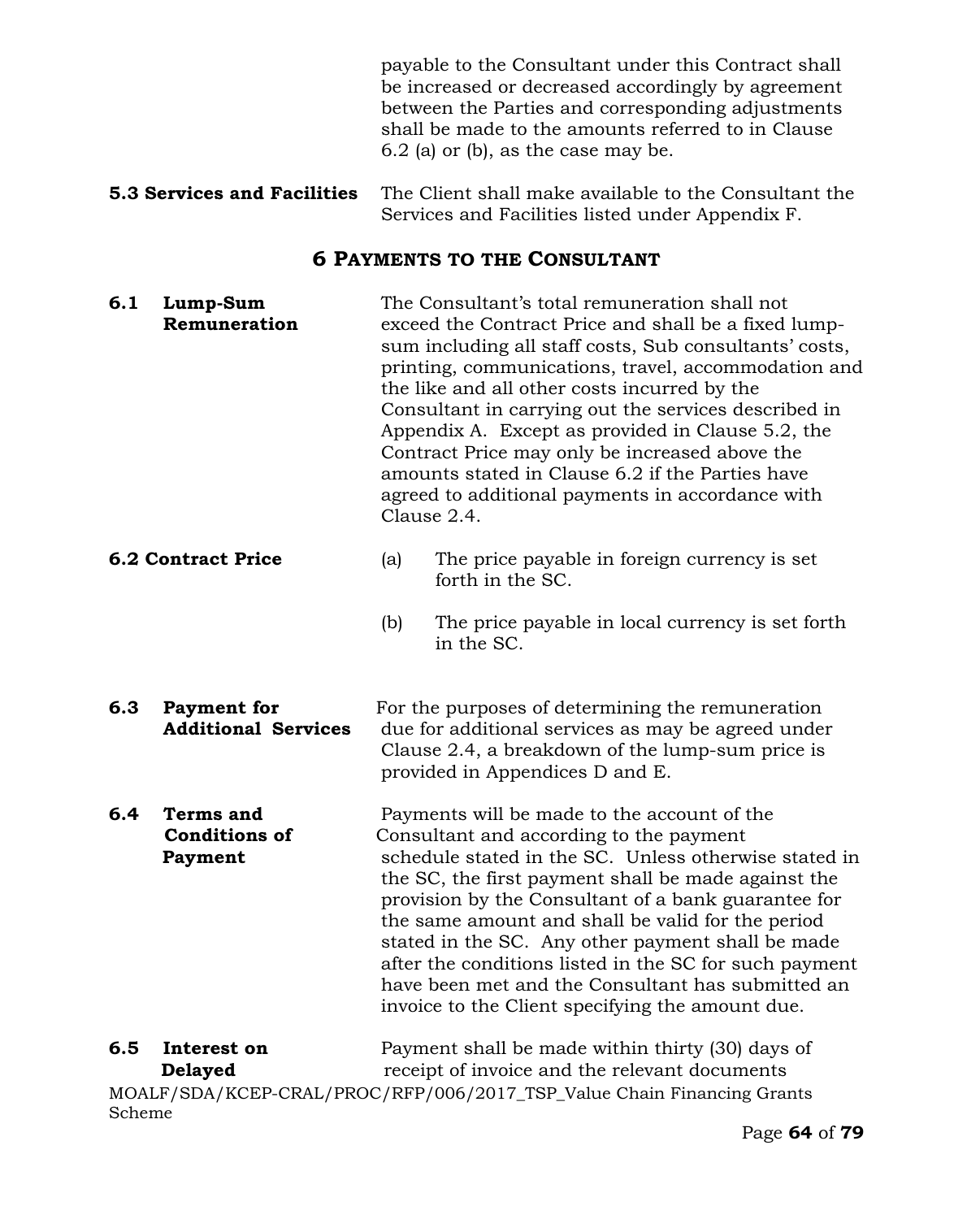**Payment** specified in Clause 6.4. If the Client has delayed payments beyond thirty (30) days after the due date hereof, simple interest shall be paid to the Consultant for each day of delay at a rate three percentage points above the prevailing Central Bank of Kenya's average rate for base lending .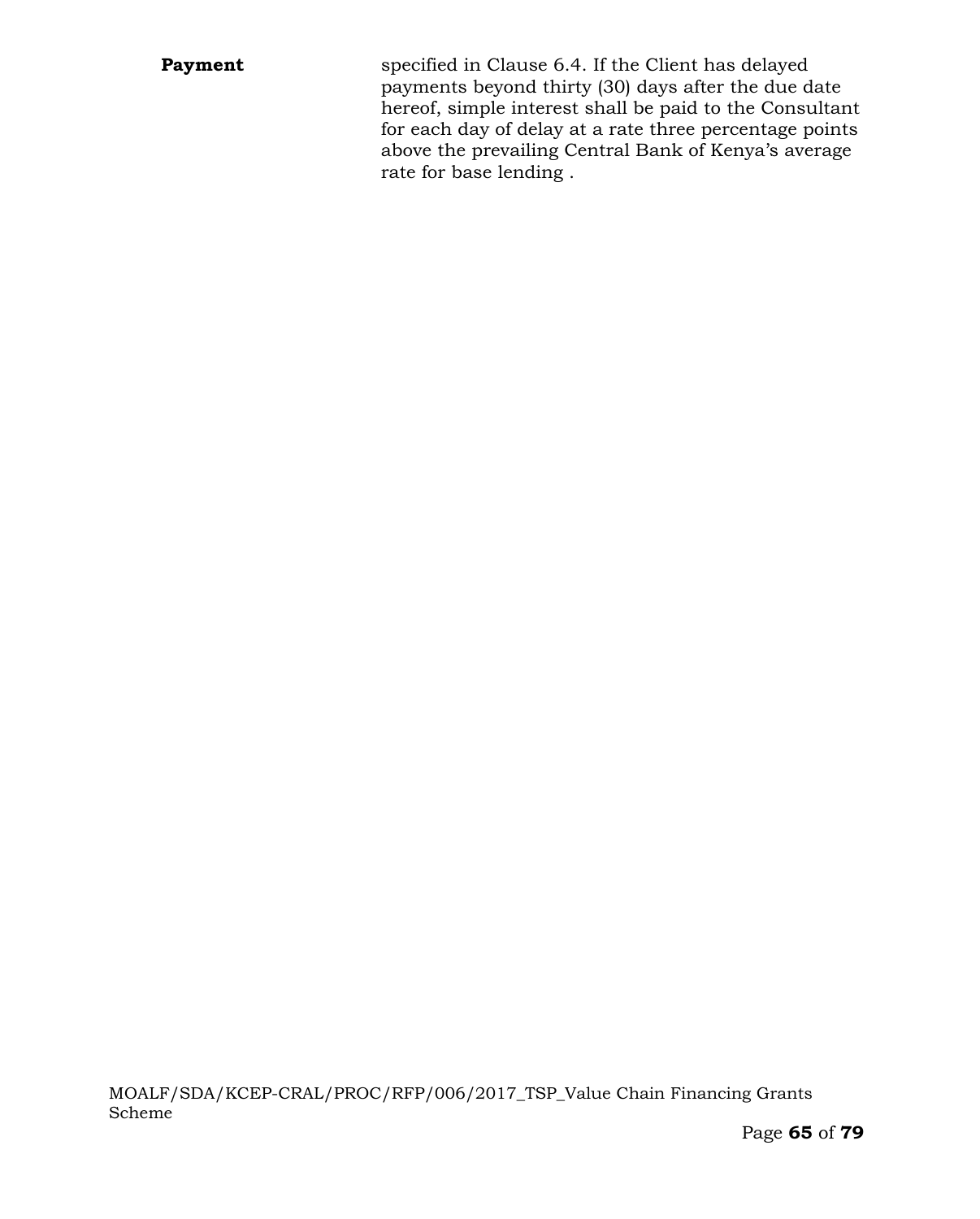### **7 SETTLEMENT OF DISPUTES**

- **7.1 Amicable Settlement** The Parties shall use their best efforts to settle amicably all disputes arising out of or in connection with this Contract or its interpretation.
- **7.2 Dispute Settlement** Any dispute between the Parties as to matters arising pursuant to this Contract that cannot be settled amicably within thirty (30) days after receipt by one Party of the other Party's request for such amicable settlement may be referred by either Party to the arbitration and final decision of a person to be agreed between the Parties. Failing agreement to concur in the appointment of an Arbitrator, the Arbitrator shall be appointed by the Chairman of the Chartered Institute of Arbitrators, Kenya Branch, on the request of the applying party.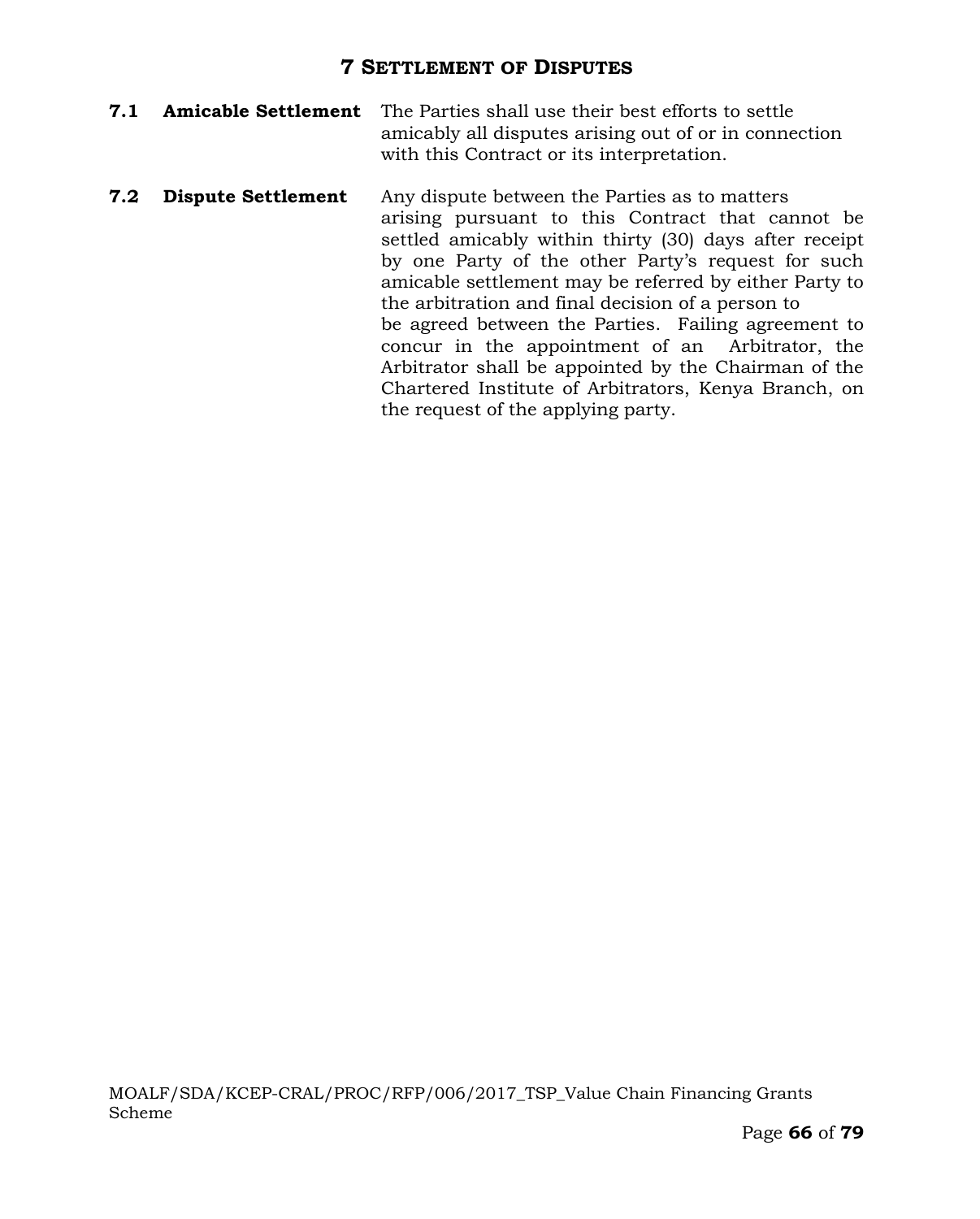# **III SPECIAL CONDITIONS OF CONTRACT**

| Number of GC<br><b>Clause</b> | Amendments of and Supplements to Clauses in the<br><b>General Conditions of Contract</b>                                                                                                                                  |                                                                                                                                                                                                                                                   |        |  |  |  |
|-------------------------------|---------------------------------------------------------------------------------------------------------------------------------------------------------------------------------------------------------------------------|---------------------------------------------------------------------------------------------------------------------------------------------------------------------------------------------------------------------------------------------------|--------|--|--|--|
| 1.1(h)                        |                                                                                                                                                                                                                           |                                                                                                                                                                                                                                                   |        |  |  |  |
| 1.4                           | The addresses are:                                                                                                                                                                                                        |                                                                                                                                                                                                                                                   |        |  |  |  |
|                               | Client:                                                                                                                                                                                                                   | KCEP-CRAL<br><u> Alexandria de la provincia de la provincia de la provincia de la provincia de la provincia de la provincia de la provincia de la provincia de la provincia de la provincia de la provincia de la provincia de la provincia d</u> |        |  |  |  |
|                               | Attention:                                                                                                                                                                                                                | SENIOR PROGRAMME CORDINATOR                                                                                                                                                                                                                       |        |  |  |  |
|                               | Telephone:                                                                                                                                                                                                                | $\_0770$ 174 188 $\_$                                                                                                                                                                                                                             | Telex; |  |  |  |
|                               | Facsimile:                                                                                                                                                                                                                | and the control of the control of the control of the control of the control of the control of the control of the                                                                                                                                  |        |  |  |  |
|                               | Consultant:                                                                                                                                                                                                               |                                                                                                                                                                                                                                                   |        |  |  |  |
|                               | Attention:                                                                                                                                                                                                                | <u> 1989 - Johann John Stoff, deutscher Stoffen und der Stoffen und der Stoffen und der Stoffen und der Stoffen</u>                                                                                                                               |        |  |  |  |
|                               | Telephone;                                                                                                                                                                                                                |                                                                                                                                                                                                                                                   |        |  |  |  |
|                               | Telex:                                                                                                                                                                                                                    |                                                                                                                                                                                                                                                   |        |  |  |  |
|                               | Facsimile:                                                                                                                                                                                                                |                                                                                                                                                                                                                                                   |        |  |  |  |
| 1.6                           | The Authorized Representatives are:                                                                                                                                                                                       |                                                                                                                                                                                                                                                   |        |  |  |  |
|                               | For the Client: SENIOR PROGRAMME CORDINATOR<br>/KCEP-CRAL____                                                                                                                                                             |                                                                                                                                                                                                                                                   |        |  |  |  |
|                               |                                                                                                                                                                                                                           |                                                                                                                                                                                                                                                   |        |  |  |  |
| 2.1                           | The date on which this Contract shall come into effect:<br>Upon Signing of the Contract.                                                                                                                                  |                                                                                                                                                                                                                                                   |        |  |  |  |
| 2.3                           | The contract period shall be maximum of four (4) years upon<br>signing of the contract, which will be renewable every 12 months<br>(annually) subject to satisfactory performance and availability of<br>the Donor funds. |                                                                                                                                                                                                                                                   |        |  |  |  |
| 3.4                           | The Consultant shall take out insurance against following risks<br>and coverage:                                                                                                                                          |                                                                                                                                                                                                                                                   |        |  |  |  |
|                               | (i)                                                                                                                                                                                                                       | Professional Liability for Ksh 350,000. The Cover should<br>be provided within 3 days after signing the contract.                                                                                                                                 |        |  |  |  |
| Scheme                        |                                                                                                                                                                                                                           | MOALF/SDA/KCEP-CRAL/PROC/RFP/006/2017_TSP_Value Chain Financing Grants                                                                                                                                                                            |        |  |  |  |

-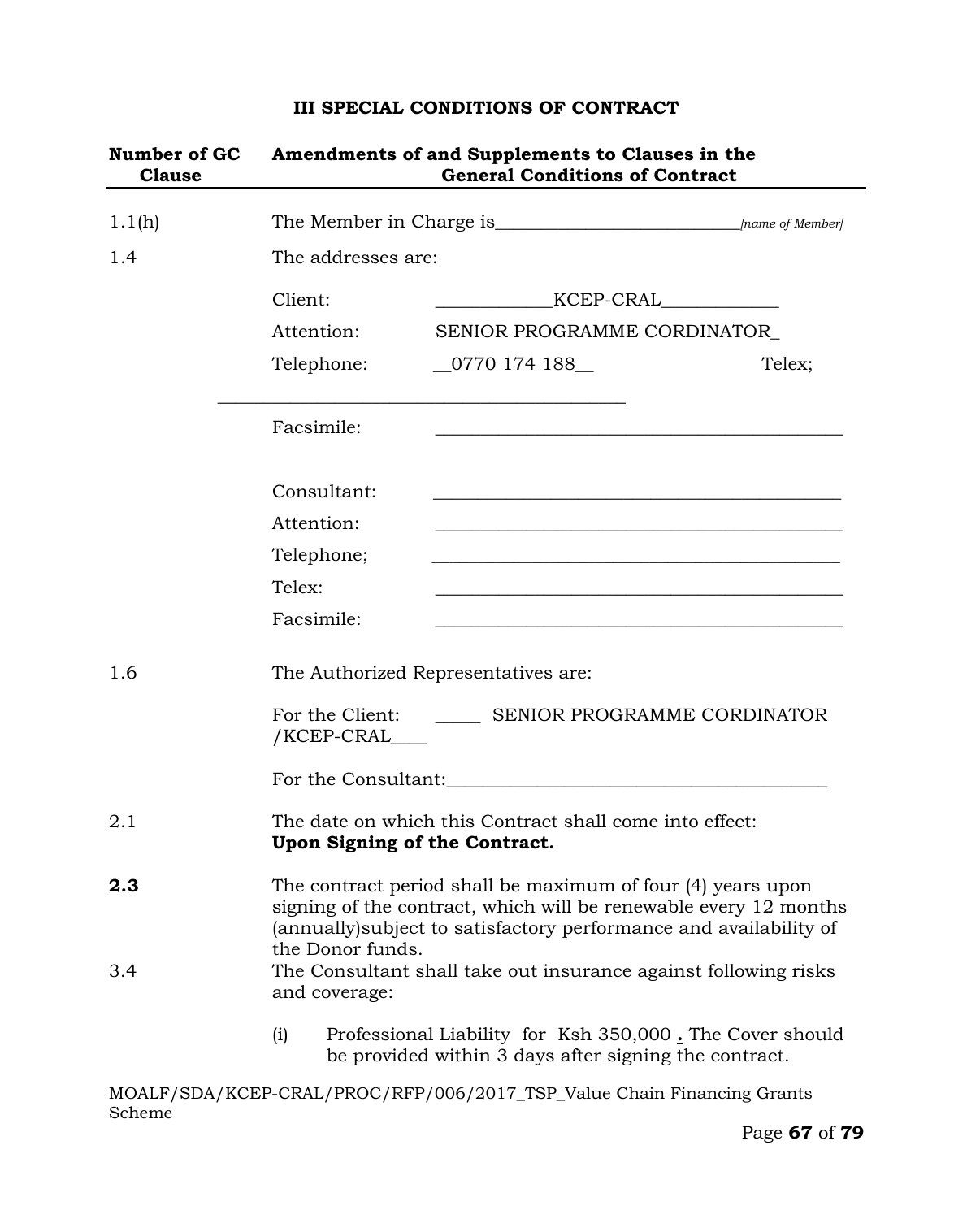- (ii) Loss of or damage to equipment and property\_\_\_ **N/A**
- 2.4(a) The amount in foreign currency or currencies is\_ *[Insert amount].*
- 2.4(b) The amount in local Currency is\_\_\_\_\_\_\_\_\_\_\_\_\_\_\_\_\_\_\_ *[Insert amount]*

6.2 Payments shall be made according to the following schedule:

## **(a) 1st Payment**:

Thirty (30 %) percent of the lump-sum amount shall be paid upon approval of the Inception Report by the PCU.

#### **(b) 2nd Payment:**

Forty (40%) percent of the lump-sum amount shall be paid upon approval of the draft report by the PCU

#### c) **Final Payment:**

Thirty (30) percent of the lump-sum amount shall be paid upon approval of the final report

6.4 Payment will be made within 30 days after approval of the invoice and report. The TSP will have to achieve minimum performance indicators, failure to which, part of the payment will be retained until the performance indicators are effectively achieved.

The submission and approval of reports shall be subject to final acceptance by the PCU and IFAD.

3.2,3 (b) Not Applicable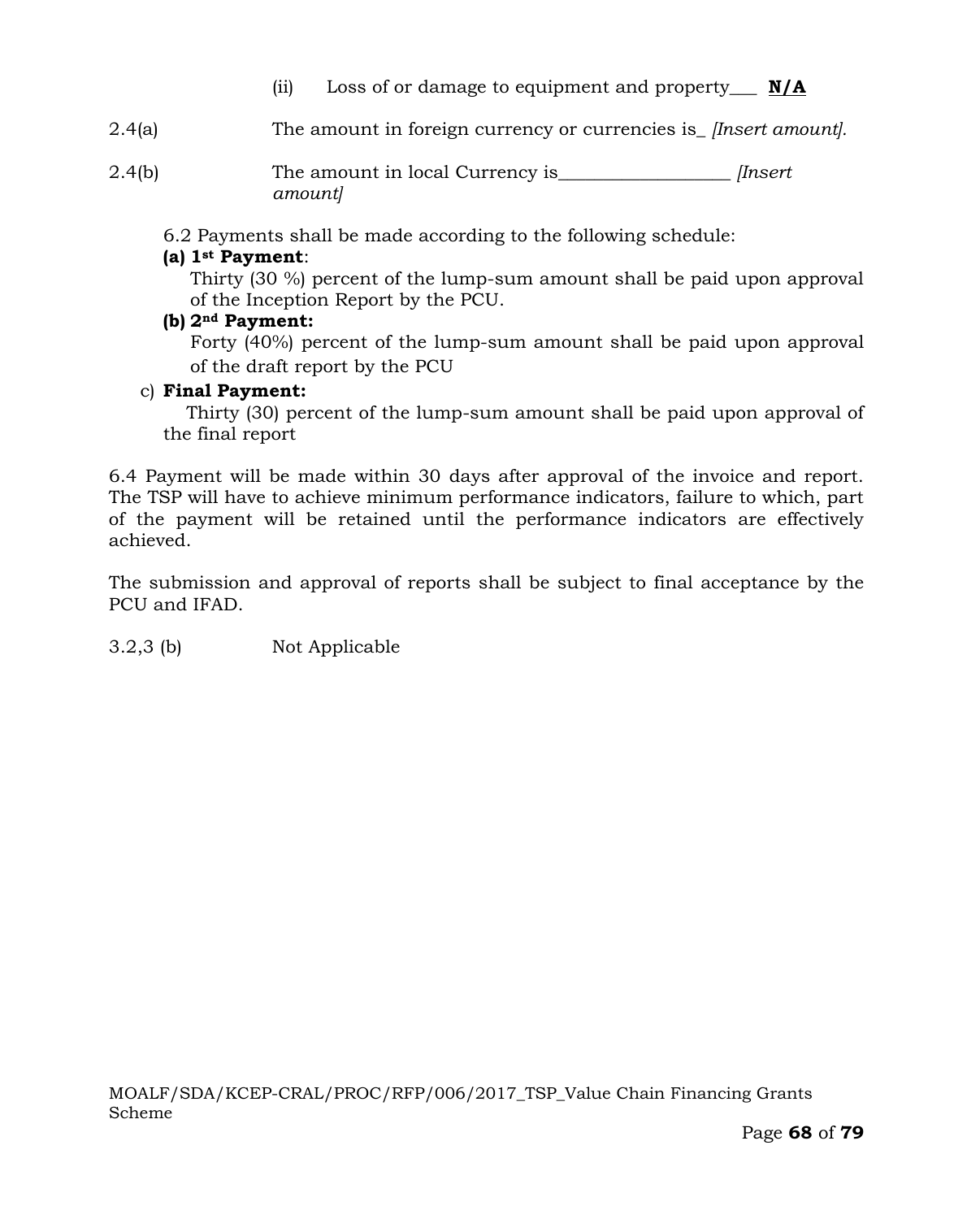# **IV Appendices**

# **APPENDIX A – DESCRIPTION OF THE SERVICES**

Give detailed descriptions of the Services to be provided, dates for completion of *various tasks, place of performance for different tasks, specific tasks to be approved by Client, etc.*

### **APPENDIX B – REPORTING REQUIREMENTS**

*List format, frequency, and contents of reports; persons to receive them; dates of submission; etc. If no reports are to be submitted, state here "Not applicable."*

### **APPENDIX C – KEY PERSONNEL AND SUBCONSULTANTS**

- *List under: C-1 Titles [and names, if already available], detailed job descriptions and minimum qualifications of Personnel and staff-months for each.*
	- *C-2 List of approved Sub consultants (if already available); same information with respect to their Personnel as in C-1.*

# **APPENDIX D – BREAKDOWN OF CONTRACT PRICE IN FOREIGN CURRENCY**

*List here the elements of cost used to arrive at the breakdown of the lump-sum price – foreign currency portion:*

- *1. Monthly rates for Personnel (Key Personnel and other Personnel).*
- *2. Reimbursable expenditures.*

*This appendix will exclusively be used for determining remuneration for additional services.*

# **APPENDIX E – BREAKDOWN OF CONTRACT PRICE IN LOCAL CURRENCY**

*List here the elements of cost used to arrive at the breakdown of the lump-sum price – local currency portion.*

- *1. Monthly rates for Personnel (Key Personnel and other Personnel).*
- *2. Reimbursable expenditures.*

*This appendix will exclusively be used for determining remuneration for additional services.*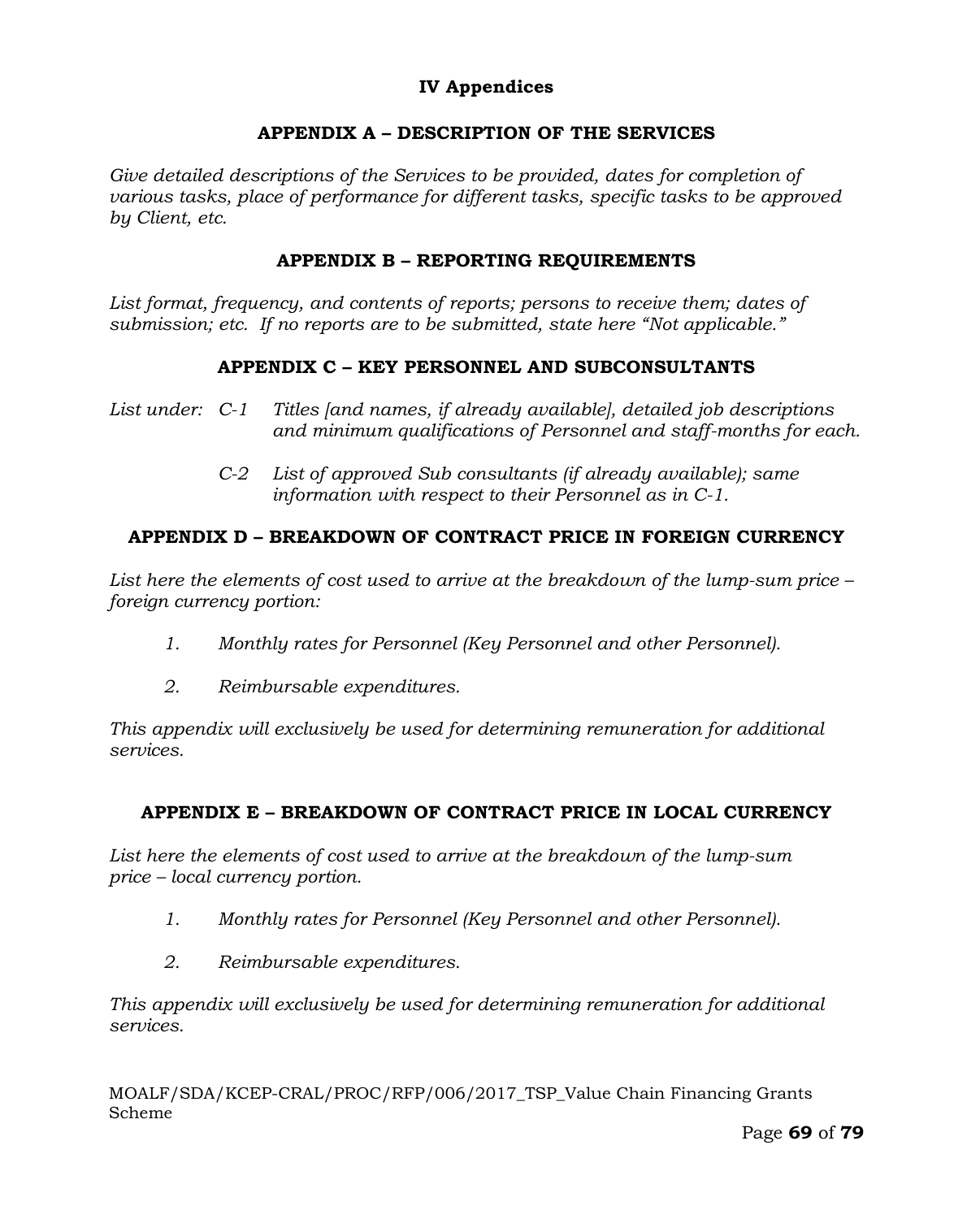# **APPENDIX F – SERVICES AND FACILITIES PROVIDED BY THE CLIENT**

*All the necessary records/documents/information and facilitations needed.*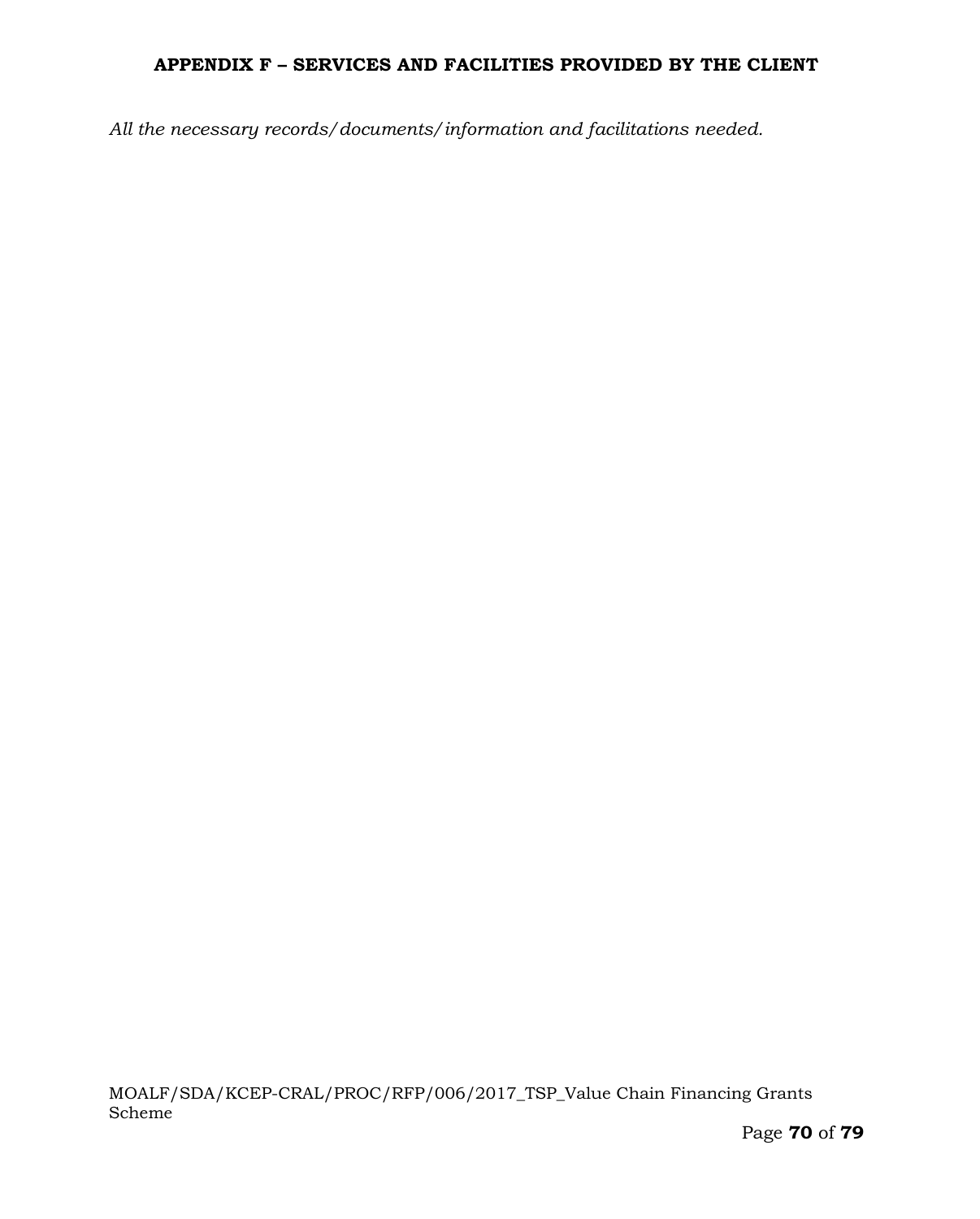### **APPENDIX G - LETTER OF NOTIFICATION OF AWARD**

Address of Procuring Entity

 $\overline{\phantom{a}}$  , where  $\overline{\phantom{a}}$  , where  $\overline{\phantom{a}}$  $\overline{\phantom{a}}$  , where  $\overline{\phantom{a}}$  , where  $\overline{\phantom{a}}$ 

To:

l

RE: Tender No.

Tender Name

This is to notify that the contract/s stated below under the above mentioned tender have been awarded to you.

- 1. Please acknowledge receipt of this letter of notification signifying your acceptance.
- 2. The contract/contracts shall be signed by the parties within 30 days of the date of this letter but not earlier than 14 days from the date of the letter.
- 3. You may contact the officer(s) whose particulars appear below on the subject matter of this letter of notification of award.

*(FULL PARTICULARS)*

#### SIGNED FOR ACCOUNTING OFFICER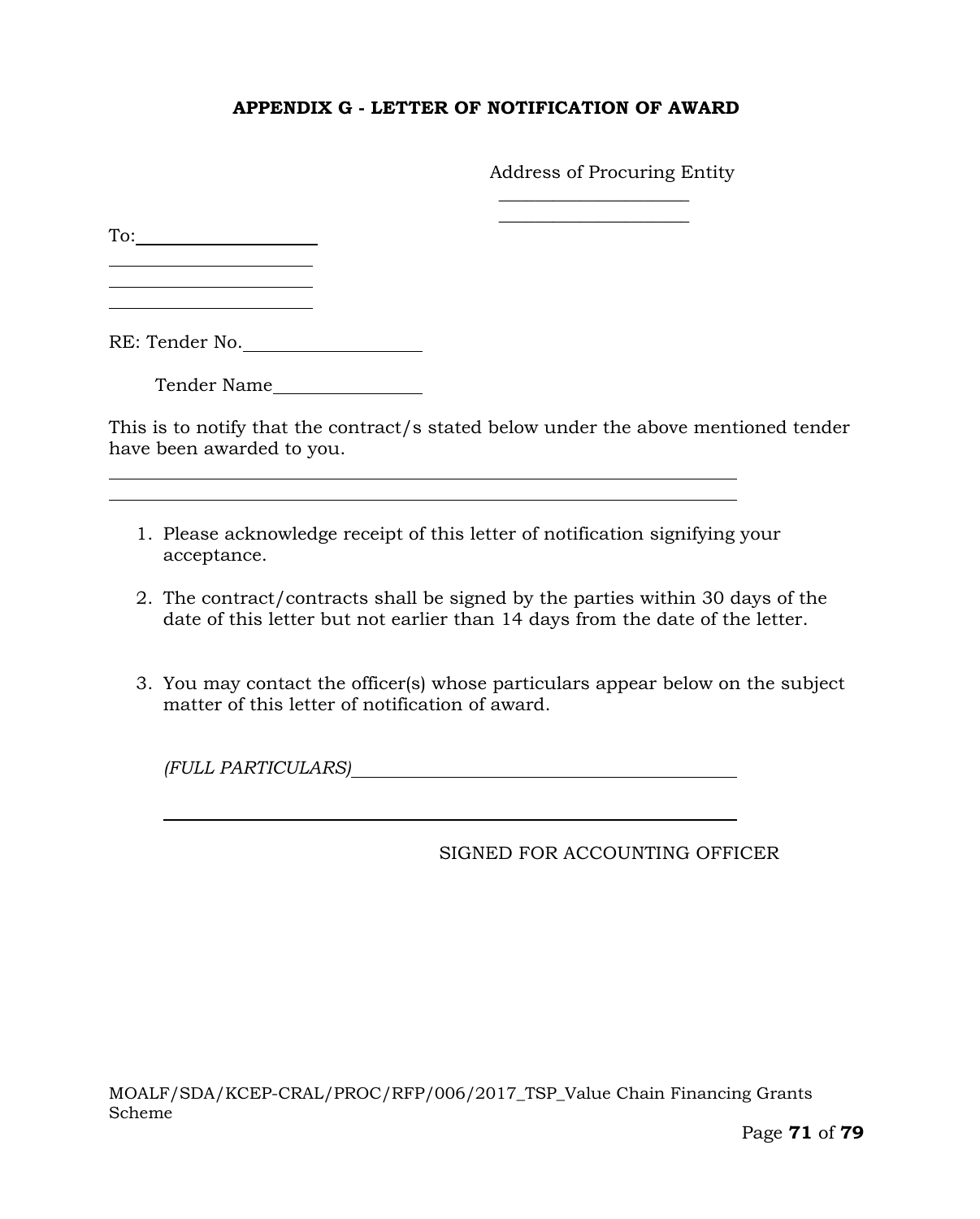### **LIST OF APPENDICES**

Appendix A: Terms of Reference and Scope of Services

Appendix B: Consultant's Personnel

Appendix C: Consultant's reporting Obligations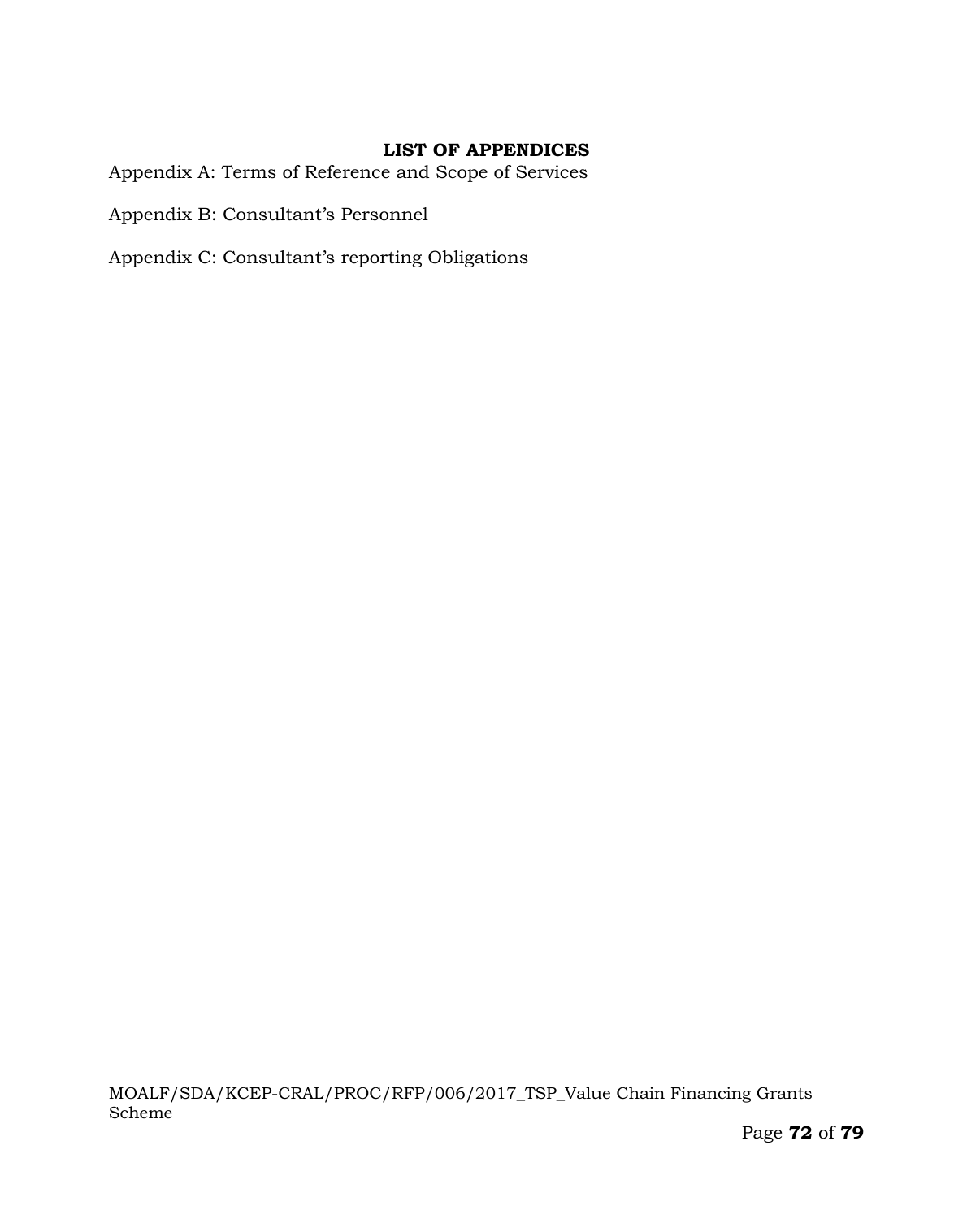# **MANDATORY CONFIDENTIAL BUSINESS QUESTIONNAIRE**

### *(Must be filled by all applicants or Tenderers' who choose to participate in this tender)*

*Name of Applicant(s)..........................................................................................*

You are requested to give the particulars indicated in Part 1 and either Part 2 (a), 2(b) or 2(c) whichever applied to your type

### **You are advised that it is a serious offence to give false information on this form will lead to automatic disqualification/termination of your business proposal at your cost.**

| Part 1 - General<br><b>Business Name</b>                         |
|------------------------------------------------------------------|
|                                                                  |
| <b>Location of Business Premises</b>                             |
|                                                                  |
| Plot No  Street/Road Postal address Tel No.                      |
|                                                                  |
|                                                                  |
| Nature of Business (Attach Company Profile)                      |
|                                                                  |
| Registration Certificate No. (Attach Copy)                       |
|                                                                  |
| Tax Compliance No (Attach Copy)                                  |
|                                                                  |
| Maximum value of business which you can handle at any one time - |
|                                                                  |
|                                                                  |
|                                                                  |
|                                                                  |
|                                                                  |

MOALF/SDA/KCEP-CRAL/PROC/RFP/006/2017\_TSP\_Value Chain Financing Grants Scheme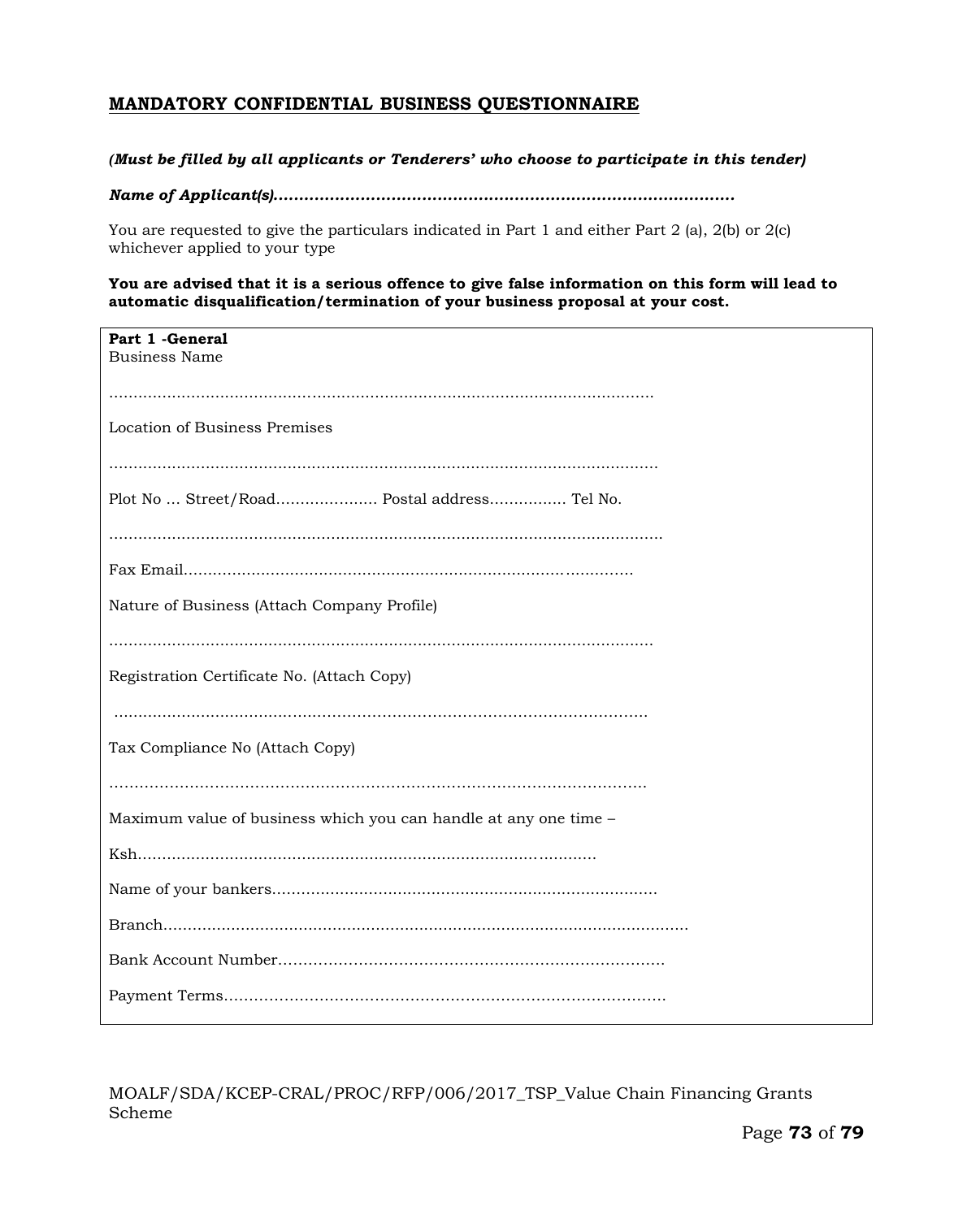| Part 2 (a) - Sole Proprietor                                                                                   |  |  |  |  |  |  |
|----------------------------------------------------------------------------------------------------------------|--|--|--|--|--|--|
| Your name in                                                                                                   |  |  |  |  |  |  |
|                                                                                                                |  |  |  |  |  |  |
|                                                                                                                |  |  |  |  |  |  |
|                                                                                                                |  |  |  |  |  |  |
|                                                                                                                |  |  |  |  |  |  |
|                                                                                                                |  |  |  |  |  |  |
| If a Kenyan  Citizen, indicate under Citizenship Details  whether by  Birth, Naturalization or                 |  |  |  |  |  |  |
|                                                                                                                |  |  |  |  |  |  |
| Part 2 (b) - Partnership                                                                                       |  |  |  |  |  |  |
| Given details of partners as follows                                                                           |  |  |  |  |  |  |
| Nationality Citizenship details<br>Name<br>Shares                                                              |  |  |  |  |  |  |
|                                                                                                                |  |  |  |  |  |  |
|                                                                                                                |  |  |  |  |  |  |
|                                                                                                                |  |  |  |  |  |  |
|                                                                                                                |  |  |  |  |  |  |
|                                                                                                                |  |  |  |  |  |  |
|                                                                                                                |  |  |  |  |  |  |
|                                                                                                                |  |  |  |  |  |  |
| If a Kenyan  Citizen, indicate under Citizenship Details  whether by  Birth, Naturalization or<br>Registration |  |  |  |  |  |  |
|                                                                                                                |  |  |  |  |  |  |
| Part 2 (c) - Registered Company                                                                                |  |  |  |  |  |  |
| Private or Public                                                                                              |  |  |  |  |  |  |
| (Attach brochures or annual reports in case of public companies)                                               |  |  |  |  |  |  |
|                                                                                                                |  |  |  |  |  |  |
| State the nominal and issued capital of company                                                                |  |  |  |  |  |  |
| Nominal Kshs. Issued Kshs.                                                                                     |  |  |  |  |  |  |
|                                                                                                                |  |  |  |  |  |  |
| Give details of all directors as follows                                                                       |  |  |  |  |  |  |
| Nationality<br>Name<br>Citizenship details<br><b>Shares</b><br>1.                                              |  |  |  |  |  |  |
|                                                                                                                |  |  |  |  |  |  |
|                                                                                                                |  |  |  |  |  |  |
|                                                                                                                |  |  |  |  |  |  |
|                                                                                                                |  |  |  |  |  |  |
|                                                                                                                |  |  |  |  |  |  |
|                                                                                                                |  |  |  |  |  |  |
|                                                                                                                |  |  |  |  |  |  |
|                                                                                                                |  |  |  |  |  |  |
|                                                                                                                |  |  |  |  |  |  |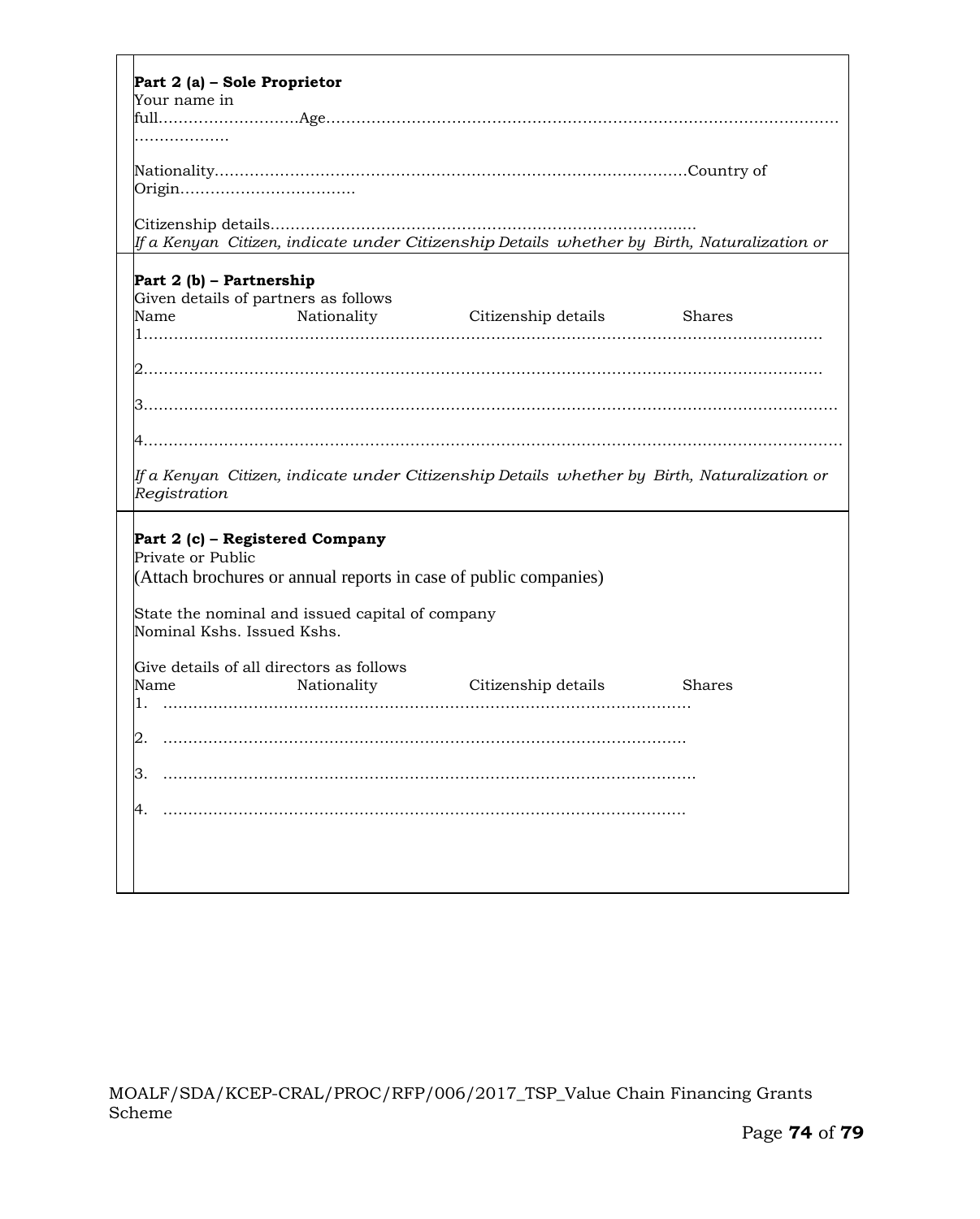| Part 3- List of corporate client customers and their addresses, telephone numbers and                                                                                                                                                               |
|-----------------------------------------------------------------------------------------------------------------------------------------------------------------------------------------------------------------------------------------------------|
| contact person.                                                                                                                                                                                                                                     |
|                                                                                                                                                                                                                                                     |
|                                                                                                                                                                                                                                                     |
|                                                                                                                                                                                                                                                     |
|                                                                                                                                                                                                                                                     |
|                                                                                                                                                                                                                                                     |
|                                                                                                                                                                                                                                                     |
|                                                                                                                                                                                                                                                     |
|                                                                                                                                                                                                                                                     |
|                                                                                                                                                                                                                                                     |
|                                                                                                                                                                                                                                                     |
| Part 4-(a) Debarment                                                                                                                                                                                                                                |
| $\mu$ /We declare that I/We have not been debarred from any procurement process and shall not<br>engage in any fraudulent or corrupt acts with regard to this or any other tender by the KCEP-CRAL<br>and any other public or private institutions. |
|                                                                                                                                                                                                                                                     |
|                                                                                                                                                                                                                                                     |
|                                                                                                                                                                                                                                                     |
|                                                                                                                                                                                                                                                     |
|                                                                                                                                                                                                                                                     |
| Duly authorized to sign Tender for and on behalf of                                                                                                                                                                                                 |
|                                                                                                                                                                                                                                                     |
|                                                                                                                                                                                                                                                     |
| Part 4-(b) Bankruptcy / Insolvency / receivership.                                                                                                                                                                                                  |
| $\mathcal{I}/\mathbb{W}$ e declare that I/We have not been declared bankrupt or insolvent by the competent<br>Authorities in Kenya and neither are we under receivership:                                                                           |
| Full                                                                                                                                                                                                                                                |
|                                                                                                                                                                                                                                                     |
|                                                                                                                                                                                                                                                     |
| Duly authorized to sign Tender for and on behalf of                                                                                                                                                                                                 |
|                                                                                                                                                                                                                                                     |
| Part 4-(c) - Criminal Offence                                                                                                                                                                                                                       |
| $I/W$ e,(Name (s) of Director(s)):-                                                                                                                                                                                                                 |

MOALF/SDA/KCEP-CRAL/PROC/RFP/006/2017\_TSP\_Value Chain Financing Grants Scheme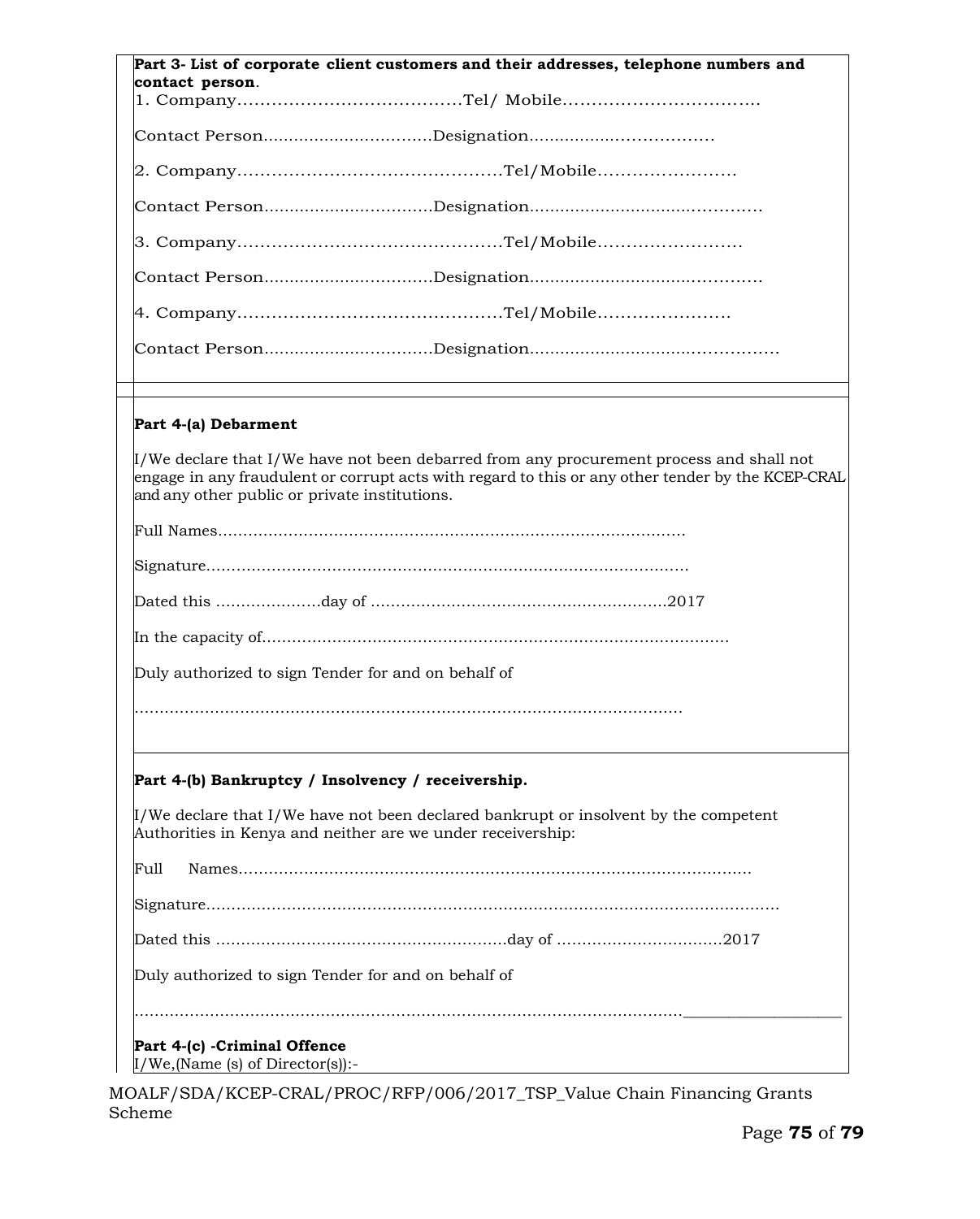| Have not been convicted of any criminal offence relating to professional conduct or the making of<br>false statements or misrepresentations as to its qualifications to enter into a procurement<br>contract within a period of three (3) years preceding the commencement of procurement<br>proceedings. |
|-----------------------------------------------------------------------------------------------------------------------------------------------------------------------------------------------------------------------------------------------------------------------------------------------------------|
|                                                                                                                                                                                                                                                                                                           |
|                                                                                                                                                                                                                                                                                                           |
| In the capacity of                                                                                                                                                                                                                                                                                        |
|                                                                                                                                                                                                                                                                                                           |
|                                                                                                                                                                                                                                                                                                           |
| Suppliers' / Company's Official Rubber Stamp                                                                                                                                                                                                                                                              |
|                                                                                                                                                                                                                                                                                                           |
| Part 4-(d) Conflict of Interest                                                                                                                                                                                                                                                                           |
| $\mu$ /We, the undersigned state that I / We have no conflict of interest in relation to this<br>procurement:                                                                                                                                                                                             |
|                                                                                                                                                                                                                                                                                                           |
|                                                                                                                                                                                                                                                                                                           |
|                                                                                                                                                                                                                                                                                                           |
|                                                                                                                                                                                                                                                                                                           |
|                                                                                                                                                                                                                                                                                                           |
|                                                                                                                                                                                                                                                                                                           |
| Suppliers' / Company's Official Rubber Stamp                                                                                                                                                                                                                                                              |
|                                                                                                                                                                                                                                                                                                           |
| Part 4-(e) – Interest in the Firm:                                                                                                                                                                                                                                                                        |
| Is there any person/persons in KCEP-CRAL or any other public institution who has interest in<br>the Firm?                                                                                                                                                                                                 |
|                                                                                                                                                                                                                                                                                                           |
|                                                                                                                                                                                                                                                                                                           |
|                                                                                                                                                                                                                                                                                                           |
| (Title) (Signature) (Date)                                                                                                                                                                                                                                                                                |

MOALF/SDA/KCEP-CRAL/PROC/RFP/006/2017\_TSP\_Value Chain Financing Grants Scheme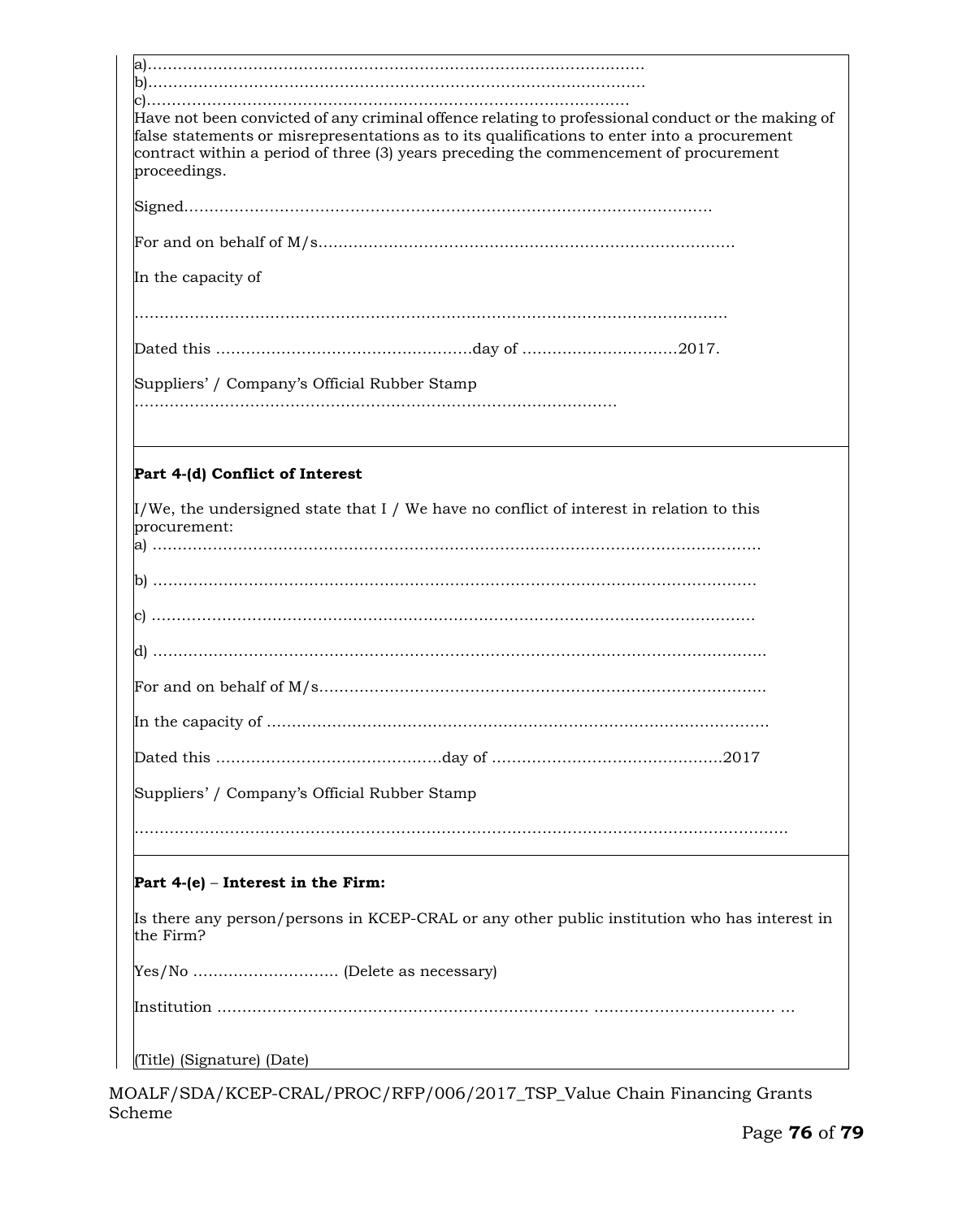#### **PART 5(I) – EXPERIENCE***: NOTE: THIS SECTION IS MANDATORY ONLY IF IT FORMS PART OF TECHNICAL EVALUATION. IT'S ALSO NOT NECESSARY FOR ALREADY PRE-QUALIFIED OR DIRECT PROCUREMENT FIRMS. AGPO FIRMS ARE HOWEVER EXCLUDED ENTIRELY FROM FILLING IT.*

Please list here below similar projects accomplished or companies / clients you have supplied with similar items or materials / Services in the last 5 years

|   | <b>COMPANY</b><br><b>NAME</b> | COUNTRY | CONTRACT<br>ORDER NO | <b>VALUE</b> | CONTRACT<br><b>PERSON</b><br>(FULL<br><b>NAMES</b> | <b>EMAIL</b> | <b>CELL</b><br><b>PHONE</b><br>NO. |
|---|-------------------------------|---------|----------------------|--------------|----------------------------------------------------|--------------|------------------------------------|
|   |                               |         |                      |              |                                                    |              |                                    |
| ∠ |                               |         |                      |              |                                                    |              |                                    |
|   |                               |         |                      |              |                                                    |              |                                    |

## **Part 6(i or j) – Bank account details:**

AGPO firms must provide evidence from their bank that the account to which KCEP-CRAL shall make payment has a youth or a woman or a PWD listed in the CR12 form/partnership deed/sole proprietor certificate as a MANDATORY signatory of that account,- Sec.157 (11) of PPADA:

Account No………………………………………………………………………………………….

Name of the person(s) in the CR12 form OR in the partnership deed OR in the sole proprietor Certificate………………………….………......./...................……………..……………….

ID No(s):…………………………/…….………..…….…..…...Signature and stamp of the authorized Banker

Representative……………..……………Date……………………….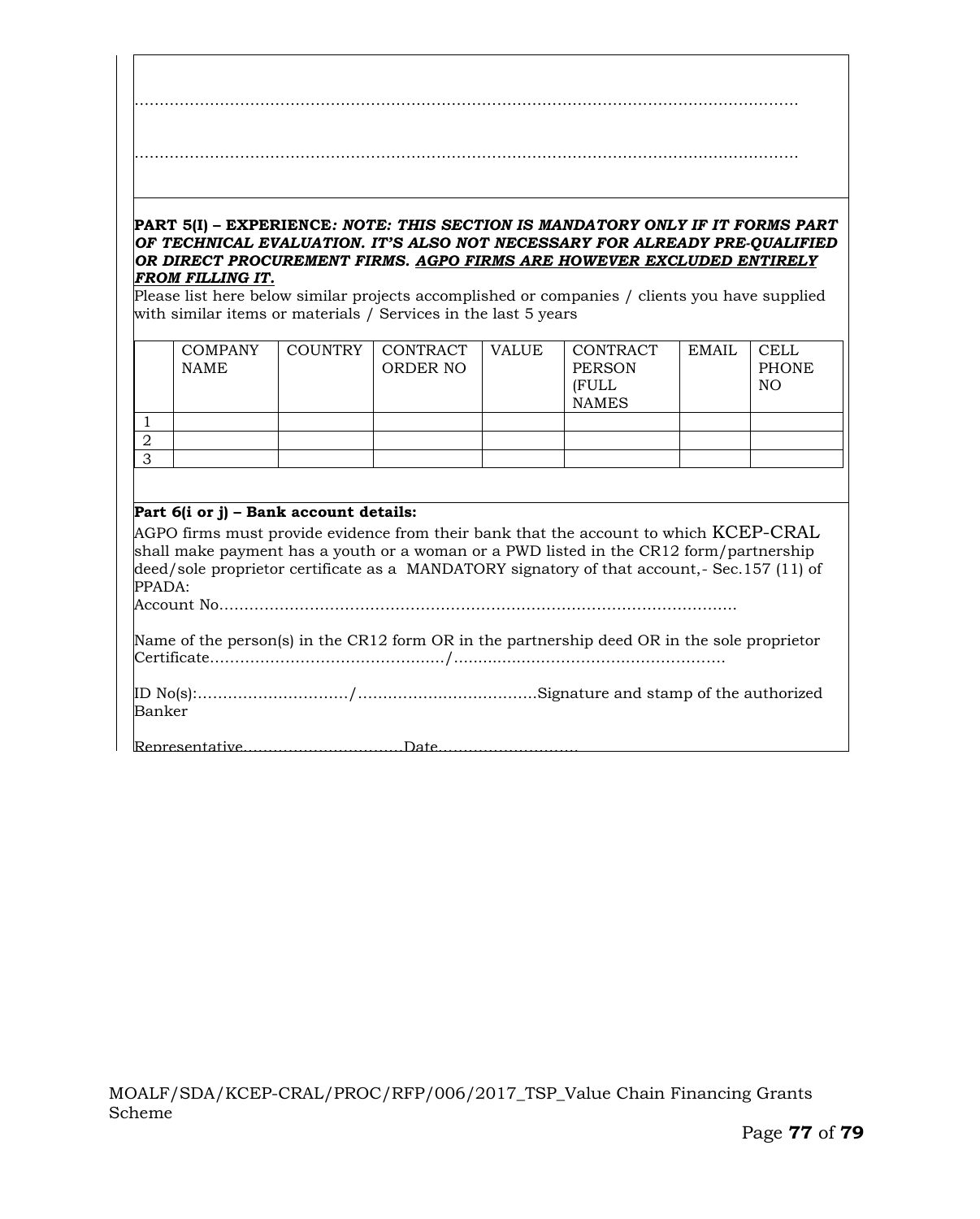| <b>Part 7--Declaration</b>                                                                                                                                                                                                                |
|-------------------------------------------------------------------------------------------------------------------------------------------------------------------------------------------------------------------------------------------|
| $\mu$ /We the undersigned state that the above information is correct and that I/We give KCEP-<br>CRAL to seek any other references concerning my/our company from whatever sources deemed<br>e.g. company registrar's office, banks etc. |
| Full names                                                                                                                                                                                                                                |
|                                                                                                                                                                                                                                           |
|                                                                                                                                                                                                                                           |
| In the capacity of                                                                                                                                                                                                                        |
|                                                                                                                                                                                                                                           |
|                                                                                                                                                                                                                                           |
|                                                                                                                                                                                                                                           |

 $\Gamma$ 

٦